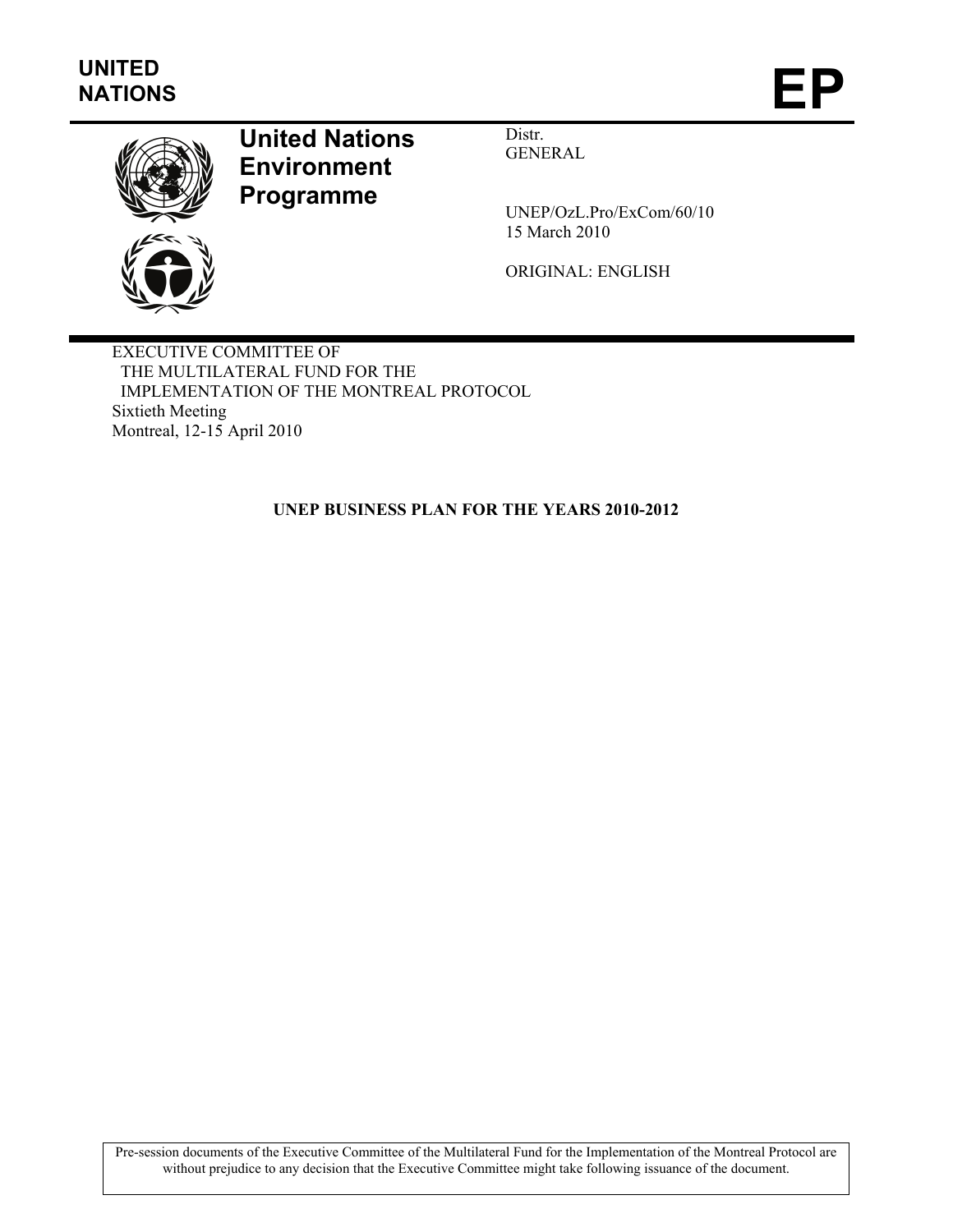## **COMMENTS AND RECOMMENDATIONS FROM THE FUND SECRETARIAT**

1. This document presents a summary of UNEP's planned activities for the phase-out of ozone depleting substances (ODS) during the 2010-2012 triennium. It also contains UNEP's business plan, performance indicators, general comments, and recommendations for consideration by the Executive Committee. UNEP's 2010-2012 business plan is contained in Annex I.

2. Table 1 presents, by year, the value of activities included in the business plans according to categories "required for compliance" and "not required" according to the Model rolling three-year phase-out plan.

#### Table 1

#### **RESOURCE ALLOCATION IN THE BUSINESS PLAN OF UNEP (2010 to 2014) (US \$000)**

| <b>Required/Not required by Model</b>                     |        | 2011   | 2012   | 2013   | 2014  | <b>Total</b>  |
|-----------------------------------------------------------|--------|--------|--------|--------|-------|---------------|
|                                                           |        |        |        |        |       | $(2010-2014)$ |
| Required for compliance (MYAs and standard costs)         | 18,247 | 13,724 | 16,275 | 2,739  | 5,767 | 56,752        |
| Required for compliance (HCFCs)                           | 19,896 | 9,643  | 12,050 | 10,050 | 700   | 52,338        |
| Not required for compliance (resource mobilization)       | 283    |        |        |        |       | 283           |
| Not required for compliance (ODS disposal)                | 2,416  |        |        |        |       | 2,416         |
| Not required for compliance (chiller, illegal trade, CTC, | 3,955  | 948    | 601    |        |       | 5,504         |
| MBR, MDI, studies, workshops)                             |        |        |        |        |       |               |
| <b>Grand</b> total                                        | 44,796 | 24,315 | 28,926 | 12,789 | 6,467 | 117,293       |

3. UNEP had included activities valued at US \$44.8 million in 2010 and with a total value of US \$117.29 million over the period 2010 to 2014.

#### **MYAs and standard costs**

4. Table 2 presents information on UNEP's multi-year agreements (MYAs), new methyl-bromide (MBR) activities, terminal phase-out management plans (TPMPs), institutional strengthening (IS), and Compliance Assistance Programme (CAP) activities that are considered required for compliance.

## Table 2

## **REQUIRED FOR COMPLIANCE FOR MYAS AND STANDARD COSTS (2010 to 2014) (US \$000s)**

| <b>Required by Model</b>                | 2010   | 2011   | 2012   | 2013  | 2014  | <b>Total</b>  |
|-----------------------------------------|--------|--------|--------|-------|-------|---------------|
|                                         |        |        |        |       |       | $(2010-2014)$ |
| Approved multi-year                     | ,951   | 634    | 100    |       |       | 2,685         |
| New MBR activities                      | 115    |        |        |       |       | 115           |
| <b>TPMP</b>                             | 538    | 193    |        |       |       | 731           |
| IS                                      | 5,915  | 2,878  | 5,855  | 2,739 | 5,767 | 23,153        |
| CAP                                     | 9,728  | 10,020 | 10,320 |       |       | 30,068        |
| Total (required for compliance for MYAs | 18,247 | 13,724 | 16,275 | 2,739 | 5,767 | 56,752        |
| and standard costs)                     |        |        |        |       |       |               |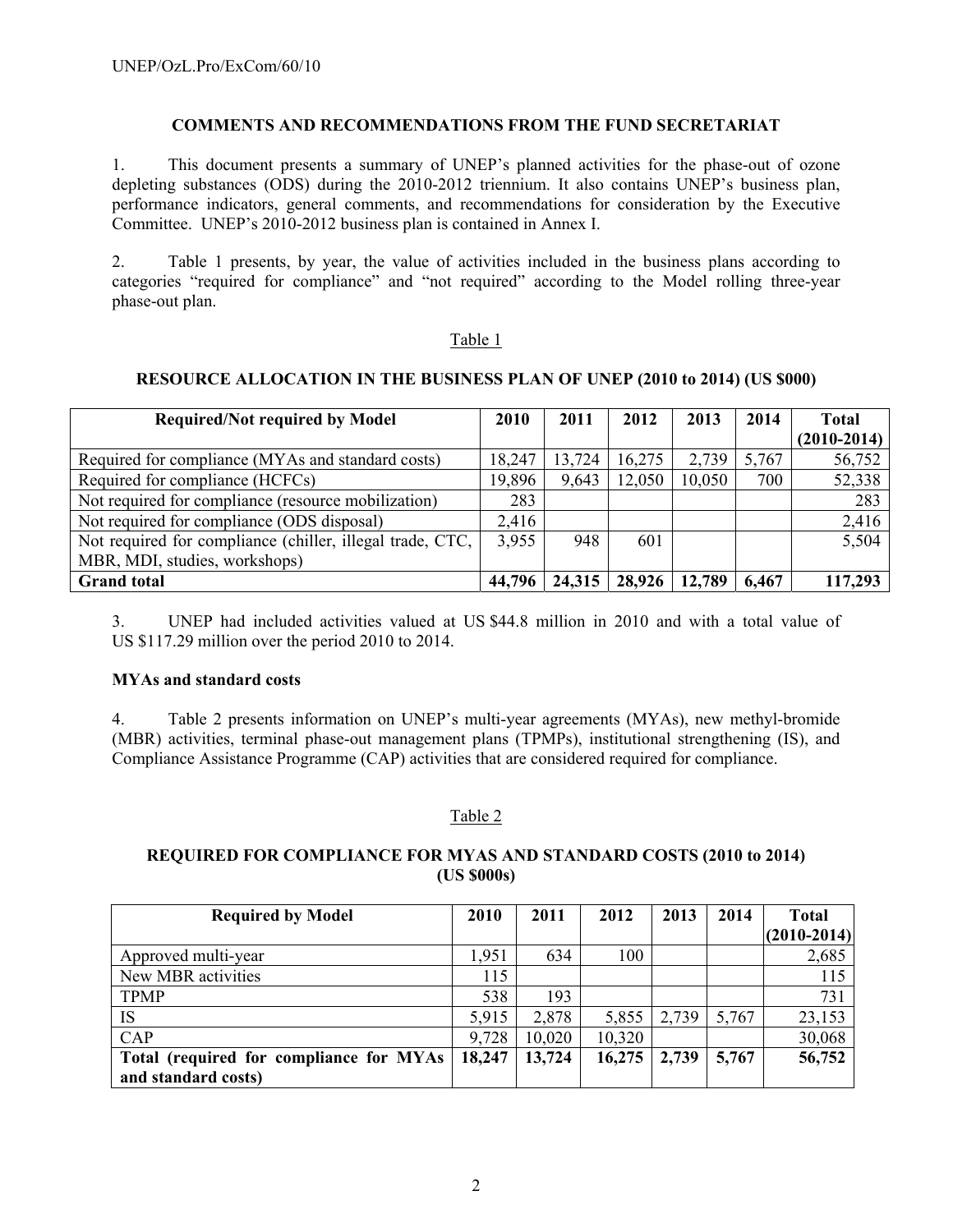5. The Consolidated business plan (UNEP/OzL.Pro/ExCom/60/7) addresses several issues relevant to UNEP's activities required for compliance for MYAs and standard costs, including the following issues:

- (a) UNEP included MYA values that did not correspond to those for the MYAs in the Secretariat's records, which would result in increasing its allocation by US \$770,730;
- (b) UNEP plans to submit annual tranches for TPMPs valued at US \$193,000 after 2010 in the following countries: Angola and Barbados;
- (c) The total amount requested by UNEP and UNIDO for the TPMP in Somalia exceeds the maximum level allowed. UNEP and UNIDO are coordinating on this issue with the country but have not yet reached an agreement. UNEP indicated that it would inform the Secretariat at the earliest of the outcome.

6. No issues were raised with respect to the following activities, which are also considered to be required for compliance:

- (a) New methyl bromide activities are planned in Chile and Ecuador, which are required for compliance with the 2015 phase-out;
- (b) The Compliance Assistance Programme (CAP).

7. UNEP included an additional 10 per cent for IS to cover climate and energy efficiency activities in Mongolia and Nauru. UNEP explained that the funding was added based on the specific needs expressed by national Ozone Officers in Mongolia and Nauru. In addition, UNEP has included in its business plan, requests for IS tranches for those countries that have added 10 per cent to the regular IS budget to cover additional activities related to the promotion of ozone/climate co-benefits. These additional activities include capacity building of national stakeholders on the energy efficiency of equipment during the conversion to non-HCFC technologies.

8. Decision XIX/6 (9) reads "To encourage Parties to promote the selection of alternatives to HCFCs that minimize environmental impacts, in particular impacts on climate, as well as meeting other health, safety and economic considerations". Therefore, in UNEP's view, Article 5 Parties are obligated to extend their regular consultations with the relevant government departments other than those that were consulted during the CFC phase-out. Also, National Ozone Units (NOUs) would like to strengthen their own capacity to address climate and energy efficiency issues relevant to HCFC phase-out. During this transition period, the funds to support project management units (PMUs) under the national phase-out plans/terminal phase-out plans (NPPs/TPMPs) have been spent, while the NOUs need to manage and sustain compliance with respect to CFCs and halons. According to UNEP, NOUs also need to manage the HCFC phase-out in a short timeframe to be prepared to comply with HCFC control measures.

9. The Executive Committee's consideration of the issue of the costs for IS in the context of the Consolidated Business Plan might have an impact on UNEP's business plan.

## **HCFC activities**

## HCFC production phase-out

10. In its 2010 business plan UNEP has included a project preparation (US \$57,000) to develop an HCFC gradual production phase-out plan for India in cooperation with the World Bank. A further US \$2.61 million in 2011 and 2013 is related to the implementation of the technical assistance component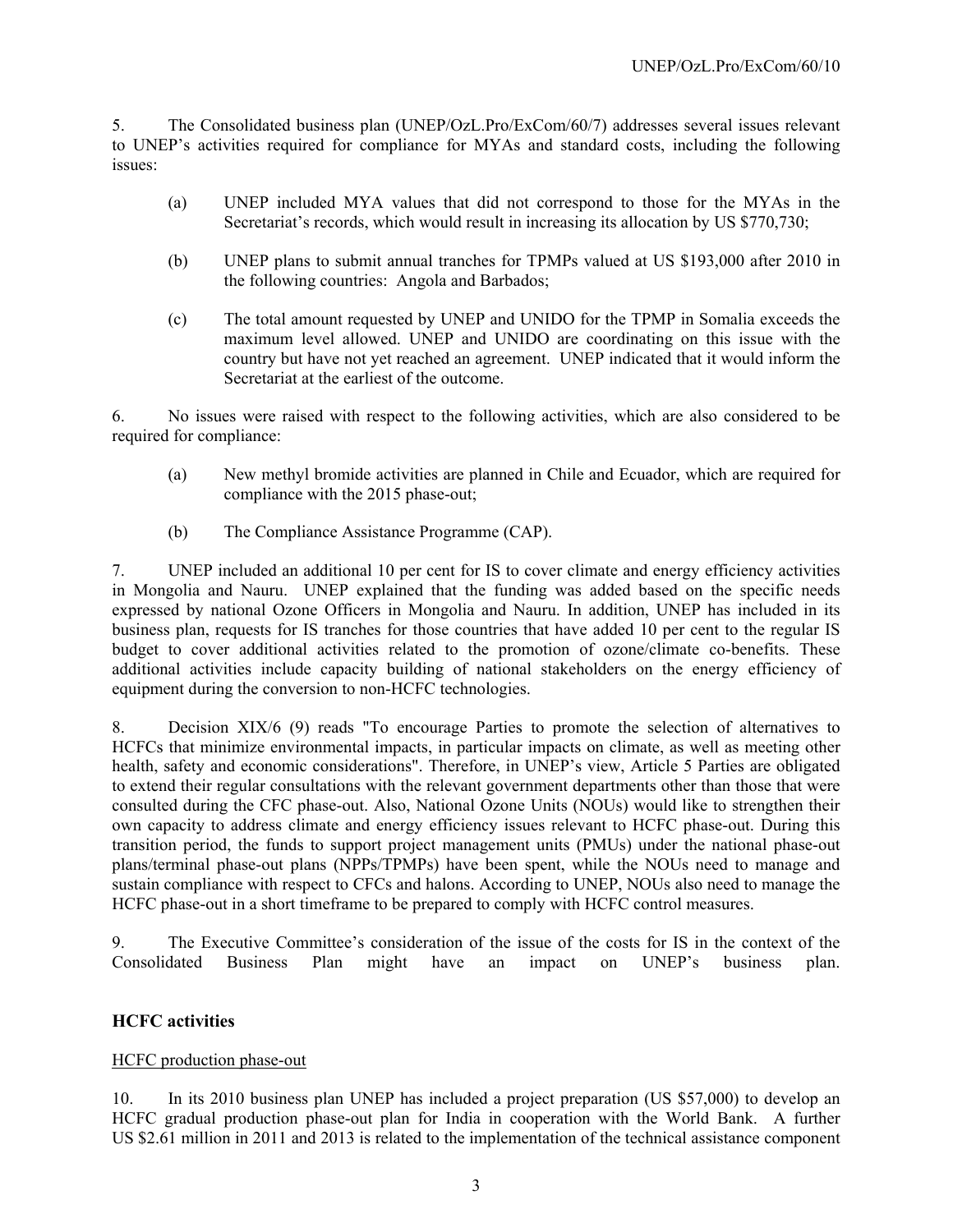that will be prepared by UNEP as part of the HCFC production sector phase-out project. As mentioned in the Consolidated Business Plan, the eligibility of funding HCFC closure in CFC swing plants that have already received funding from the MLF remains an issue before the Committee. The Executive Committee's consideration of funding for the HCFC production sector might have an impact on UNEP's business plan.

## HCFC consumption tonnage

11. Agencies were asked to indicate if they had included accelerated phase-out activities in their business plans. With respect to those countries for which HCFC phase-out activities covered volumes greater than 10 ODP tonnes, the implementing agencies included HCFC activities in their business plan whose combined tonnage was more than that required by the model for China (105.7 ODP tonnes); Colombia (34.2 ODP tonnes); Costa Rica (15.9 ODP tonnes); Indonesia (154.2 ODP tonnes); Jordan (39 ODP tonnes); Mongolia (26 ODP tonnes); Philippines (12.7 ODP tonnes); Seychelles (13.6 ODP tonnes); and Thailand (57.2 ODP tonnes). UNEP's business plan covers HCFC tonnage for some of these countries.

12. UNEP indicated that for the countries for which it is currently the sole implementing agency for the HPMP, it used the tonnage estimates provided by the Secretariat. For countries for which UNEP and other agencies are involved in the HPMP, it left the tonnage field undefined as it could not separate out the tonnage shares with the other agencies prior to discussions at the 60th meeting of the Executive Committee.

13. UNEP indicated that the only accelerated phase-out anticipated in its business plan is the HPMP in Maldives, which is brought forward from 2030 to 2020, but the tonnage in UNEP's business plan did not represent the acceleration. Mongolia was the only country in UNEP's business plan where HCFC phase-out representing more than 10 ODP tonnes above that required by the model was included (0.4 ODP tonnes). The Executive Committee may wish to consider maintaining the HCFC tonnage in UNEP's business plan for Mongolia as it represents an unavoidable phase-out acceleration

14. While the HCFC tonnage in UNEP's business plan does not indicate accelerated phase-out for Maldives, UNEP has advised that the HPMP is for accelerated phase-out. Therefore, the Executive Committee's consideration of this issue in the context of the Consolidated Business Plan might have an impact on UNEP's business plan tonnage.

## HCFC demonstration projects

15. UNEP has two demonstration projects in its business plan that are to be submitted in 2010. None of UNEP's demonstration projects cover a level of phase-out, and none have received project preparation funds. However, UNEP is not requesting project preparation to prepare these projects. The Executive Committee consideration of HCFC demonstration projects might have an impact on UNEP's HCFC demonstration projects.

## HCFC servicing sector in low-volume-consuming (LVC) countries

16. The total value of HCFC servicing sector activities in LVC countries in UNEP's business plans amounts to US \$27.14 million. This amount exceeds, by US \$21.65 million, the level under discussion. The Executive Committee's consideration of the levels of funding for HCFC activities might have an impact on UNEP's business plan.

17. The Secretariat enquired as to why UNEP had estimated the value of servicing sector activities at more than three times the amount that had been agreed to-date in discussions on HCFC guidelines. It also asked for the basis of these estimates. UNEP indicated that its estimates had been based on consultations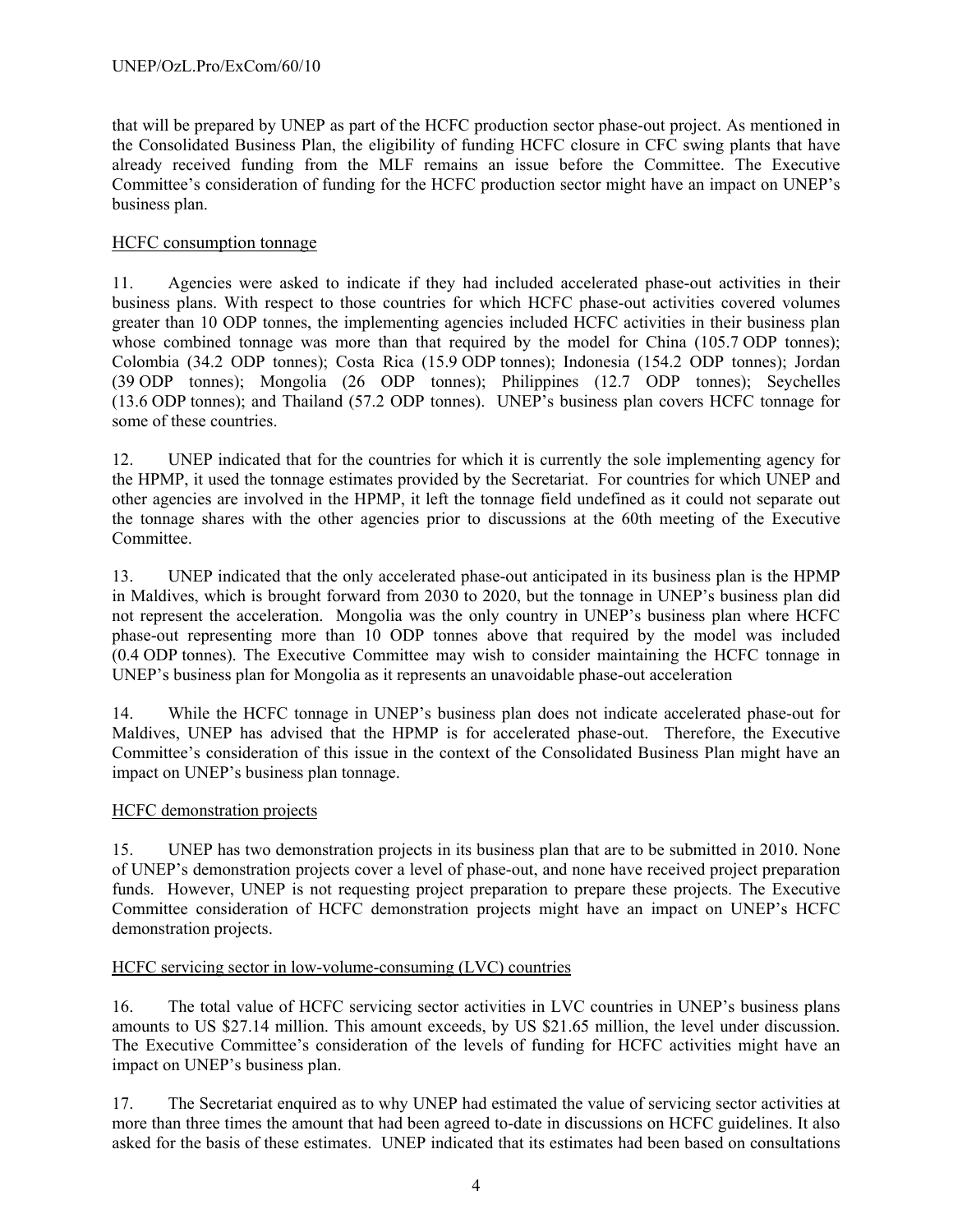with NOUs. It noted that amounts under discussion for the servicing sector are insufficient to fund the activities that will likely be required for the phase-out of HCFCs in this sector. Accordingly, UNEP included values in its business plan which deviate from those amounts, but which the countries feel are required to perform the necessary work. UNEP noted that a number of countries have not concluded their surveys and the total amount is linked to projected consumption figures. The forecasted percentage itself varies from 6 per cent to 20 per cent and has been calculated according to gross domestic product (GDP), the economic situation, and market analysis. Additionally, there is a large degree of uncertainty in some of UNEP's forecasts, which arise from the lack of certain Executive Committee guidelines, according to UNEP.

## *Pacific Island Countries HPMP*

18. UNEP has included a total of US \$339,000 in project preparation for HPMPs for Pacific Island Countries (PIC) that would phase out an estimated 4.4 ODP tonnes of HCFCs at a cost of US \$4.38 million. The actual request for project preparation submitted to the  $60<sup>th</sup>$  Meeting was for US \$496,000. Of this, US \$1.68 million would be requested in 2010 and the balance of US \$2.7 million, after 2010. The PIC issue has been addressed in the context of UNEP's Work Programme Amendment (UNEP/OzL.Pro/ExCom/60/18).

## HCFC for non-LVC countries

19. The total value of activities for non-LVC countries in UNEP's business plan amounts to US \$21.8 million for 6.61 ODP tonnes. Of this, US \$8.03 million is for China which represents zero ODP tonnes. The Committee's consideration of maximum cost-effectiveness levels and HCFC tonnage for business planning might have an impact on UNEP's business plan.

## **ODS disposal activities**

20. UNEP has ODS disposal projects valued at US \$2.42 million in 2010 only (including project preparation). None of UNEP's ODS disposal projects received project preparation. All of UNEP's ODS disposal activities have a cost-effectiveness of below US \$13.2/kg of ODS to be destroyed in accordance with decision 58/19, paragraph (a) (i) c. Without ODS tonnage, cost-effectiveness cannot be determined. The Executive Committee's consideration of this issue in the context of the Consolidated Business plan might have an impact on UNEP's business plan.

## **Other activities not required for compliance (resource mobilization, studies and workshops)**

21. UNEP included a resource mobilization activity to address climate co-benefits amounting to US \$282,500. This is the first indication of a resource mobilization activity for UNEP unlike the proposals of the other agencies that have previously been submitted to the Executive Committee. This resource mobilization effort would address climate co-benefits in LVC countries in cooperation with other implementing agencies. This activity would include *inter alia* collecting data, holding consultations with experts and producing a study on financing options with an assessment of their appropriateness. It should also be noted that UNEP has also included a regional workshop on co-financing options that is addressed below under "Workshops". The Executive Committee may wish to consider the issue of resource mobilization in the context of the paper on the Special Funding Facility (UNEP/OzL.Pro/ExCom/60/50).

22. UNEP included other activities (see Table 3) not required for compliance amounting to US \$3.96 million in 2010 and US \$5.5 million in its business plans for the period 2010 to 2012. No activities were indicated for 2013 or 2014.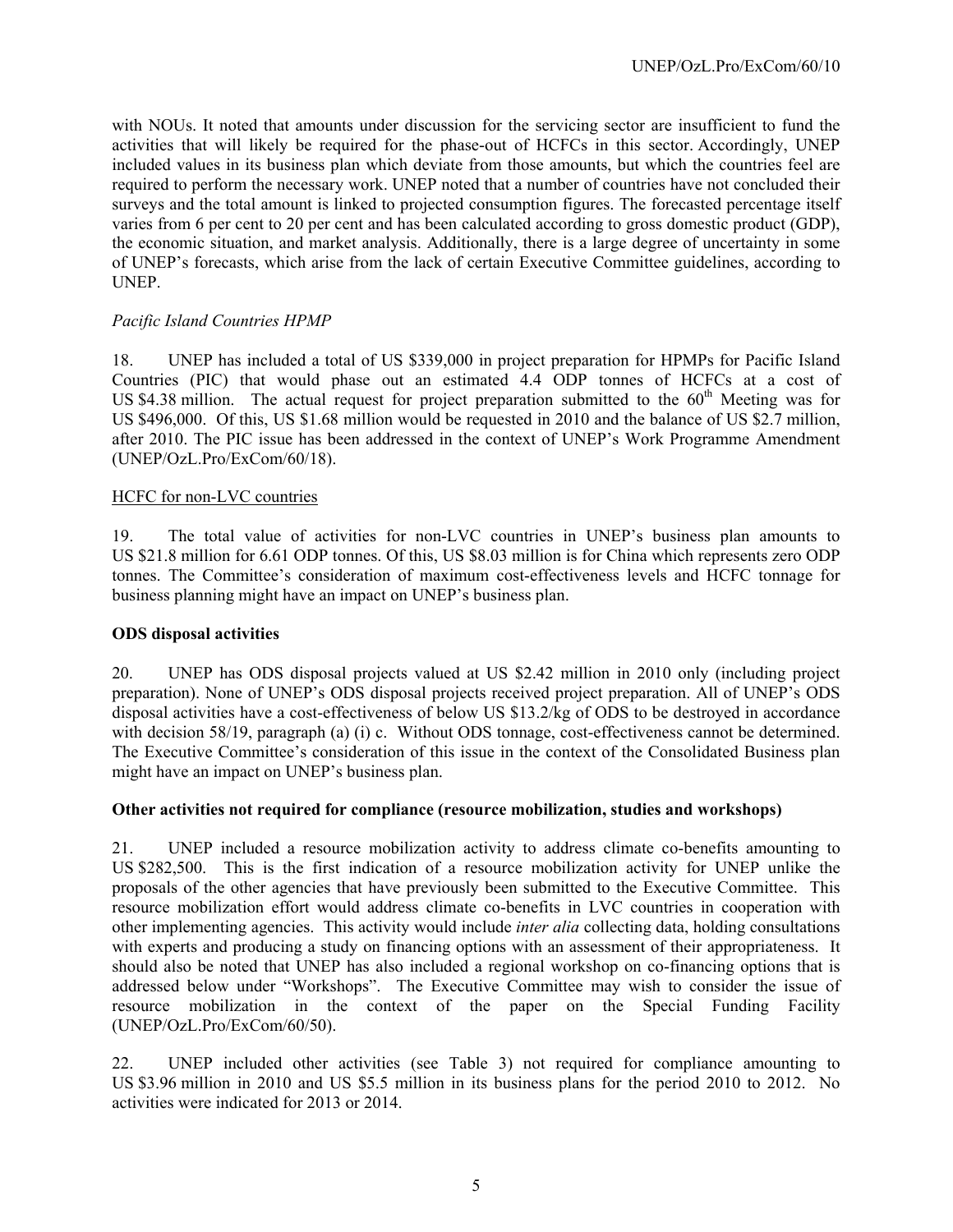## Table 3

| <b>Not required by Model</b>                    | 2010       | 2011 | 2012 | <b>Total</b><br>$(2010 - 2012)$ |  |  |
|-------------------------------------------------|------------|------|------|---------------------------------|--|--|
| Not required by Model - Chiller TAS             | 200        |      |      | 200                             |  |  |
| Not required by Model - Combating illegal trade | 1,416      | 298  | 201  | 1,915                           |  |  |
| Not required by $Model - CTC$                   | <b>200</b> |      |      | 200                             |  |  |
| Not required by Model – Guidelines              | 100        | 100  | 100  | 300                             |  |  |
| Not required by Model – MBR                     | 30         |      |      | 30                              |  |  |
| Not required by Model - MBR - Non-Inv           | 1,177      | 150  | 150  | 1,477                           |  |  |
| Not required by Model - MDI                     | 150        |      |      | 150                             |  |  |
| Not required by Model - Study                   | 226        |      |      | 226                             |  |  |
| Not required by Model - Workshop                | 457        | 400  | 150  | 1,007                           |  |  |
| <b>Total</b>                                    | 3,955      | 948  | 601  | 5,504                           |  |  |

## **OTHER ACTIVITIES NOT REQUIRED FOR COMPLIANCE (2010 to 2012) (US \$000s)**

23. UNEP's Work Programme (UNEP/OzL.Pro/ExCom/60/18) covered the following activities, where the Secretariat has provided detailed comments:

- (a) Regional enforcement networking to improve compliance with multilateral environment agreements (MEAs) in Asia and the Pacific;
- (b) Initiating regional cooperation to enforce ODS trade controls in Europe and Central Asia (second tranche);
- (c) Dates/Methyl bromide help desk for South Asia, Africa and West Asia;
- (d) Technical assistance to MDI production countries in Asia and the Pacific regions for CFC use for essential use nominations (EUNs) 2010-2012;
- (e) Techno-economic study on cost benefit for leapfrogging high GWP alternatives to HFCs to low-GWP or zero-GWP alternatives.

24. The remaining activities in Table 3 above are not addressed in UNEP's Work Programme.

## Chiller activity

25. The proposed technical assistance to adopt low-GWP HCFC alternatives for air conditioning in West Asia plans *inter alia* to share information about demonstration projects, implemented by other bilateral and implementing agencies. The Committee may wish to consider if this is part of the CAP funding for information dissemination.

## Combating illegal trade

26. UNEP has submitted two proposals on enforcement of control measures in its Work Programme (UNEP/OzL.Pro/ExCom/60/18), one of which was the first request for the Asia and Pacific region as well as the second tranche of the Europe and Central Asia regional activity. UNEP's business plan also includes second tranche activities for the Latin America as well as first time requests for the Caribbean and West Asia regions. The first tranche approvals were "decided without prejudice" to additional tranches based on the assessment of the outputs of the first year of the reports.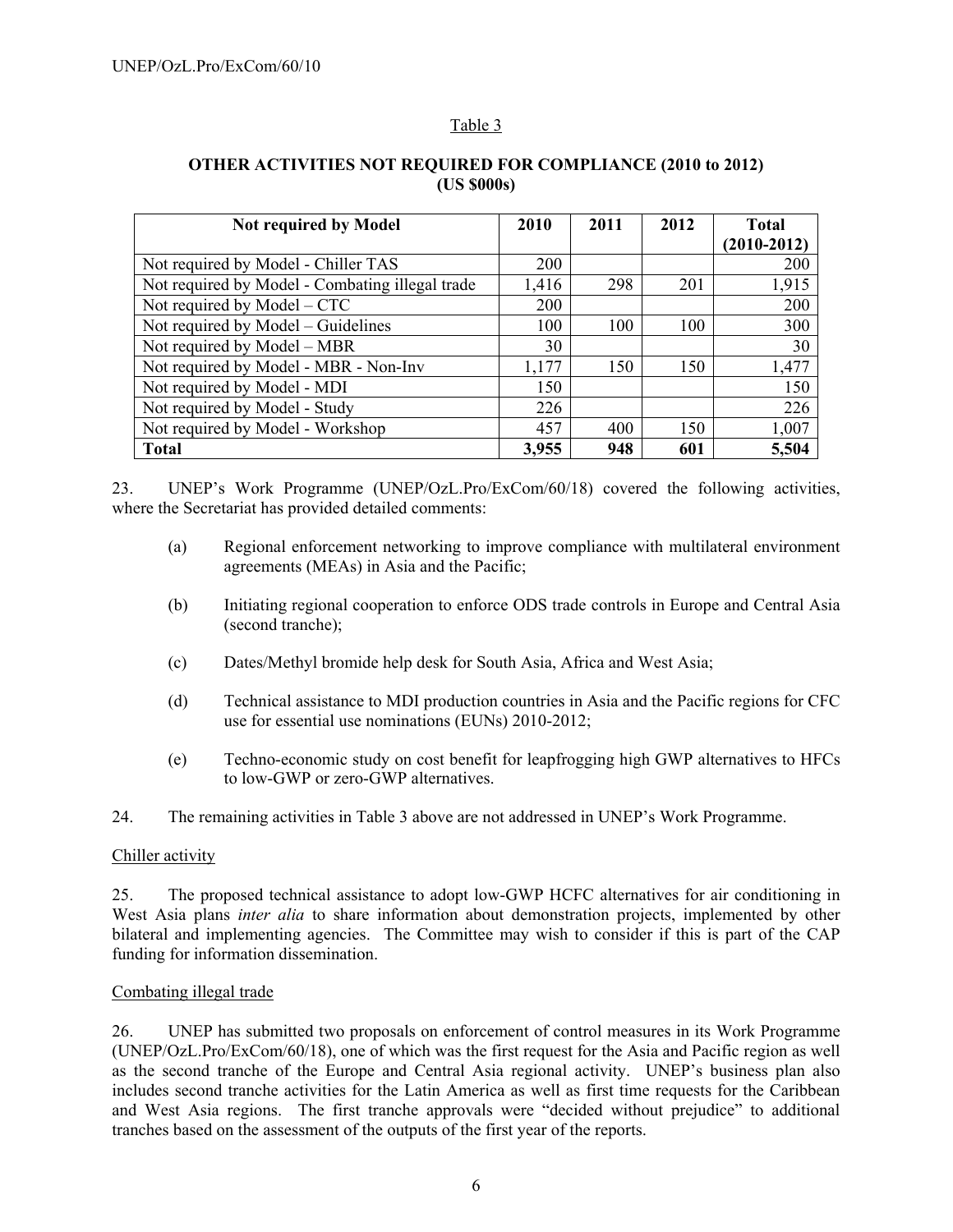27. UNEP is also including additional funding for the Green Customs Initiative. The Committee may recall that, in approving the initial US  $$62,000$  for this activity at its  $52<sup>nd</sup>$  Meeting, the Executive Committee decided "that in seeking future funding, UNEP would present a commitment in writing from Green Customs partners that they were assured counterpart funds for the year for which funds were being sought, and that an agreed work plan with specific cost contributions for each activity be provided for the Executive Committee's consideration." (decision 52/28 (a)). The Committee may wish to consider funding for the Green Customs Initiative (phase II) in light of this decision.

## CTC activity

28. Funding for an international workshop with CTC producers and countries on post-2010 use of CTC as feedstock is included in UNEP's business plan. The Committee may wish to consider if this activity might be considered as part of thematic workshops in association with regional network meetings.

## Guidelines

29. An activity to develop guidelines and standards for use of natural refrigerants in cooperation with the international standards association is included in UNEP's business plan. This activity would seem more appropriate for the international standards association instead of UNEP DTIE.

#### Methyl bromide activities

30. UNEP's business plan has several methyl bromide activities including one for Trinidad and Tobago that is not required for compliance. Its proposed Dates/Methyl bromide help desk has been submitted to this meeting as a Work Programme. The other methyl bromide activities included in UNEP's business plan are in response to decision 59/55 (b), which requests UNEP to incorporate projects that responded to the identified gaps [in regional methyl bromide projects in Africa] in its business plan to be submitted to the Committee at its  $60<sup>th</sup>$  Meeting with the exception of the regional workshops on QPS alternatives that UNEP indicated arose from the discussion at the workshop on methyl bromide use for QPS at the  $21<sup>st</sup>$  Meeting.

## Workshops

31. UNEP has included three regional workshops in its business plan. The workshop on co-financing opportunities, mentioned in paragraph 21 above, is related to resource mobilization. The difference appears to be that the resource mobilization results in a study and this activity would provide a platform for UNEP, UNIDO and the World Bank to share their experiences in climate financing.

32. Another workshop would address available low-GWP alternatives supporting HPMP implementation. However, GWP alternatives should be considered in the context of the preparation of HPMPs and UNEP, as the other agencies, have received project preparation to develop HPMPs.

33. The remaining workshop in UNEP's business plan would address ODS alternatives for laboratory and analytical uses.

34. The Executive Committee may wish to consider if these workshop should be maintained in the business plans or removed as they could be included as thematic topics in regional network meetings.

## **Co-funding**

35. None of the values in UNEP's business plan include co-funding. However, UNEP indicated that it will continue to seek such opportunities and will inform the Executive Committee of any co-funding secured.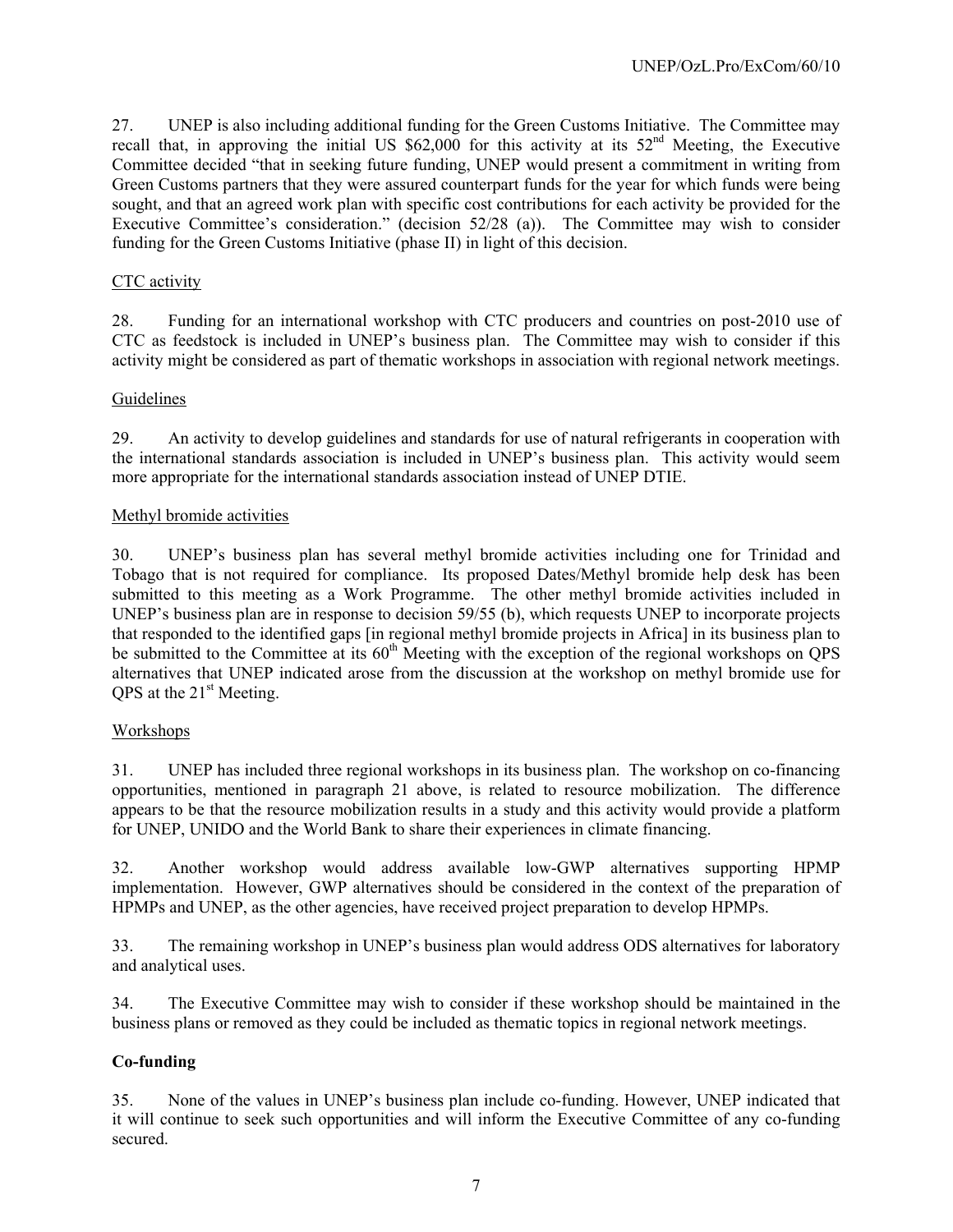## **Performance indicators**

36. A summary of UNEP's 2010 targets for performance indicators pursuant to decisions 41/93, 47/51 and 49/4(d) that are applied to all implementing agencies is provided in Table 4.

#### Table 4

## **PERFORMANCE INDICATORS**

| <b>Item</b>                                                                   | 2010 Targets                        |
|-------------------------------------------------------------------------------|-------------------------------------|
| Number of annual programmes of multi-year agreements approved versus          | 104 (23 tranches of approved        |
| those planned                                                                 | MYA and 81 new MYA)                 |
| Number of individual projects/activities (investment projects, RMPs, halon    | 108                                 |
| banks, TAS, institutional strengthening) approved versus those planned        |                                     |
| Milestone activities completed/ODS levels achieved for approved multi-year    | 23                                  |
| annual tranches versus those planned                                          |                                     |
| ODS phased-out for individual projects versus those planned per progress      | $\theta$                            |
| reports                                                                       |                                     |
| Project completion (pursuant to decision 28/2 for investment projects) and as | 33                                  |
| defined for non-investment projects versus those planned in progress reports  |                                     |
| Number of policy/regulatory assistance completed versus that planned          | 100% of countries listed in Annex I |
|                                                                               | of UNEP's business plan narrative   |
|                                                                               | either received assistance or       |
|                                                                               | assistance was offered              |
| Speed of financial completion versus that required per progress report        | On time                             |
| completion dates                                                              |                                     |
| Timely submission of project completion reports versus those agreed           | On time                             |
| Timely submission of progress reports and responses unless otherwise agreed   | On time                             |

37. Table 5 presents UNEP's performance indicators for its CAP, which were adopted in decision 48/7(e).

## Table 5

# **PERFORMANCE INDICATORS FOR UNEP'S COMPLIANCE ASSISTANCE PROGRAMME (CAP)**

| <b>Performance Indicator</b>      | Data                         | <b>Assessment</b>             | <b>Target</b>          |
|-----------------------------------|------------------------------|-------------------------------|------------------------|
| Efficient follow-up to            | List of recommendations      | Implementation rate of those  | 90% implementation     |
| regional network/thematic         | emanating from 2008          | meeting recommendations that  | rate                   |
| meetings                          | regional network/thematic    | are to be implemented in 2010 |                        |
|                                   | meetings                     |                               |                        |
| Effective support to NOUs in      | List of innovative           | Number of innovative          | 7 such ways/means/     |
| their work, particularly guidance | ways/means/products/services | ways/means/products/services  | products/services; All |
| to new NOUs                       | for supporting NOUs          | for supporting NOUs in their  | new NOUs receive       |
|                                   | in their work, with          | work, with specification of   | capacity building      |
|                                   | specification of those       | those destined for new NOUs   | support                |
|                                   | destined for new NOUs        |                               |                        |
| Assistance to countries in actual | List of countries in actual  | Number of countries in actual | All such countries     |
| or potential non-compliance (as   | or potential non-compliance  | or potential non-compliance   |                        |
| per MOP decisions and/or as per   | that received                | that received CAP assistance  |                        |
| reported Article 7 data and trend | CAP assistance outside the   | outside the network meetings  |                        |
| analysis)                         | network meetings             |                               |                        |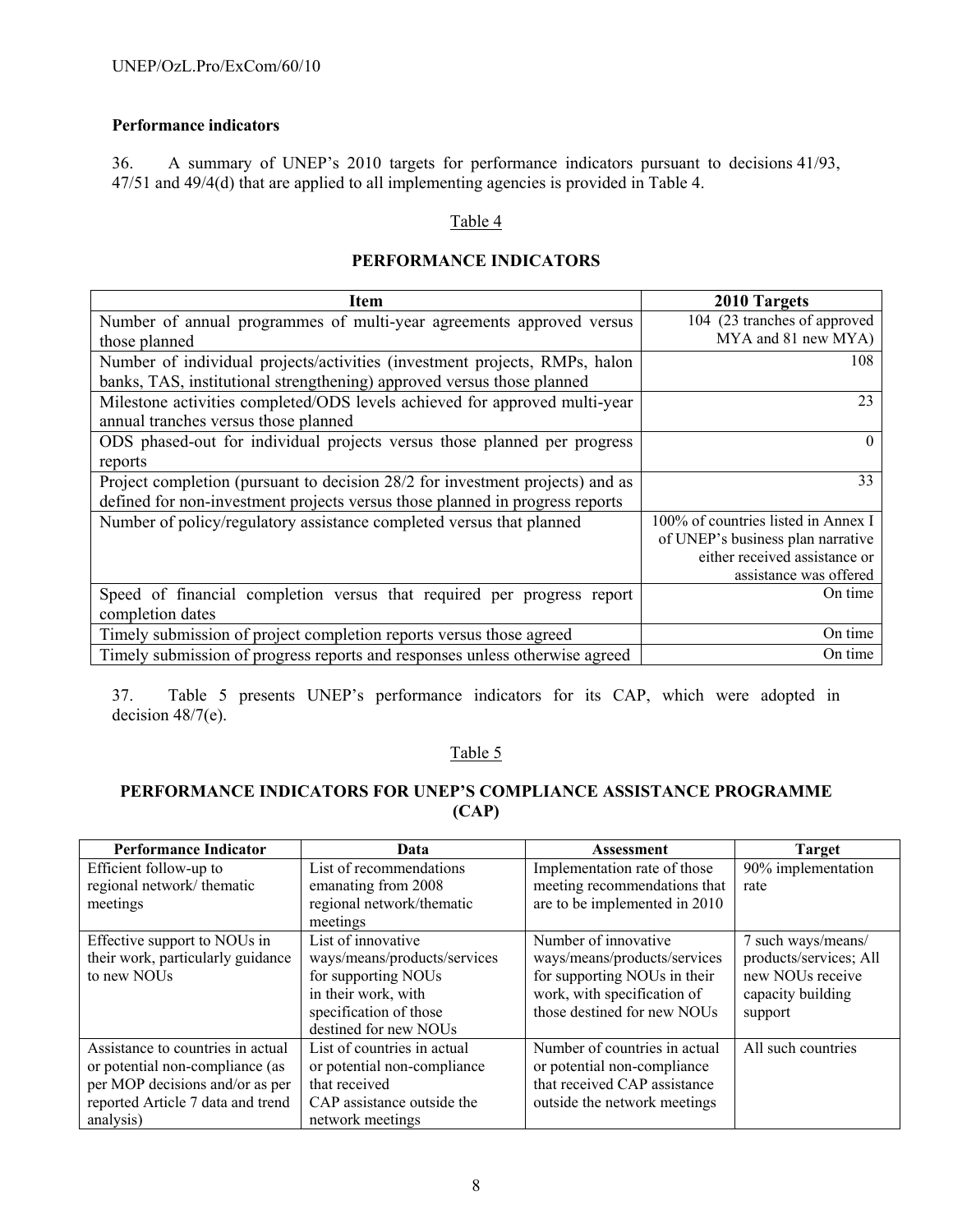| <b>Performance Indicator</b>    | Data                         | Assessment                     | <b>Target</b>       |
|---------------------------------|------------------------------|--------------------------------|---------------------|
| Innovations in production and   | List of global and regional  | Number of global and regional  | 7 such products and |
| delivery of global and regional | information products and     | information products and       | services            |
| information products and        | services destined for new    | services destined for new      |                     |
| services                        | target audiences or that     | target audiences or that reach |                     |
|                                 | reach existing target        | existing target audiences in   |                     |
|                                 | audiences in new ways        | new ways                       |                     |
| Close cooperation between CAP   | List of joint missions/      | Number of joint missions/      | 5 in each region    |
| regional teams and IAs and BAs  | undertakings of CAP regional | undertakings                   |                     |
| working in the regions          | staff with IAs and BAs       |                                |                     |

## **RECOMMENDATIONS**

- 38. The Executive Committee may wish to consider:
	- (a) Endorsing the 2010-2012 business plan of UNEP as contained in UNEP/OzL.Pro/ExCom/60/10 while noting that endorsement denotes neither approval of the projects identified therein nor their funding levels. The endorsement is with any modifications based on consideration of the following activities:
		- (i) Those activities associated with issues addressed in the Consolidated Business Plan including:
			- a. The value of multi-year agreements (MYAs);
			- b. Terminal phase-out management plan (TPMP) activities after 2010;
			- c. TPMP for Somalia;
			- d. Institutional strengthening (IS) values and the inclusion of a ten per cent increase for non-Montreal Protocol activities;
			- e. HCFC production sector;
			- f. HCFC tonnage;
			- g. HCFC demonstration projects;
			- h. HCFC servicing sector in low-volume-consuming (LVC) countries;
			- i. HCFC projects for non-LVC countries;
			- j. ODS disposal activities;
		- (ii) Maintaining the HCFC tonnage in UNEP's business plan for Mongolia as it represents an unavoidable phase-out acceleration;
		- (iii) Maintaining or removing the following activities not required for compliance:
			- a. Chiller activities in the light of information dissemination as part of CAP - Technical assistance to LVC countries for replacement of energy efficient chillers and large size equipment in the tourism, supermarket and the fishery sectors in Asia and the Pacific;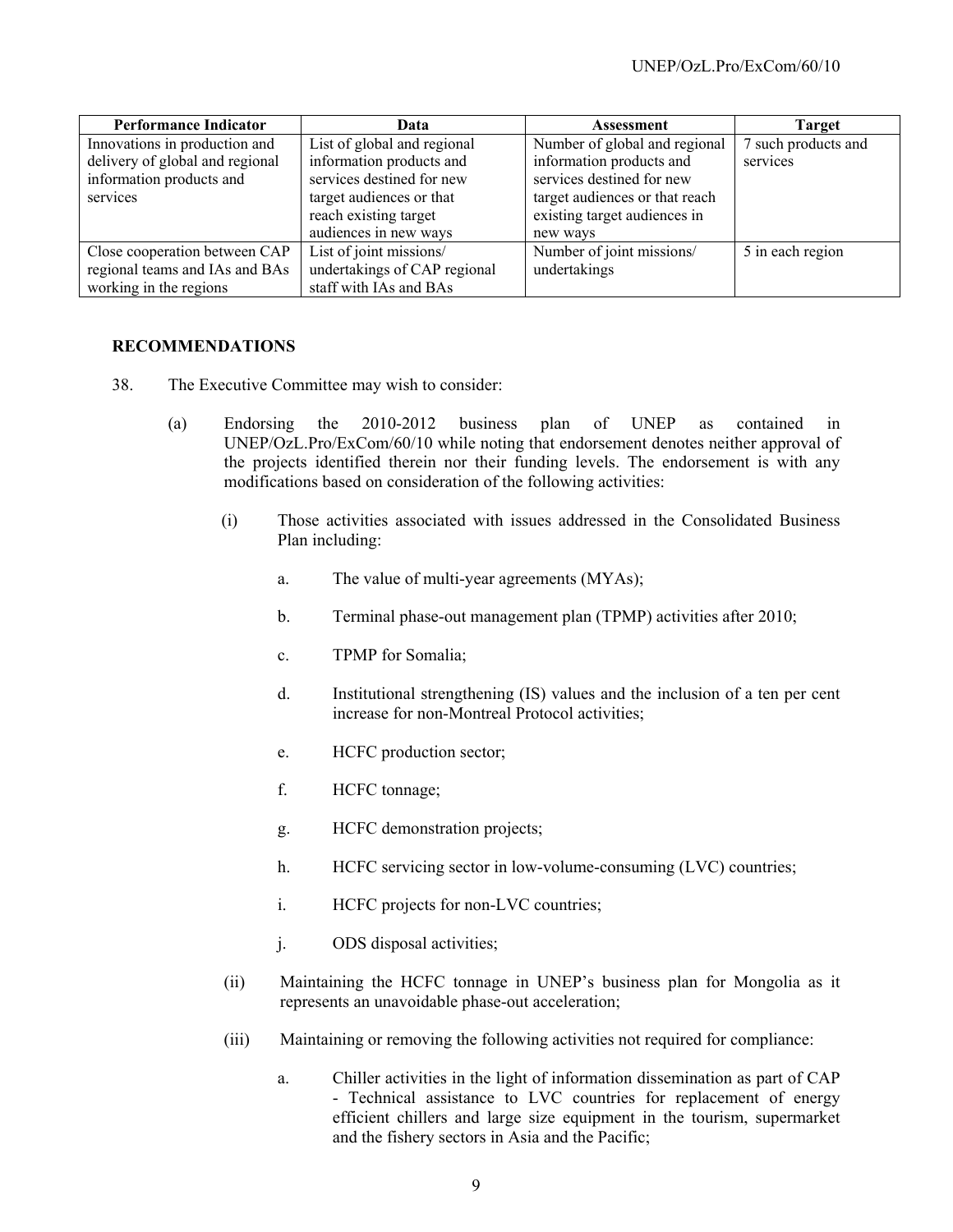- b. Combating Illegal Trade in the light of decision 52/28 for Integrated enforcement training under the Montreal Protocol through Green Customs Initiative;
- c. Combating Illegal Trade in the light of its decisions to fund first tranches without prejudice to funding second tranches and the comments in UNEP's Work Programme, as appropriate:
	- i. First tranches:
		- (1) Combating Illegal Trade Regional enforcement networks - West Asia;
		- (2) Combating Illegal Trade Regional Enforcement networking to improve compliance with Multilateral Environmental Agreements that include trade restrictions (Montreal Protocol; Rotterdam, Stockholm and Basel Conventions) (Request funding for ozone component) in Asia and the Pacific;
		- (3) Combating Illegal Trade Regional: Caribbean Customs Enforcement Network;
	- ii. Second tranches:
		- (1) Combating Illegal Trade Initiating regional cooperation to enforce ODS trade controls in Europe and Central Asia network countries (second tranche);
		- (2) Combating Illegal Trade ODS Custom Enforcement Network in Latin America, (second year);
- d. CTC activity in the light of possible inclusion as a thematic workshop in association with regional network meetings for International workshop with CTC producers and countries on post-2010 use of CTC as feedstock;
- e. Guidelines activities appropriateness for UNEP for Developing guidelines, standards and good practices for use of natural refrigerants in room air conditioning and small refrigeration equipment in cooperation with international standard association;
- f. Methyl bromide (MBR) activities not required for compliance since activities have already been funded for the project Trinidad and Tobago MBR policy support;
- g. MBR Non-investment activities in the light of decision 59/55, the MBR workshop at the 21<sup>st</sup> Meeting of the Parties, and comments in UNEP's Work Programme, as appropriate:
	- i. Regional technical workshop to share experience in identification, implementation and adoption of MBR alternatives in tobacco, cut-flower and vegetable sub-sectors in Africa;
	- ii. Case studies and related toolkits for MBR alternatives in tobacco, cut-flower and vegetable sub-sectors in Africa;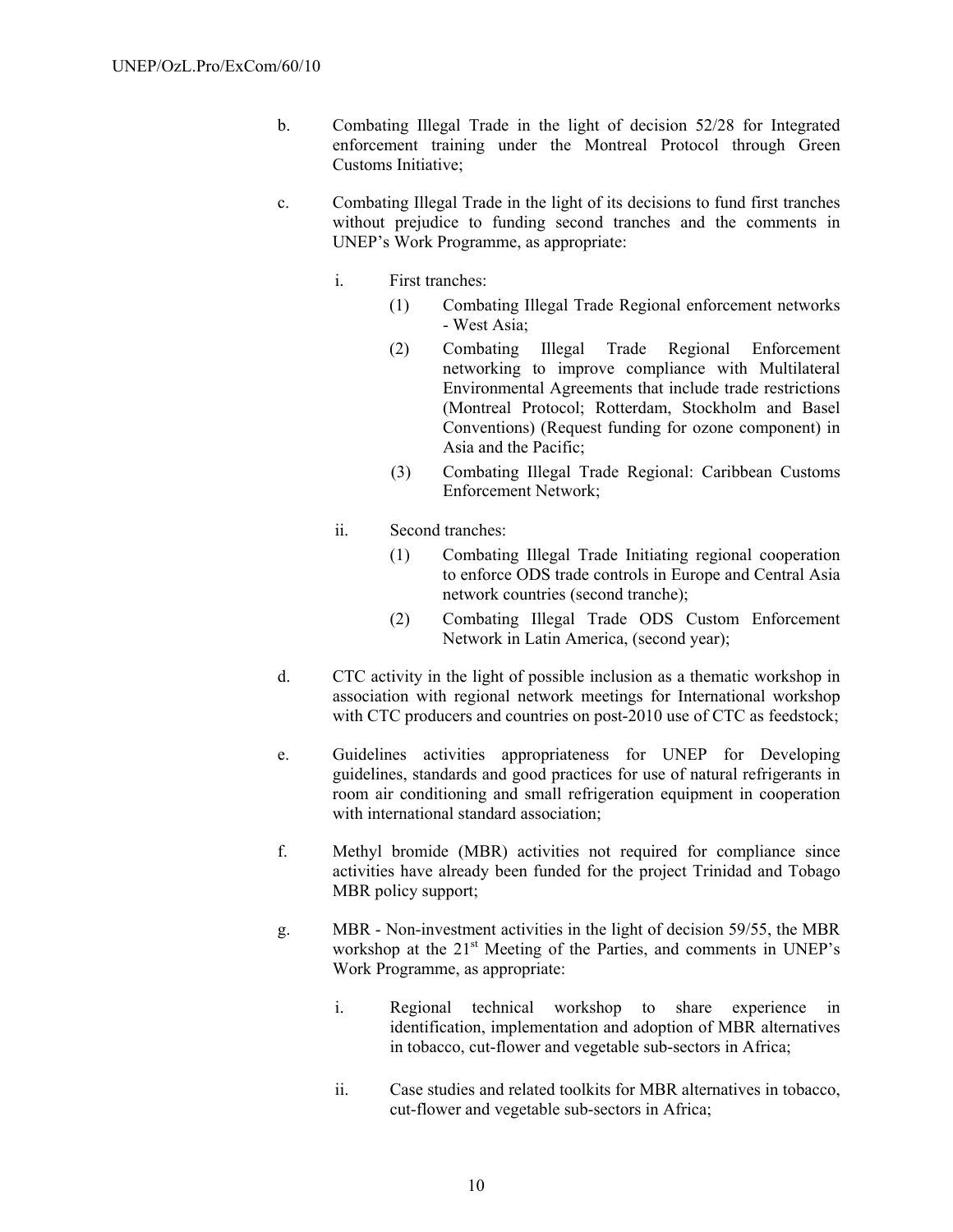- iii. Technology transfer and MBR phase-out strategy through mainstreaming MBR alternatives in national university education in Africa;
- iv. Regional workshops in Asia and the Pacific, West Asia, Latin America and the Caribbean, and Europe and Central Asia to inform stakeholders of the viability of MBR alternatives for QPS disseminating the EU experience of QPS use ban;
- v. Dates/Methyl Bromide Help Desk for South Asia, Africa and West Asia;
- h. Studies and MDI activities in the light of comments in the UNEP Work Programme for:
	- i. Techno-economic study on cost benefit of leapfrogging high-global warming potential (GWP) alternatives to HFCs to low-GWP or zero-GWP alternatives;
	- ii. Technical assistance to MDI producing countries in Asia and Pacific region for CFC use for EUNs 2010-2012;
- i. Workshops in the light of possible inclusion as a thematic workshop in association with regional network meetings for:
	- i. Regional workshops on co-financing opportunities to get climate benefits engaging financial institutes, private sector and international development agencies in cooperation with the World Bank;
	- ii. Regional technology transfer workshops on available low-GWP, non-ODS alternatives in various sectors supporting HPMP implementation in cooperation with WB and implementing agencies;
	- iii. Regional workshop on ODS alternative for laboratory and analytical uses following decision XXI/8 in Asia and the Pacific;
- (b) Approving the 2010 performance indicators and targets for UNEP set out in Tables 4 and 5 as contained in document UNEP/OzL.Pro/ExCom/60/10.

-----

11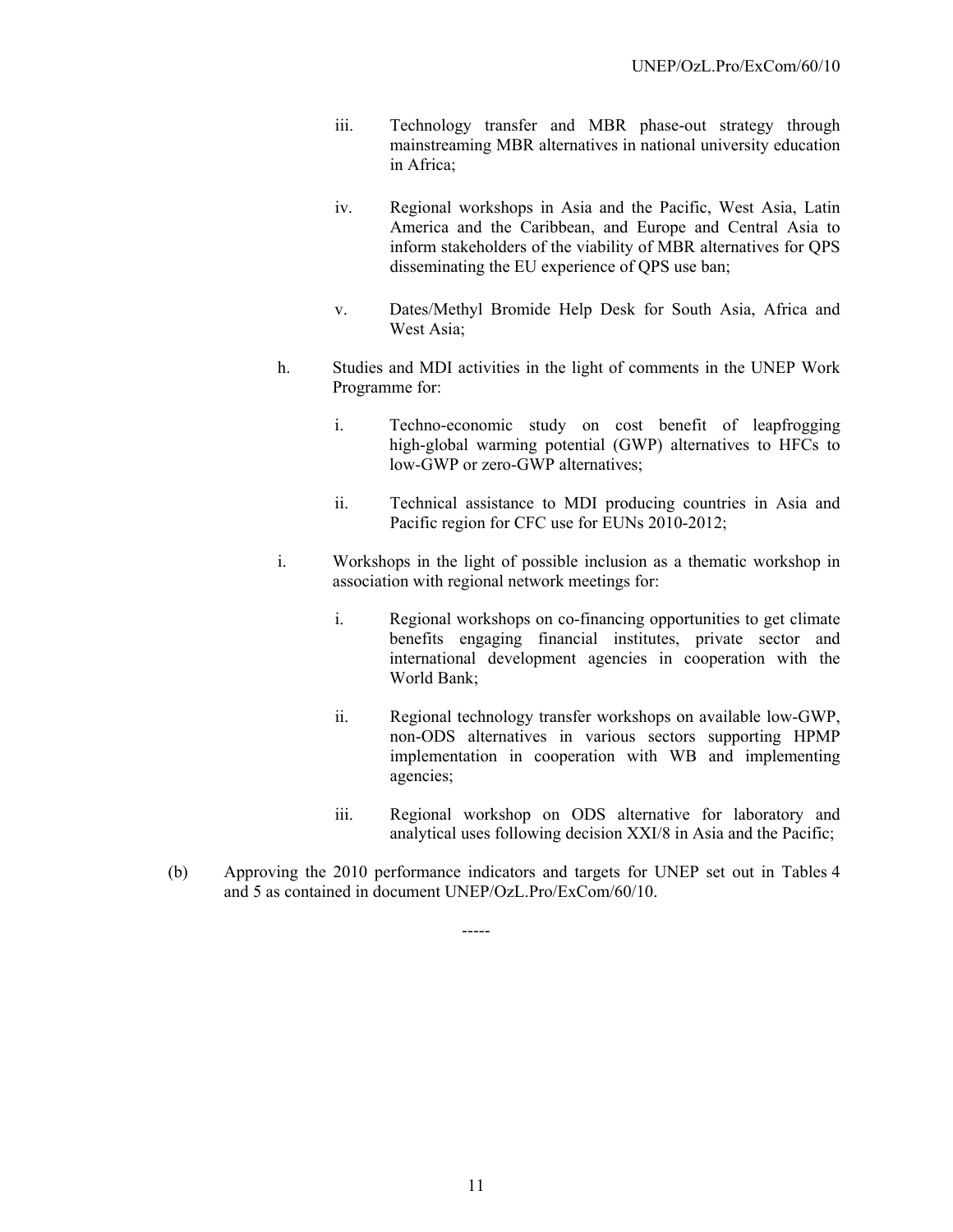# **UNEP 2010-2012 BUSINESS PLAN**

# **PRESENTED TO THE**

# **60TH MEETING OF THE EXECUTIVE COMMITTEE**

# **OF THE MULTILATERAL FUND FOR THE IMPLEMENTATION**

# **OF THE MONTREAL PROTOCOL**

1 March 2010

United Nations Environment Programme

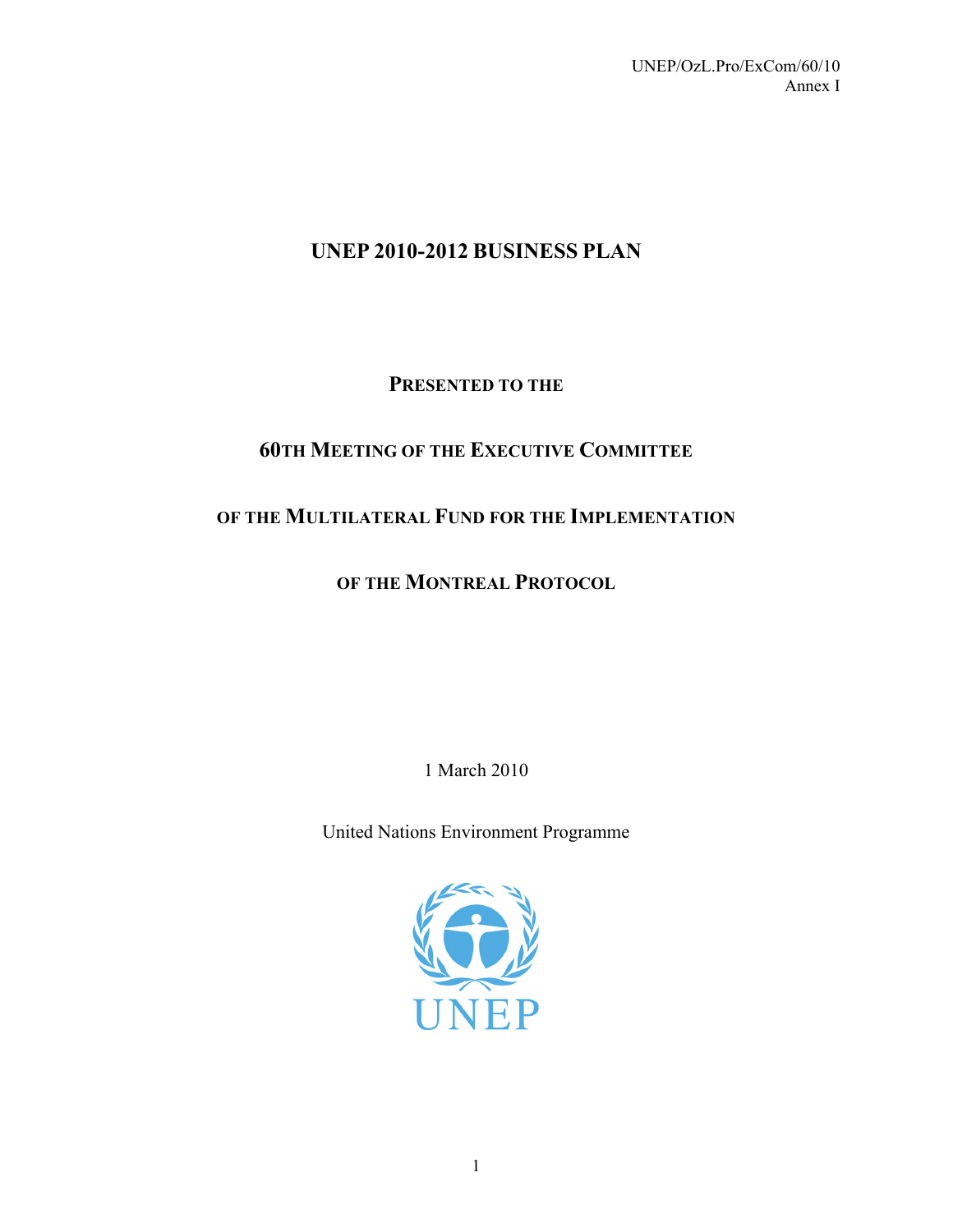# **CONTENTS**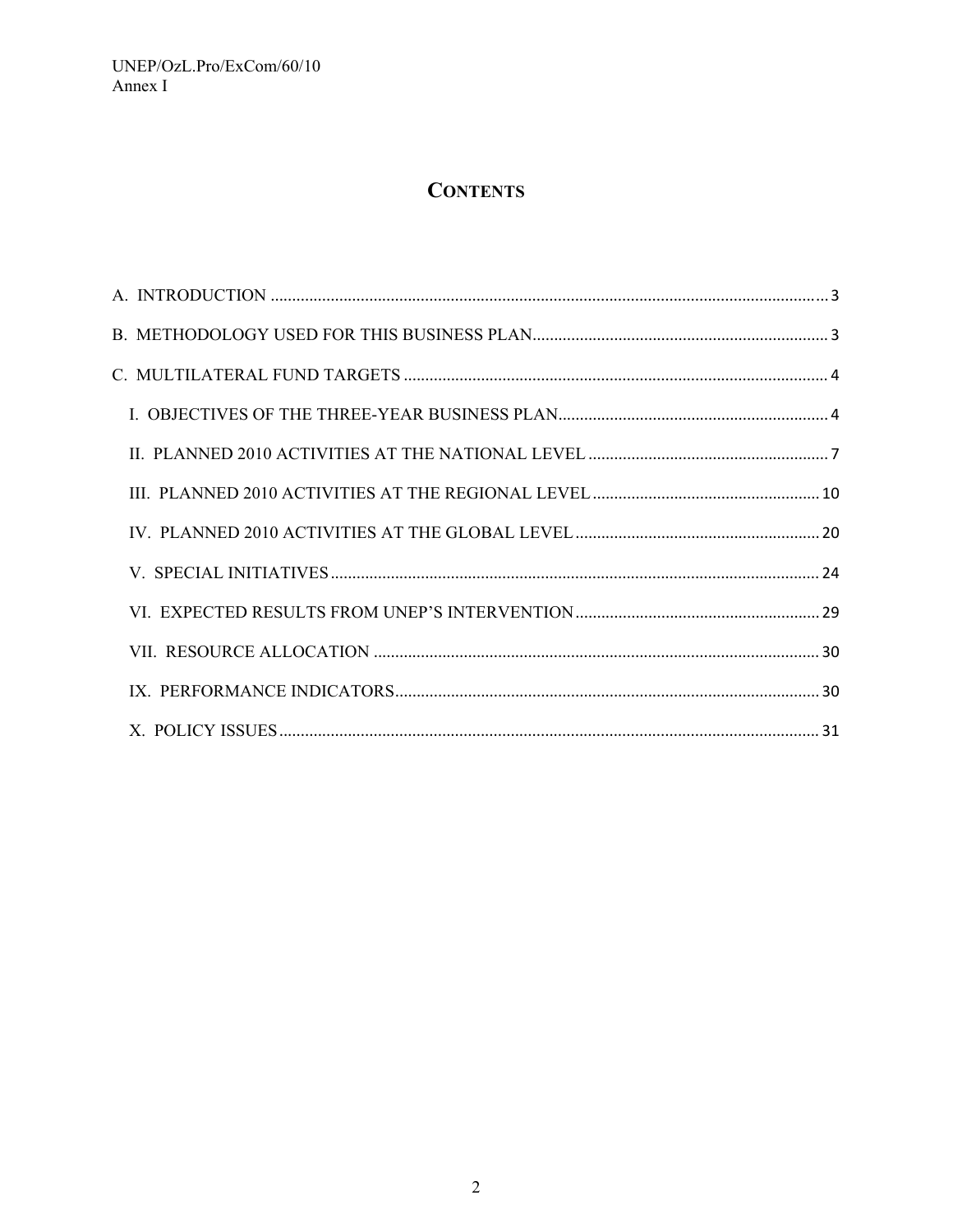# **UNEP 2010-2012 BUSINESS PLAN**

## **A. INTRODUCTION**

This document, which is being submitted for consideration to the 60th meeting of the Executive Committee of the Multilateral Fund for the Implementation of the Montreal Protocol, represents a threeyear rolling Business Plan of the Montreal Protocol-related activities of the United Nations Environment Programme (UNEP). It comprises the UNEP Business Plan for 2010 and a forecast for the years 2011 and 2012.

This document consists of a narrative and three annexes, namely:

- Annex I, Country-specific services provided by UNEP's Compliance Assistance Programme.
- Annex II, Projects planned for submission in 2010-2012.
- Annex III, Regional Logical Framework Analyses.

In 2010, UNEP is planning to prepare and submit for approval of the Executive Committee 224 new projects with the total value of US\$ 44,796,450 including the annual budget of the Compliance Assistance Programme (CAP) for the year 2011 and programme support costs (PSC). UNEP also planns to submit 26 annual tranches of approved multi-year agreements (MYAs) with the total value of US\$ 2,489,200.

Executive Committee decision 59/27 approved an annual budget of the CAP for the year 2010 amounting to US\$ 9,444,600 including PSC. The details of national, regional and global activities to be funded from the CAP budget in 2010 can be found in the Business Plan narrative and in the Annexes.

A current forecast for project submissions over the next two years is as follows: 88 projects with a total value of US\$ 24,314,890 are planned for submission in 2011; and 140 projects with a total value of US\$ 28,925, 890 are planned for submission in 2012. These amounts include the respective annual budgets of the CAP, tranches of approved MYAs and PSC. There is a major degree of uncertainty in some of these forecasts arising from the non-availability of certain Executive Committee guidelines.

## **B. METHODOLOGY USED FOR THIS BUSINESS PLAN**

UNEP has used the following methodology for developing its 2010-2012 Business Plan:

- The 2010-2012 Business Plan has been prepared on the basis the previous endorsed three-year rolling Business Plan taking into account approvals and experiences of the last year, as well as new trends and emerging developments.
- The 2010-2012 Model Rolling Three-year Phase-out Plan adopted by the 59th Executive Committee meeting (Decision 59/5) has been used as a guidance document for resource planning for the triennium and identification of countries requiring immediate assistance.
- Consultations on business planning with National Ozone Units (NOUs) held during country missions and meetings of Regional Networks of Ozone Officers that identified regional priorities and needs for country-specific compliance services.
- UNEP used the following decisions of the Executive Committee *inter alia* were used as guidance:
	- o 42/7 on assistance in data reporting,
	- o 48/4, 45/54 and 38/64 on Terminal Phase-out Management Plans (TPMPs),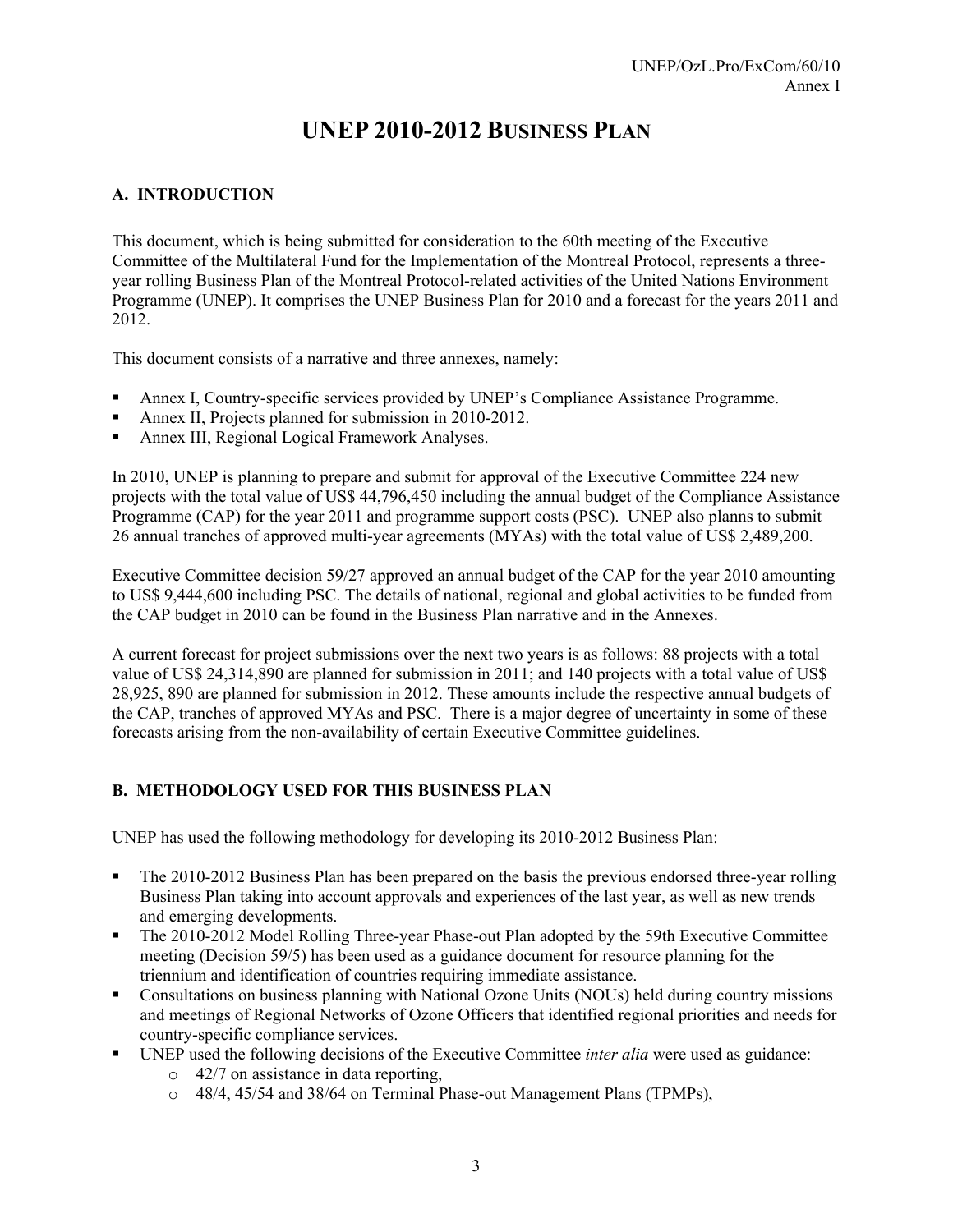- $\circ$  49/32, 47/49, 43/37, 56/6, 57/36, 58/16, 59/17 and 59/47 on institutional strengthening (IS) projects,
- o 54/8 on endorsement of UNEP's Business Plan 2008-2010 and CAP performance indicators,
- o 55/13, 55/4, 56/16, 57/33, 57/34, 59/16, and 59/46 on cost issues related to HCFC Phase out Management Plans (HPMPs),
- o 55/43, 58/37 and 59/48 on mobilizing co-financing related to the climate component of HPMPs,
- o 56/3 and 56/4 on Business Plans,
- o 57/9 on HPMP requests for Pacific Island countries,
- o 58/19 on guidelines for ODS disposal projects, and
- o 59/27 on approval of the CAP budget for 2010.
- UNEP used the following decisions of the Meetings of the Parties (MOPs) to the Montreal Protocol *inter alia* to inform this Business Plan:
	- o XVIII/17 on treatment of stockpiled ozone-depleting substances (ODS),
	- o XVIII/18 on illegal ODS trade;
	- o XVIII/33 on non-compliance with data reporting requirements;
	- o XVIII/35 on establishment of licensing systems;
	- o XIX/6 on accelerated phase-out schedule for HCFCs,
	- o XIX/9 and XX/5 on critical use exemptions for methyl bromide for 2008-2010,
	- o XIX/12 on preventing illegal trade in ODS,
	- o XX/7 on environmentally sound management of ODS banks,
	- o XX/15 on difficulties faced in Iraq as a new Party,
	- o XXI/8 on sources of opportunities for reductions of carbon tetrachloride (CTC) emissions,
	- o XXI/24 on difficulties faced by Timor Leste as a new Party,
	- o XXI/18, XXI/20, XXI/21, XXI/23, XXI/25 and XXI/26 on non-compliance, and
	- o XXI/19 and XXI/22 on monitoring compliance progress.
- Consultations were held with the other Implementing Agencies and bilateral agencies to avoid duplication of effort and increase collaborative and mutually supportive initiatives. In compliance with the Executive Committee decision 43/4(a), Annex I, Country-specific services provided by UNEP CAP, was circulated to Implementing and Bilateral Agencies for their comments and input. Comments were provided by UNDP.
- Guidance provided by the CAP Advisory Group (CAG) meeting (Paris, 2-3 September 2009) and views expressed by National Ozone Officers in relation to CAP services were used as references during the preparation of this Business Plan.
- Guidance provided by the Multilateral Fund Secretariat during the Inter-agency Coordination Meeting (Montreal, 28-29 January 2010) and consultations with other Implementing Agencies and bilateral agencies before, during and after that forum.

## **C. MULTILATERAL FUND TARGETS**

## *I. OBJECTIVES OF THE THREE-YEAR BUSINESS PLAN*

The focus and orientation of UNEP's work continues to be defined by the evolving needs of client countries operating under paragraph (1) of Article 5 of the Montreal Protocol, as they progress in their implementation of the Montreal Protocol, and as they meet and sustain compliance with specific obligations.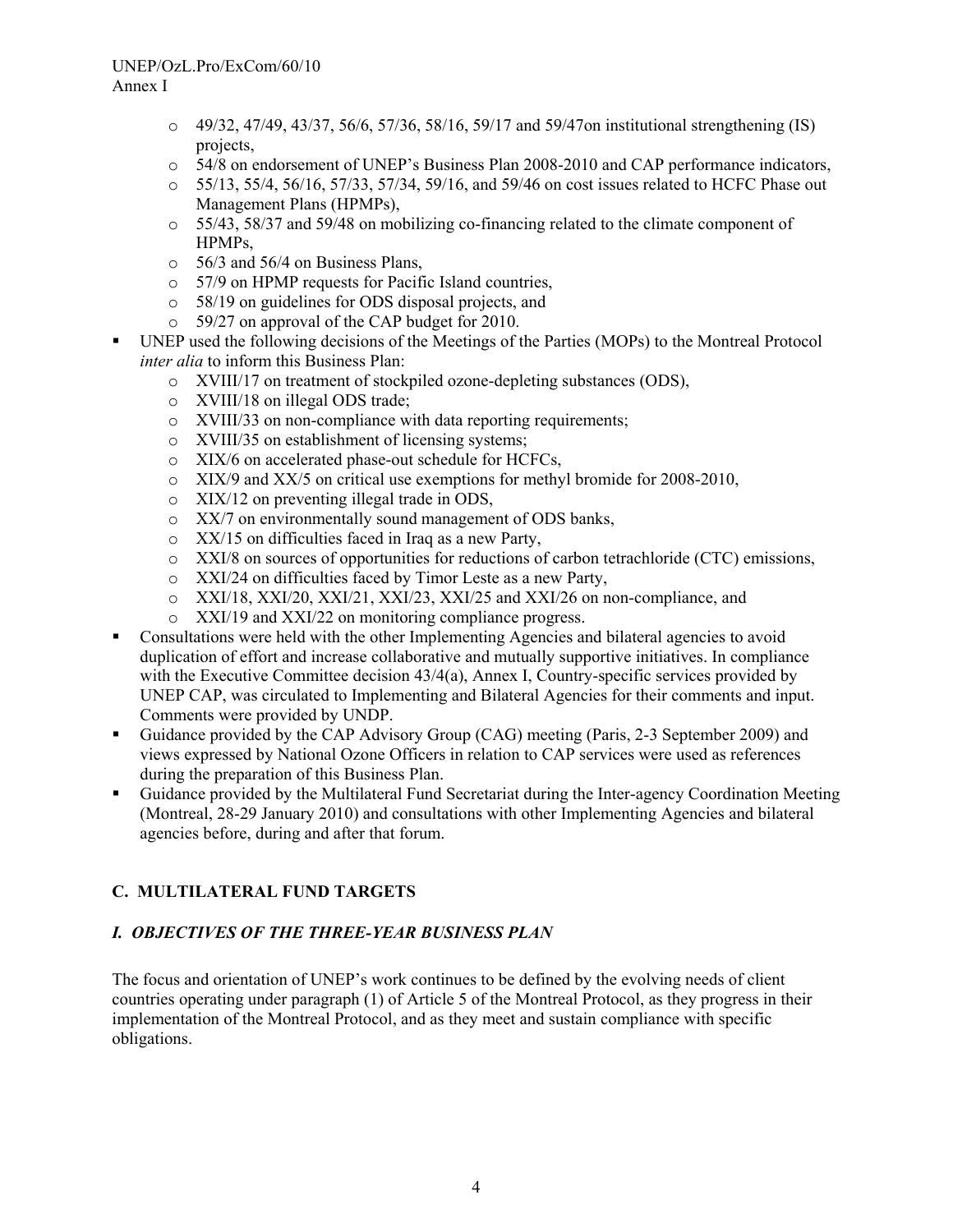UNEP's vision and approach for CAP in the triennium<sup>1</sup>, which was endorsed by the Executive Committee through its approval of UNEP's Work Programme in Decision 59/27, identified three parallel tracks of assistance for Article 5 countries. Consistent with that vision, and in line with the guidance and policies of the Executive Committee, UNEP's overall objectives during the triennium will be to assist Article 5 countries to:

- Ensure 2010 compliance is achieved and maintained and enable compliance with the 2015 control measures for relevant ODS including methyl bromide;
- Strengthen the institutional capacity of Article 5 countries to ensure sustainable compliance beyond 2010;
- Enhance the capacity for implementing new responsibilities related to the HCFC phase out by taking other environmental advantages including climate change into account.

UNEP's objectives for 2010 will be to:

Objective 1: Assist specific Article 5 countries to avoid a situation of non-compliance with the 2010 control measures. This will be achieved by (a) identifying and monitoring such cases through the CAG table developed in consultation with the two Secretariats and Implementing Agencies (b) working with the Montreal Protocol family of institutions to provide collective assistance to countries in actual or potential non-compliance on an on-going and intensified basis until compliance with the 2010 deadline is confirmed, in close consultation with the NOUs of the concerned countries, and (c) reprioritizing and focusing CAP staff and resources on these cases.

Objective 2: Ensure that the phase out already achieved in Article 5 countries will sustain after 2010, in particular for CFCs in remaining refrigeration and air conditioning applications, the CFC metered dose inhaler (MDI) manufacturing sector, and halon and CTC consumption. This will be achieved by (a) using Networking, capacity building and information services to continue supporting Article 5 countries to sustain the 2010 achievements (b) raising awareness at NOU and other critical segments of society of the forthcoming deadlines and conditions (c) working with countries to strengthen their national strategies for internalizing the Montreal Protocol objectives into national policies, agendas and institutions to help ensure long-term sustainability (d) developing tools and services to promote CFC trading for servicing purposes and sustainable disposal of obsolete or excess ODS and

developing information materials related to servicing. Objective 3: Support Article 5 countries in progressively reducing their methyl bromide and TCA (1,1,1 trichloroethane) consumption towards the full phase out by 2015. This will be achieved by (a) using Networking, capacity building and information services to continue supporting Article 5 countries'

authorities and private sector to replace progressively their methyl bromide and TCA remaining usages. (b) raising awareness of NOUs and other critical segments of society of the deadlines and conditions that are coming (c) working with countries to develop their own national strategies for internalizing the Montreal Protocol objectives into national policies, agendas and institutions to help ensure long-term sustainability (d) deploying tools and services to ensure implementation of sustainable alternatives to methyl bromide and TCA .

Objective 4: Help Article 5 countries make a quick start on the HCFC phase out. This will be achieved through (a) creating awareness at the NOU level and among high-level decision makers about the HPMP initiation, technology options and co-benefits for climate change mitigation (b) providing policy and technical assistance for the preparation and implementation of HCFC phase-out management plans in

<sup>&</sup>lt;sup>1</sup> As described in UNEP/OzL.Pro/ExCom/59/17.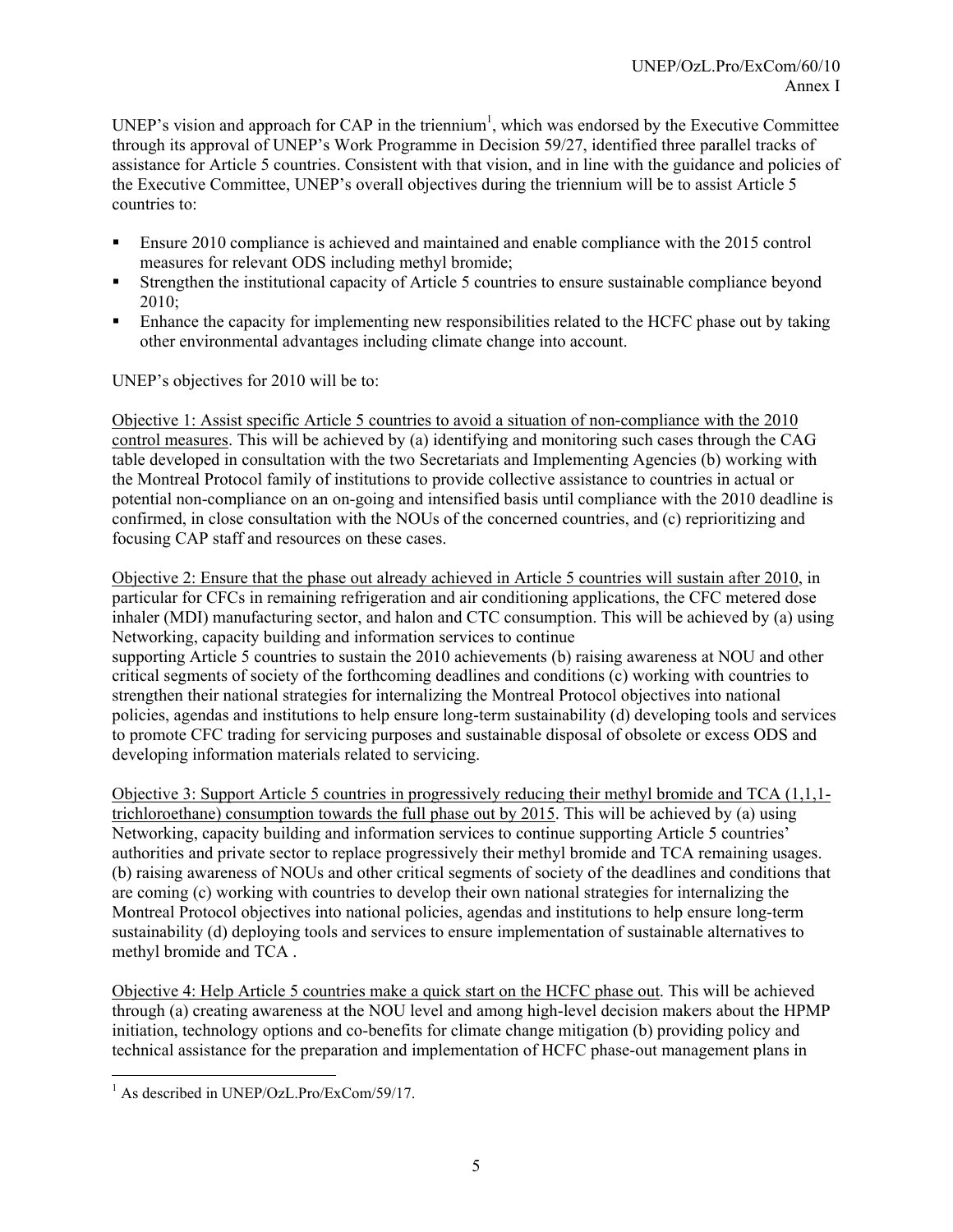cooperation with other Implementing Agencies (c) promoting information sharing and experience exchange about non-HCFC technologies and policies through the Regional Networks (d) providing information about direct and indirect climate change impact of non-HCFC alternative technologies.

Objective 5: Promote and enhance inter-regional and intra-region information exchange and cooperation in the implementation of the Montreal Protocol. This will be achieved by (a) using Networking, capacity building and information services to enlist the active involvement of regional stakeholders and bilateral partners (b) enhancing public awareness of the impact of the ozone layer depletion on human health and the environment and to encourage civil society action, and on the inter-relationship between ozone layer protection and climate change mitigation, particularly with regard to HCFCs.

Objective 6: Support the development of regional/sub-regional approaches to address problems of common concern related to refrigeration, illegal ODS trade and other priority subjects. This will be achieved through (a) supporting regional cooperation of customs and enforcement officers to monitor and control ODS trade including HCFCs and through, *inter alia*, the informal Prior Informed Consent (iPIC) mechanism (b) initiating cooperation of national refrigeration associations (c) improving the access of client countries to specific policy and technical information, expertise and knowledge; to promote innovative approaches and

experiences in regional and sub-regional languages.

Objective 7: Pursue universal ratification of the Montreal Protocol Amendments, and comprehensive national ODS control policies. This will be achieved by working in partnership with the Ozone Secretariat and other agencies to encourage the remaining Article 5 Parties to ratify remaining Amendments and put in place and implement comprehensive national policies, strategies and programmes to control and reduce the use of ODS.

Objective 8: Assist countries to incorporate HCFCs into their national import/export licensing systems and to lay the foundations for quota systems. For many LVCs, such policy measures will be crucial for ensuring compliance with the initial HCFC commitments, i.e. the freeze and 10% reduction step. UNEP will work with NOUs to amend their existing licensing systems in parallel with the preparation of their HPMPs, to enable a timely introduction of HCFC controls.

Objective 9: Promote leapfrogging from high-global warming potential (GWP) and energy inefficient alternatives to CFCs to low- or zero-GWP energy efficient alternatives to HCFCs through dissemination and demonstration of such alternatives. UNEP will facilitate a study of the cost benefit analysis of such actions and disseminate the results of such a study backed by case studies through its Regional Networks.

The following compliance-oriented approach will continue to be used for UNEP operations:

- Prioritized assistance will be provided to those countries declared in non-compliance by the 21st MOP as well as those countries formulating and implementing their national action plans to return to compliance;
- Joint missions with other Implementing Agencies, Secretariats and other high level officials to targeted countries in non-compliance to address specific compliance issues;
- Countries at risk of non-compliance according to their reported Article 7 data will be consulted to identify problems and appropriate solutions, and to deliver required urgent assistance;
- Analysis of trends in reported data conducted by the Multilateral Fund Secretariat will be used as an early warning tool to help detect potential difficulties well in advance and to offer necessary advice;
- Continuous support will be provided to those countries that have recently returned to compliance to help maintain the achieved status;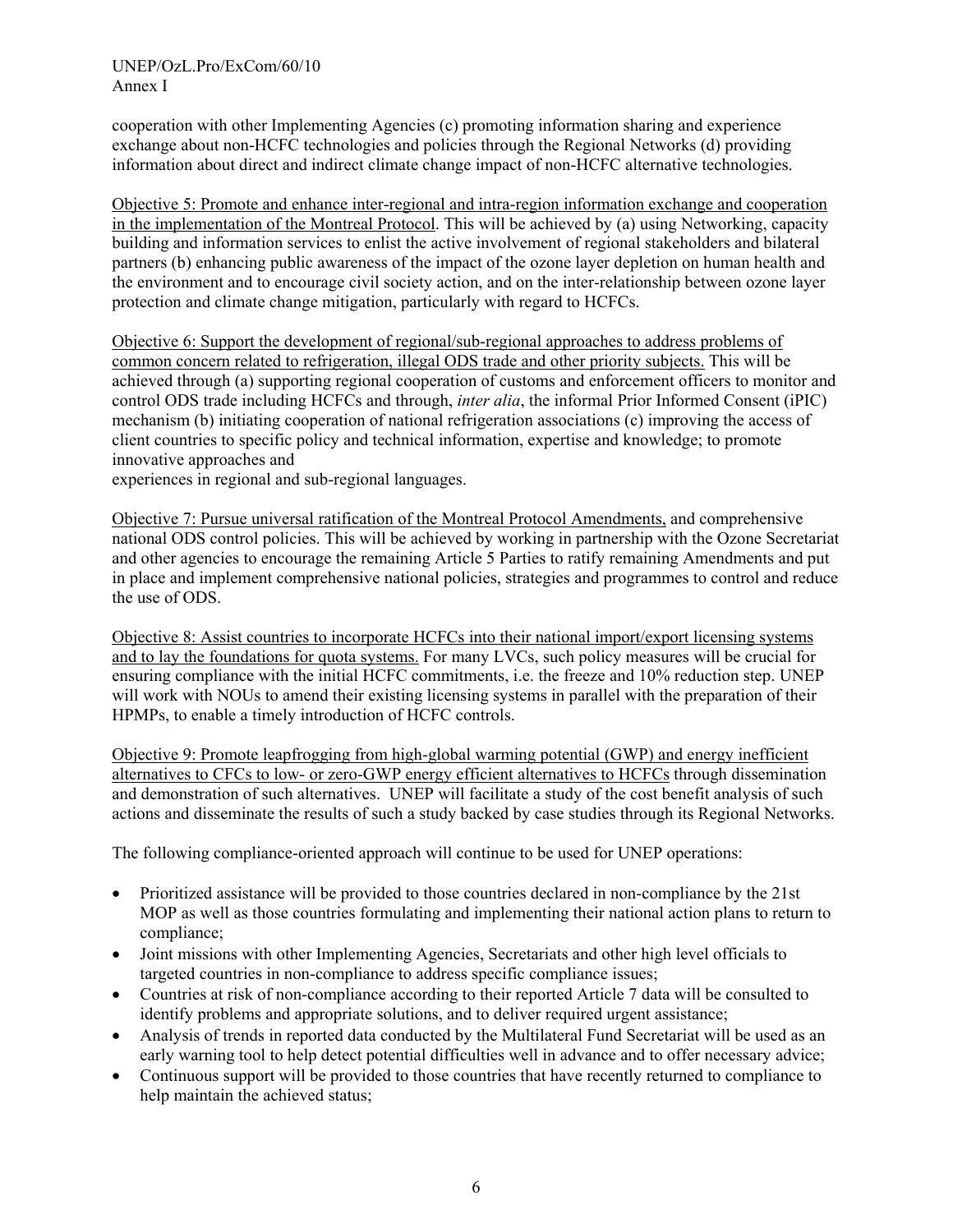- Technical and policy assistance will be offered to countries in good standing to help maintain a steady pace of phase-out;
- Support will be offered to countries with zero consumption levels and/or zero baselines to help prevent growth in consumption where relevant;
- Close coordination and collaboration will be promoted with the Implementing and Bilateral Agencies and the Ozone Secretariat to avoid duplication and maximize the impact of assistance provided.

Applying this approach, UNEP will offer assistance to a majority of Article 5 countries to achieve sustained compliance. Assistance will be prioritised and delivered on the basis of countries' differentiated needs and priorities.

In conformity with its mandate, UNEP will dedicate most of its resources to addressing specific problems of LVCs and VLVCs.

UNEP will complement, support and backstop the work of the other Implementing and Bilateral Agencies in areas of its comparative advantage and expertise whenever opportune and agreed upon with the agencies concerned.

In 2010, the objectives of the three-year Business Plan are to be accomplished through the combination of activities and projects at the national, regional and global levels as described below.

## *II. PLANNED 2010 ACTIVITIES AT THE NATIONAL LEVEL*

## **Country-specific services**

Consistent with the Multilateral Fund emphasis on compliance and implementation in 2010, UNEP plans to deliver the following services at the national level:

- Assistance for extension and implementation of IS projects in 74 countries, including 64 LVCs and VLVCs;
- Support to complete activities of approved National Phase-out Plans (NPP) and TPMPs in 26 countries. This includes the organization of training in good practices in refrigeration, training of customs officers and monitoring of TPMP implementation. Extra effort will be made to expedite the implementation of delayed projects;
- Assistance for preparation and/or implementation of HPMPs in 77 countries and one regional HPMP preparation project for Pacific Island Countries (PICs) covering 12 countries;
- Policy assistance to Small Islands Developing States (SIDS);
- To develop, improve, adopt and enforce national ODS licensing systems and other legislation/policies;
- Support to public information, education and communication activities, including advice on the organization of celebrations of the International Day for the Preservation of the Ozone Layer;
- Advice on policy issues related to the methyl bromide phase-out;
- Advice on the ratification of pending Amendments to the Montreal Protocol;
- Assistance to countries with Article 7 data reporting requirements;
- Assistance in clarification of non-compliance procedures, implementation of MOP decisions and follow up on national action plans on compliance;
- Policy support to national efforts to prevent illegal trade in ODS;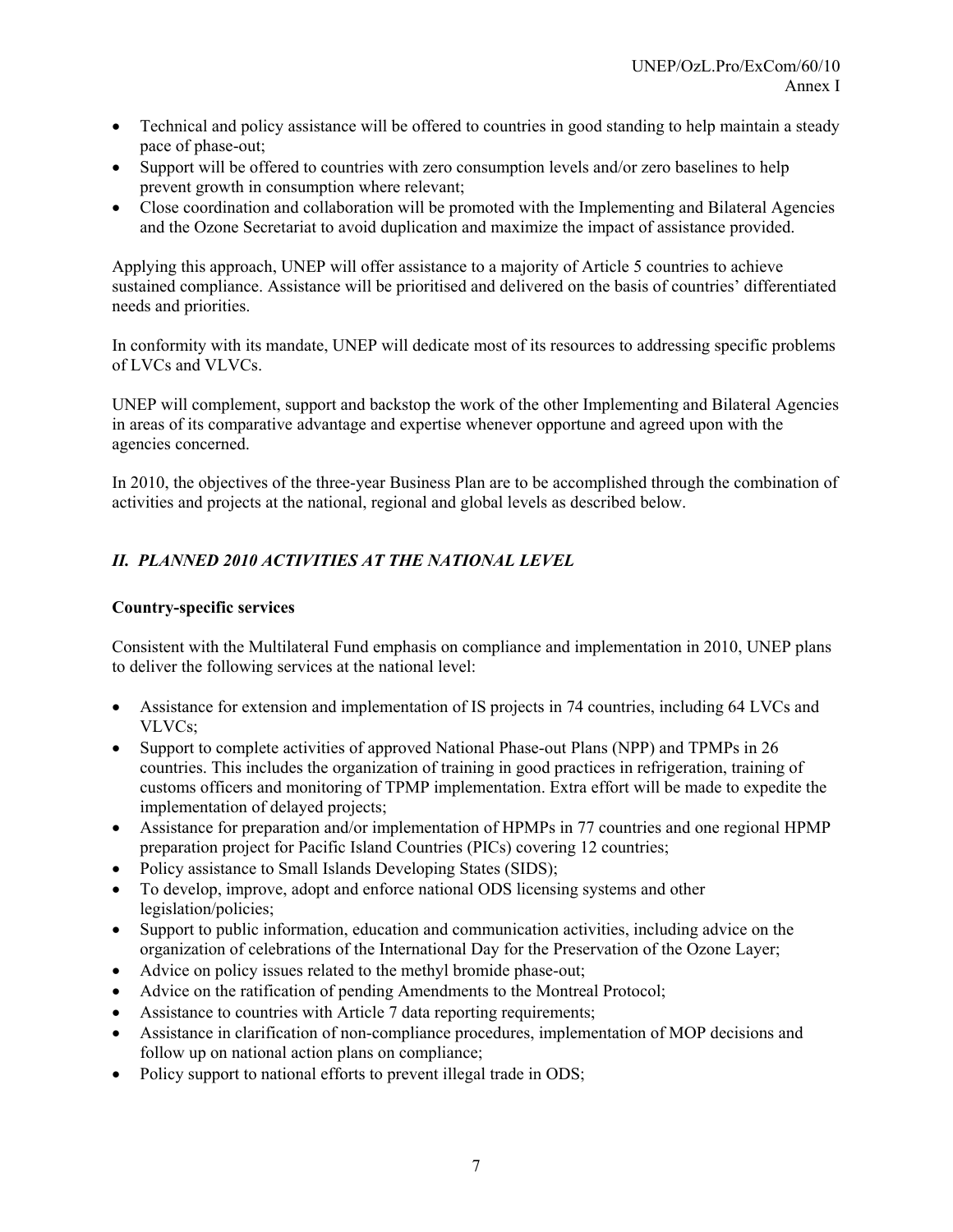• Country visits/joint compliance missions to provide technical and policy advice, especially to countries in non-compliance, at risk of non-compliance or implementing their agreed national compliance action plans. Whenever possible and appropriate such visits will be jointly arranged with other Implementing Agencies and bilateral agencies.

The above services will be provided by staff of the regional CAP teams (7 Regional Network Coordinators, 4 Policy and Enforcement Officers, 4 HPMP Officers; 2 Methyl Bromide Officers). Expertise of Paris CAP staff will be drawn on as necessary. A detailed list of country-specific services to be provided by the CAP staff in 2010 is contained in Annex I.

## **HPMPs**

In 2010 and 2011, UNEP will provide assistance to Article 5 countries for the preparation of national and regional HPMPs in accordance with Executive Committee policies and guidelines. Towards the end of this Business Planning cycle, UNEP is also planning to support the non-investment components of specific HPMP implementation projects, in cooperation with other Implementing Agencies and bilateral agencies.

## HPMP preparation

Including the new proposals in this Business Plan, UNEP is the Lead Agency for HPMP preparation projects for 74 countries, and the Cooperating Agency for another 16 countries. Out of the 74 countries where UNEP is the Lead Agency, UNEP is currently the sole agency for 38 of those projects. UNEP is currently partnering with UNDP on 25 HPMPs, followed by UNIDO on 18, World Bank on 7, GTZ and Germany on 1 each.

UNEP is requesting HPMP preparation funds for 7 additional countries at the 60th and 61st Executive Committee meetings.<sup>2</sup> The details of the activities are in Annex III.

As part of this HPMP preparation assistance, UNEP is focusing on data survey and reporting, capacity building of relevant stakeholders and training, targeted awareness raising, and information sharing. UNEP will place specific emphasis in 2010 on providing countries with expedited assistance to ensure that HCFCs controls are introduced into their legislation, notably import/export licensing systems and quota systems. UNEP will draw on the full range of the CAP Networking, Capacity Building and Information services to support and reinforce the HPMP preparation process.

During the HPMP preparation process, UNEP will work with the countries/partners to identify innovative approaches to obtain ozone and climate co-benefits, including (for example) promotion of market-based accelerated replacement of old equipment through Energy Service Company (ESCO) delivery mechanisms; exploiting synergies between the HCFC phase out, energy efficiency standards, and labeling programmes; and the development of financial and economic incentives/disincentives.

## Proposed activities related to mobilizing co-financing of the climate dimension of HPMPs

Several Executive Committee decisions (e.g. 55/43, 58/37 and 59/48) encourage the investigation of mobilizing co-financing related to the climate component of HPMPs. Accordingly, in this Business Plan

<sup>&</sup>lt;sup>2</sup> National HPMP preparation projects for Afghanistan, Iraq, Korea DPR, Somalia and Timor Leste; the Regional PIC project; and preparation of India HCFC production sector phase out - Technical Assistance component.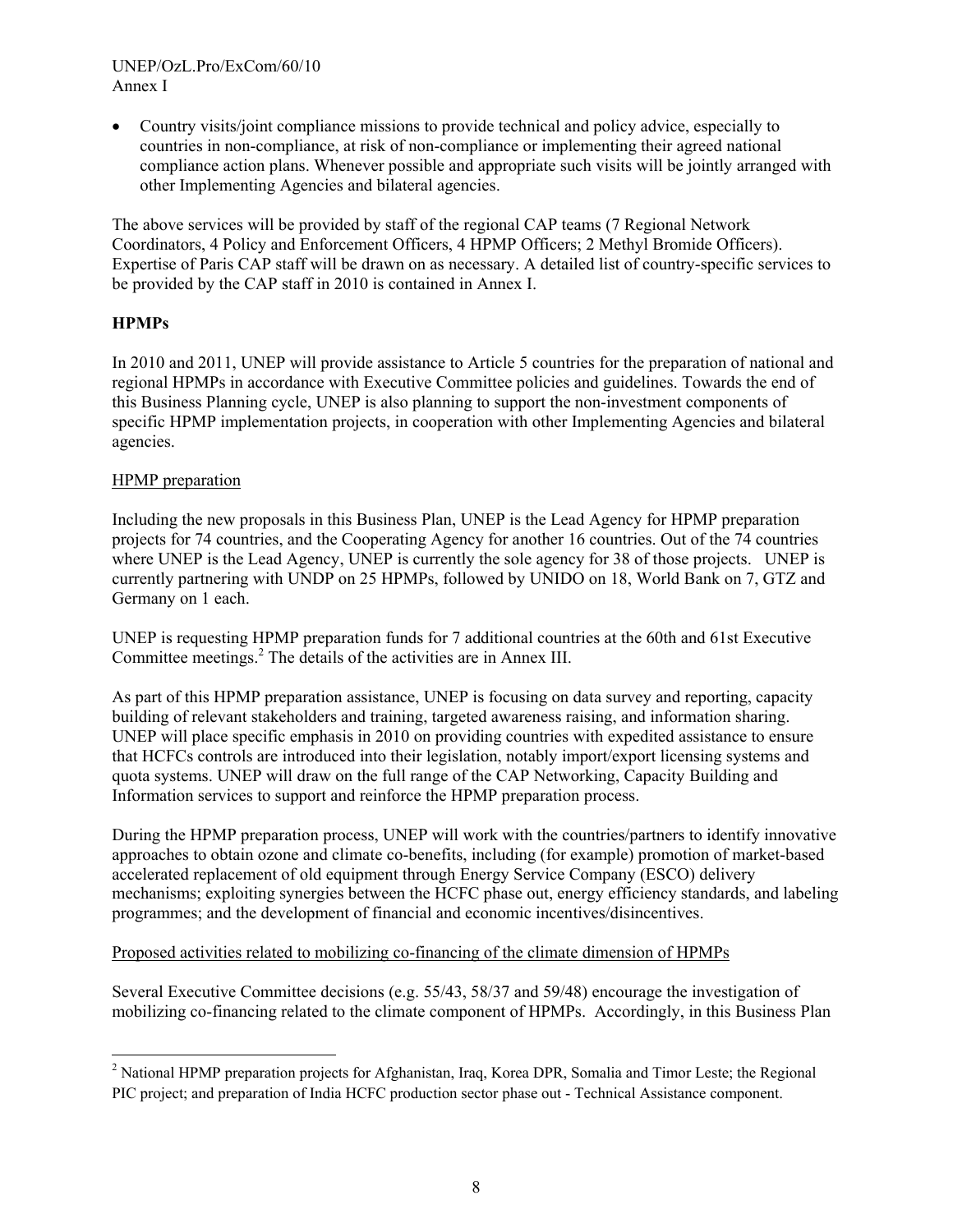UNEP is proposing several global and regional activities related to co-financing (which are described in Section V, Special Initiatives):

- Regional workshops on co-financing opportunities to get climate benefits engaging financial institutes, private sector and international development agencies in cooperation with World Bank.
- Resource mobilization to address climate co-benefits in LVCs for HCFC phase-out in cooperation with other agencies.

## UNEP and World Bank initiative in Africa

UNEP and the World Bank launched a novel initiative in Africa to demonstrate the feasibility of a comprehensive program that reduces both HCFCs and carbon emissions in the refrigeration and air conditioning sector. The initiative is assisting countries to tap into a varied group of financing mechanisms, such as the Carbon Partnership Facility within the Bank, the Voluntary Carbon Markets (VCMs) and the GEF, to complement Multilateral Fund assistance. The program will assist countries to introduce non-HCFC, energy-efficient appliances through incentive schemes; technical assistance laboratories and improving standards; and capacity building. It targets the sound management of refrigerants and seeks means to finance a sustainable recovery and recycling network. Experience with sector and national ODS phase-out plans is being applied to support African countries develop a flexible, programmatic approach. The partners launched this initiative with a meeting of ozone and climate focal points from 10 African countries in Nairobi on 18 February 2009, and it will be more fully developed in 2010. Currently the World Bank and UNEP are cooperating to organize special financing for climate cobenefits for the following countries: Burkina Faso, Cote d'Ivoire, Democratic Republic of the Congo, Madagascar, Malawi, Senegal, and Togo.

## Proposed activities related to non-HCFC technology options

Feedback from countries, as well as MOP and Executive Committee decisions, identifies areas where actions are required to encourage and assist Article 5 countries to adopt non-HCFC technology that protect both the ozone layer and the climate system. Accordingly, in this Business Plan UNEP is proposing several technology related projects (which are described in Section V, Special Initiatives):

- Global HCFC campaign for all Parties in order to comply with gradual HCFC control measures.
- Techno-economic study on cost benefit of leapfrogging high-GWP alternatives to HFCs to lowor zero-GWP alternatives.
- Regional technology transfer workshops on available low-GWP, non-ODS alternatives in various sectors supporting HPMP implementation in cooperation with World Bank and Implementing Agencies.
- Developing guidelines, standards and good practices for use of natural refrigerants in room air conditioning and small refrigeration equipment in cooperation with international standard association.
- Testing of HCFC alternatives for the commercial refrigeration sector under high ambient temperature conditions in ECA countries
- Technical Assistance project to adopt low-GWP HCFC alternatives for air-conditioning sectors in high ambient-temperature countries (West Asia).

#### **Assistance to countries in non-compliance**

Placing compliance support at the core of the CAP operation, UNEP has assessed phase-out trends and needs for assistance of the XXX Parties declared to be in non-compliance by the 21st Meeting of the Parties to the Montreal Protocol and/or have potential non-compliance issues. Following the CAP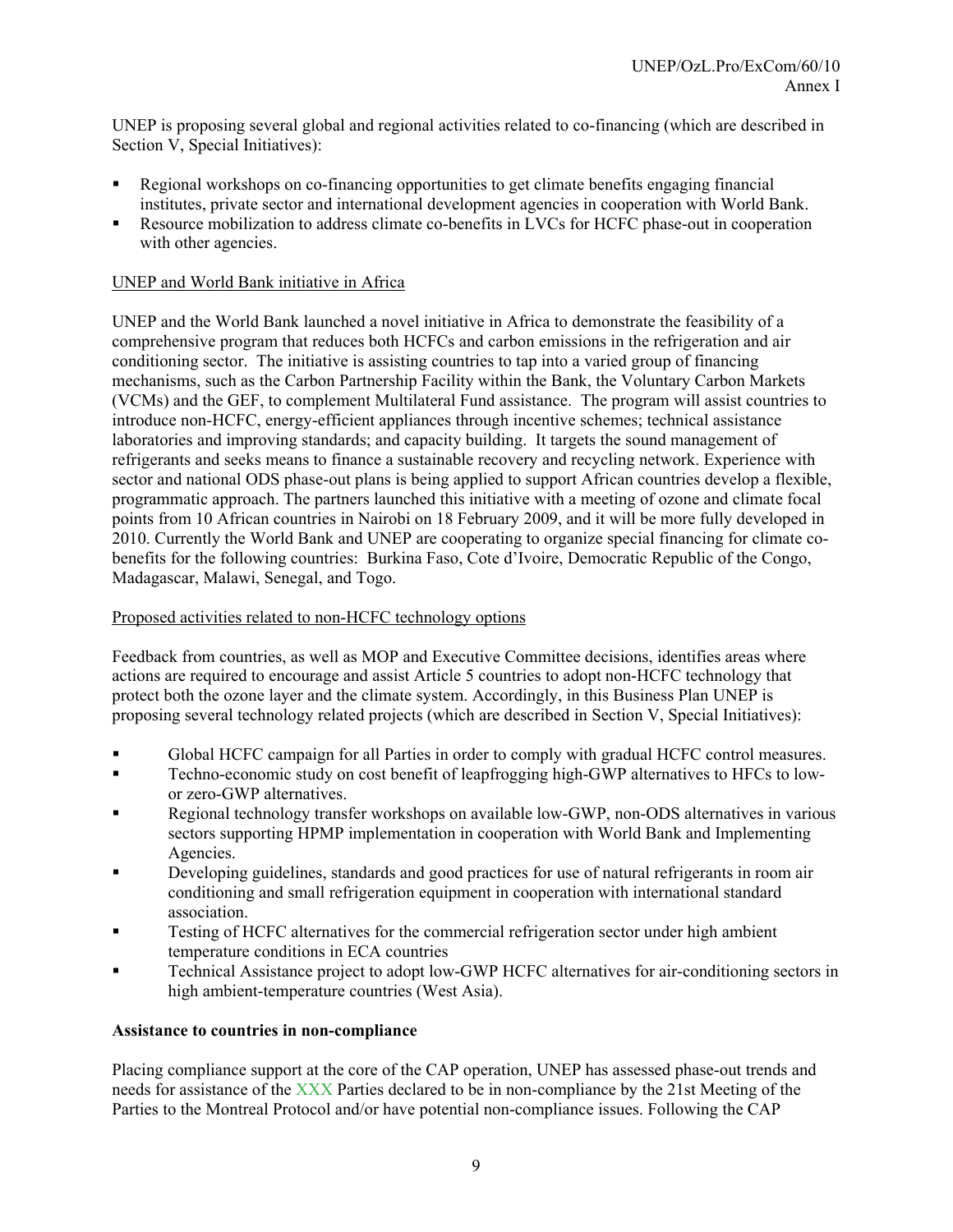Advisory Group, UNEP is contributing to an initiative of coordinated assistance to countries in actual or potential non-compliance with the CFC and halon control measures. A resulting list of services to the non-compliant countries is contained in Annex I, Country-specific services provided by UNEP CAP. UNEP will provide unified assistance by "Delivering as One" by joining hands with other Implementing Agencies and bilateral agencies, under the guidance of the Secretariats.

# *III. PLANNED 2010 ACTIVITIES AT THE REGIONAL LEVEL*

## **Regional Networking**

Being a flagship activity of UNEP, Regional Networking continues to offer a forum for experience exchange and knowledge transfer between NOUs of Article 5 countries, while adopting innovative approaches and shifting to new thematic areas. UNEP currently facilitates the operation of 10 Regional/Sub-regional Networks involving 147 members from developing countries and countries with economies in transition as well as 14 developed countries and the European Commission. These include:

- Latin America-South (10 countries, with participation of USA and Canada);
- Latin America-Central (9 countries, with participation of USA and Canada);
- Caribbean (14 countries, with participation of USA and Canada);
- English-speaking Africa (26 countries, with participation of Germany);
- French-speaking Africa (27 countries, with participation of Canada, France, Switzerland);
- West Asia (11 countries, with participation of France);
- South Asia (13 countries, with participation of Japan);
- Southeast Asia and the Pacific (11 countries, with participation of Australia, and Sweden. This Network is funded by the Government of Sweden);
- Pacific Island Countries (14 countries, with participation of Australia and New Zealand. This Network is funded through an individual project);
- Europe and Central Asia (12 countries, with participation of Austria, Czech Republic, Hungary, Poland, Slovak Republic, Sweden and the European Commission).

The main activities of the Regional Networks include:

- Main Network Meetings;
- Thematic workshops;
- Contact Group meetings and Informal Compliance Advisory Groups;
- Direct country-specific assistance or South-South/North-South cooperation;
- Electronic discussion groups (e-fora);
- Cooperation with relevant regional Ministerial/intergovernmental processes and economic/trade fora on the ozone layer protection issues;
- Support for regional information, education and communication initiatives;
- Regional and sub-regional initiatives and mechanisms to prevent illegal trade in ODS;

The above activities will be provided by staff of the Regional CAP teams previously indicated, under the overall coordination of Network and Policy Manager. Relevant Paris CAP staff will be involved as necessary. The UNEP Regional Directors will provide overall guidance and political support.

Region-specific priorities, challenges, initiatives and selected planned activities are described below.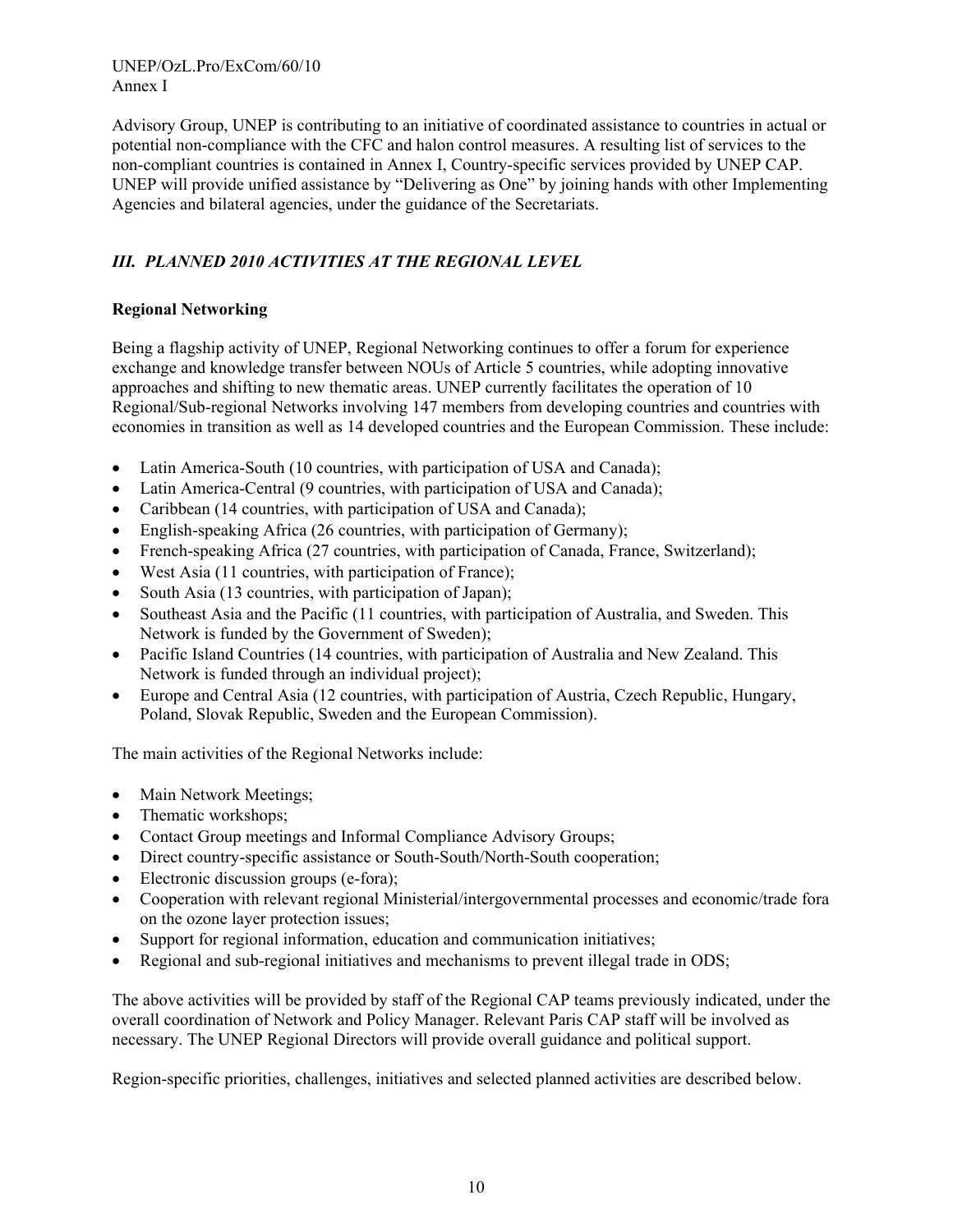## **Africa: regional priorities and challenges**

In 2010 the CAP team in Africa will focus on assisting African countries in completing the implementation of their TPMPs that will allow the countries to ensure complete phase-out of their residual consumption of major ODS (CFCs, Halons, CTC, TCA) in accordance with the 1 January 2010 target. Guidance will also be provided to African countries for early assessment of their compliance status and necessary measures taken if the need arises.

The second focus area for the Africa CAP team in 2010 will be to assist countries in the region to develop and submit their HPMPs. This will be done through the facilitation of country visits by CAP staff members supported by experts specialized in refrigeration and other HCFC-related sectors. CAP will also facilitate participation of other Implementing Agencies as Cooperating Agency in the development of HPMPs where UNEP is the Lead Agency. In cases where UNEP is a Cooperating Agency, the CAP team will extend its support to the Lead Agency especially for the identification of non-investment activities and also providing policy support where needed.

As the success and sustainability of past and present phase-out activities will depend on policy measures being taken by countries, the CAP team in Africa will continue putting an emphasis on advising countries on ways and means to effectively enforce regulations that are in place at both national and sub-regional levels. For countries that are still in the process of setting up mechanisms for the enforcement of their policies and control measures, UNEP will facilitate enactment of ODS regulations and capacity building through country visits and South-South cooperation as well as collaboration with sub-regional economic and customs organizations. Guidance will be provided to countries especially to ensure national and subregional regulations include control measures to meet countries obligations on HCFC phase out schedule.

The Africa CAP team will work towards strengthening the collaboration between customs authorities and ozone officers in the regional trade blocks on exchange of information related to the Montreal Protocol and in control of illegal ODS trade through harmonization of regulations. Sustainable working relations will be developed with the Secretariat of majors trade blocks such as the Economic Community of West African States (ECOWAS), the Central African Economic and Monetary Commission (CEMAC), the Common Market for Eastern and Southern Africa (COMESA), the Western African Economic and Monetary Union (UEMOA), and the Southern Africa Customs Union (SACU), as well as the World Customs Organization's Regional Intelligence Liaison Office for Eastern and Southern Africa (WCO– RILO).

In response to challenges of methyl bromide phase-out, the CAP team will work jointly with UNDP and UNIDO to assess the status of methyl bromide phase out in the region and develop a strategy to ensure no new uses of methyl bromide are introduced and countries with low consumption achieve total phase-out ahead of the schedule set by the Montreal Protocol.

The CAP team will continue working with the Ozone Secretariat and the Multilateral Fund Secretariat to ensure that new reporting formats are understood and adhered to by NOUs in the region. The team will ensure data and the progress report for 2009 are compiled and reported earlier in the year since these data will be required for early assessment of compliance with total phase out of some major groups of ODS and also for the preparation of the HPMPs.

#### **Asia and the Pacific: regional priorities and challenges**

During the period 2010-2012, in the ROAP region, a "three track approach" will be followed  $- (i)$ maintaining the momentum of ODS phase out and achieving 2010 targets, (ii) sustaining ODS phase out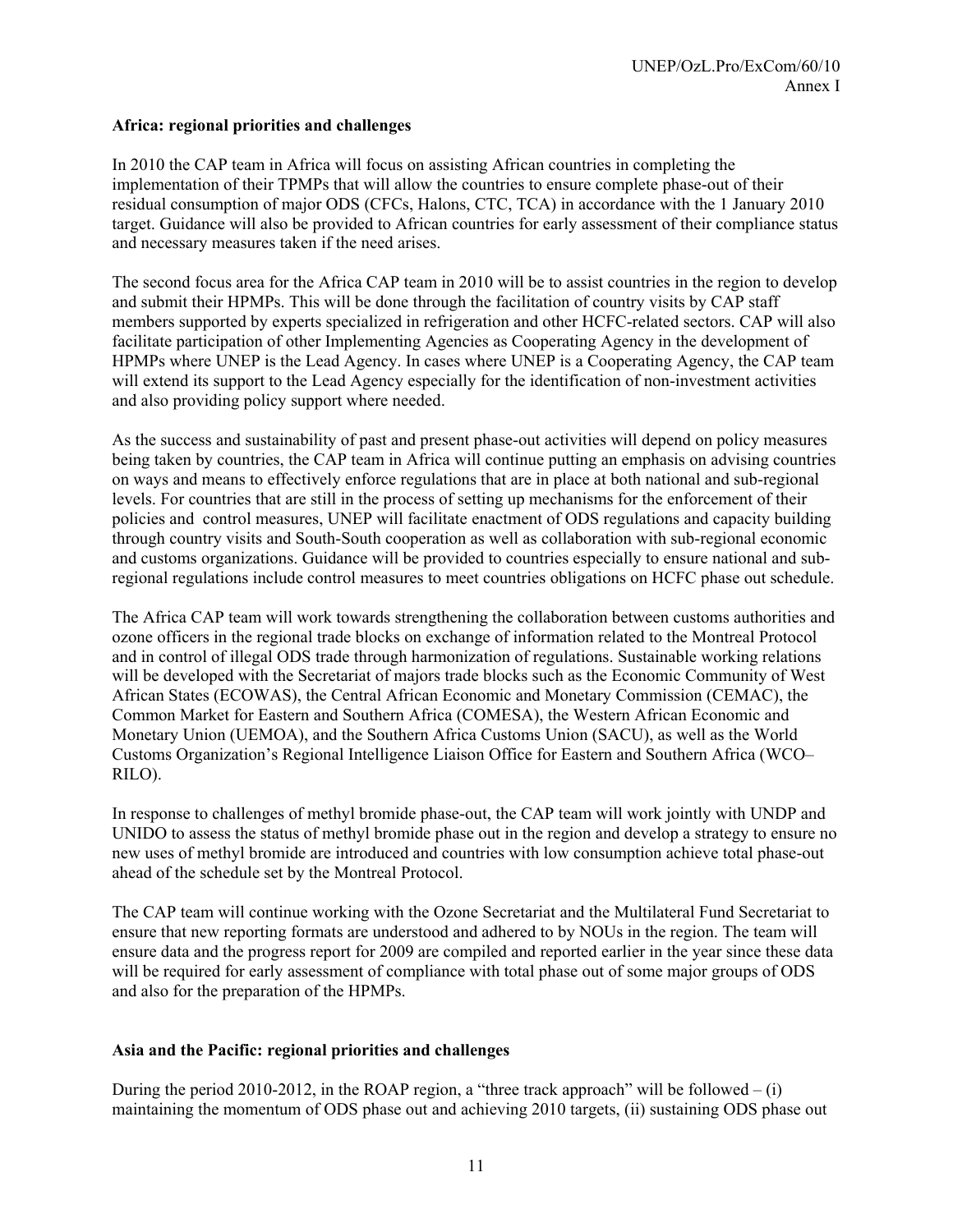post 2010 and (iii) equipping countries in achieving HCFC phase out with priority for estimation of HCFC baseline and preparing for HCFC freeze in 2013. In line with this three track approach, the following are the priority activities for ROAP CAP team in 2010.

## Track 1: Enabling Compliance with 2010 control measures

UNEP's approach will be to identify such cases early on and work with the Montreal Protocol family of institutions to provide collective assistance to Article 5 countries in actual or potential non-compliance on an on-going and intensified basis, in close consultation with the NOU of the concerned countries.

## *Compliance Decisions from 20<sup>th</sup> and 21<sup>st</sup> MOP:*

- Bangladesh (MOP Decision XXI/17 on  $CFCs$ ) UNEP will assist the country in close consultation with UNDP on project implementation under the NPP and CFC MDI phase-out project following MOP Decision XXI/17.
- Federated States of Micronesia (MOP Decision XXI/19): the country returned to compliance in 2008 and has expressed its commitment to ban imports of CFCs from 2009 onward. CAP will monitor closely the progress of the Party with regard to the implementation of its obligations under the Protocol.
- Nauru Article 7 data reporting 2008 (MOP Decision XXI/4): UNEP will assist Nauru in reporting Article 7 data for 2008 to the Ozone Secretariat as a matter of urgency
- Solomon Islands (MOP Decision  $XX/12$  and  $XX/18$  on CFCs; MOP Decision  $XXI/22$ ) following the country's return to compliance in 2007 and its commitment to restrict imports of CFCs, which had taken effect from 2008, CAP shall monitor closely the progress of the Party with regard to its implementation of its obligations under the Protocol.
- Timor Leste (MOP Decision XXI/24): The country faces difficulties as a new Party, and special attention should be given to provide for technical assistance needs to prevent the country from falling into non-compliance. The assistance is required in areas such as: promotion of an informal prior informed consent process as referred to in decision XIX/12; preparation of project proposals to phase out ODS in Annexes A, B and E, and provision of assistance for institutional strengthening, capacity building, data collection, development of its country programme and national phase out plans and reporting to the Secretariat next year, and collection of data on ODS consumption in accordance with the Montreal Protocol requirements.
- Vanuatu (MOP Decision XXI/26 on CFCs): The country is in non-compliance after the consumptions reported in 2007 and 2008 that exceeded zero-consumption. The country is requested to submit to the Secretariat, no later than 31 March 2010, for consideration by the Implementation Committee at its next meeting, a plan of action with time-specific benchmarks to ensure the Party's prompt return to compliance.

## *Follow up on Plans of Action*:

- **Bangladesh for TCA (MOP Decision XVII/27 and Implementation Committee recommendation** 41/3) and for CFCs (MOP Decision XXI/17);
- Iran for CTC (MOP Decision  $XIX/27$  and Implementation Committee recommendation 41/9);
- Pakistan for CTC (MOP Decision XVIII/31) and for halons (MOP Decision XVI/29);
- Maldives for CFCs (MOP Decision XV/37 and Implementation Committee recommendation  $41/14$
- Nepal for CFCs (MOP Decision XVI/27 and Implementation Committee recommendation 40/29)
- Fiji for methyl bromide (MOP Decision XVII/33 and Implementation Committee recommendation 41/7).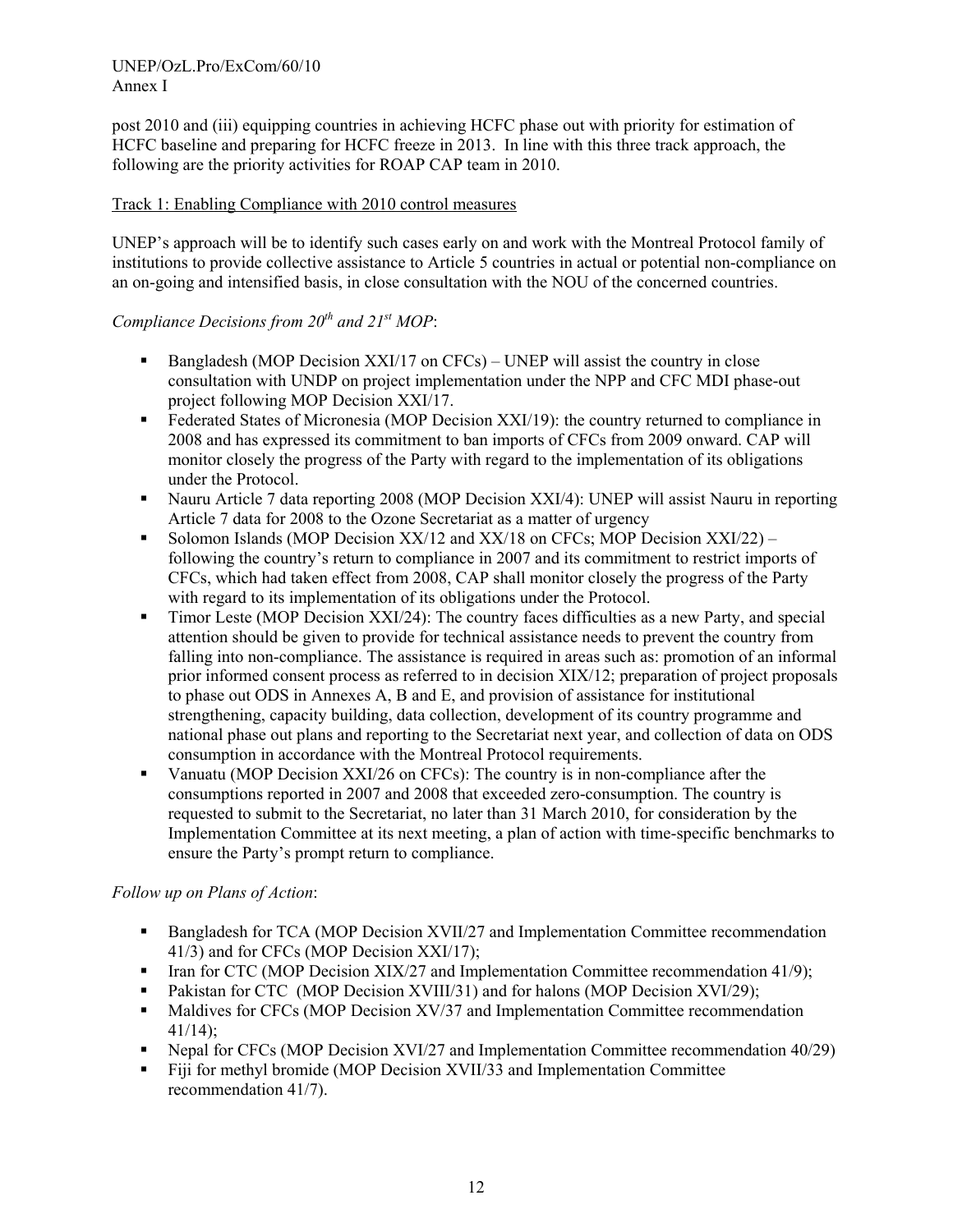## *Policy setting*

- Lead the preparation and submission of HPMPs for: Afghanistan, Bhutan, Brunei, Cambodia, Lao PDR, Maldives, Mongolia, Myanmar, Nepal, Timor Leste and PICs, and work as cooperate agency with UNDP and UNIDO in HPMP preparation of Bangladesh, China, Fiji, India, Iran, Korea DPR, Pakistan and Sri Lanka.
- Use networks to review progress, identify and remove bottlenecks and learn from each other. Assist countries with zero-baseline consumption to formulate strategies for addressing CTC/TCA and methyl bromide. It could include activities like analysis of other ODS, identification of assistance needed, and preparation of a policy document. To this end, CAP is proposing to organise a regional workshop on alternatives to laboratory and analytical uses of CTC and a global workshop and CTC use beyond 1 January 2010.
- Strengthen the regional Informal Advisory Group on compliance comprising of Implementing Agencies, Secretariats and bilateral agencies to provide coordinated compliance advice and assistance to countries. Country Compliance Sheet formats have been developed based on consultations held in Paris in September 2008 and 2009 and these will be used for providing assistance to countries.

## *Enforcement*

- Provide secretariat assistance to regional enforcement networking initiatives, such as the Multilateral Environmental Agreements Regional Enforcement Network (MEA-REN) and the Regional Partner's Forum on Combating Environmental Crime (ARPEC), for controlling and monitoring illegal ODS trade.
- Explore options to ensure sustainability of the MEA-REN. Complete the expected outcomes and outputs of the project. Strengthen the ARPEC by: encouraging more active participation and responsibility-sharing among its members, and inviting new members to the forum to address all five areas of organized environmental crimes.
- Strengthen the mechanism of informal Prior Informed Consent (iPIC) in the region and beyond Asia and the Pacific region. Recruit new members to iPIC and promote inclusion of HCFCs and CFC for MDI use in the mechanism.

## *Awareness /communication*

 Undertake information exchange and communication activities for publicising ODS phase-out. This would include: (a) Production of "Success Story Booklet", an e-training module on ozone protection and national security for defense forces, a pamphlet on ozone-Millennium Development Goals, new factsheets and a template for a communication strategy for HCFC phase out for regional use; (b) Organization of a regional media workshop during the Asia Media Summit in Beijing, May 2010.

## *ODS Phase-out*

- Assist Brunei and Myanmar to implement approved refrigerant management plans. UNEP submitted to the 57th Executive Committee an action plan for 2009 and 2010 to complete approved activities by 2010.
- Assist countries to implement activities for phase-out of CFC MDIs, in addition to implementation of transition strategies for CFC MDI phase-out for Bangladesh, India, Iran and Pakistan as part of approved projects with UNDP and UNIDO respectively and assist in Essential Use Nomination (EUN) monitoring.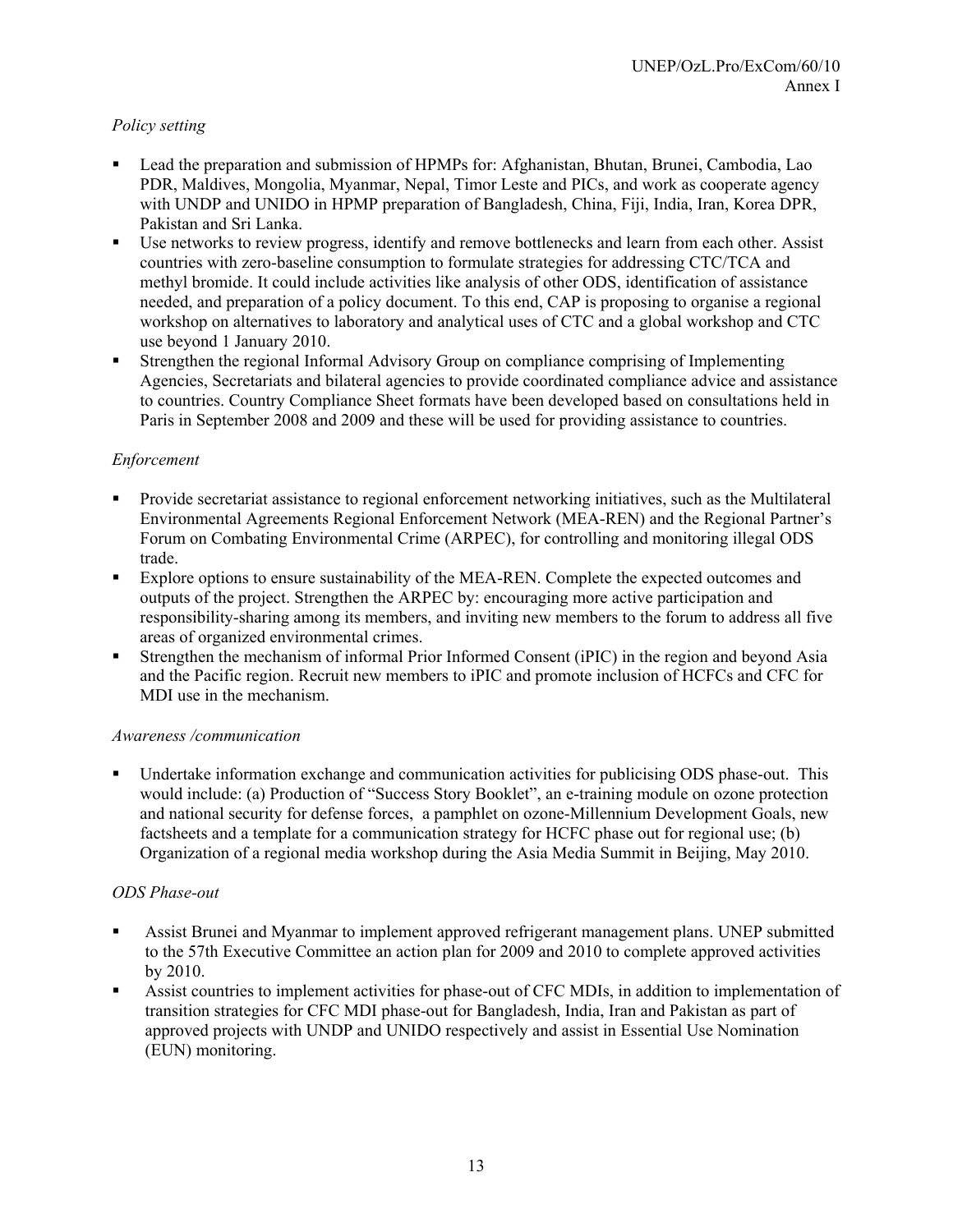## Track 2: Preparing to ensure sustainability beyond 2010

As a parallel priority, CAP will use its full range of networking, capacity building and information services to continue preparing Article 5 countries to sustain the 2010 achievements and prepare for their next compliance period, including raising awareness of NOU and other critical segments of society of the deadlines that are coming. CAP will work with countries to develop their own national strategies for internalizing the Montreal Protocol objectives into national policies, agendas and institutions to help ensure long-term sustainability.

- Work with Japan on addressing destruction and disposal issues in the region through disseminating Japan's policies on destruction and disposal to the network countries as the first step. Linkages with VCM would be examined as a part of this study and Executive Committee decisions.
- Identifying the climate benefits of ODS destruction, HCFC phase out and energy efficiency (EE) and bring these in line with the UNEP climate change strategy.

## Track 3: Preparing the ground for implementing new responsibilities related to the HCFC adjustment

CAP will need to play an important role in HCFC phase-out especially in regard to gearing up the countries for this new challenge. As a first step, CAP would provide assistance to countries in preparation of HPMP, based on decisions taken in 53<sup>rd</sup>, 54<sup>th</sup>, 55<sup>th</sup>, 56<sup>th</sup>, 57<sup>th</sup>, and 59<sup>th</sup> Executive Committees, in close consultation with other Implementing Agencies and the Governments. Further, CAP proposes to work closely with the PIC through the recently established PIC Network as part of the restructured organisation to provide assistance for achieving 2010 compliance targets and moving forward with HCFC phase-out activities. Given the climatic conditions as well as market structure in PICs, the consumption of HCFCs is expected to rapidly increasing and needs to be addressed. The PIC coordinator in consultation with CAP team would handle PIC HPMP activities under the redefined structure.

## Planned South-South and North-South activities in 2010:

- The Republic of Korea will assist Afghanistan in establishing three refrigeration technical training institutes (the first one in Kabul is already operational).
- DPR Korea will visit China or Thailand as part of a South-South cooperation mission on PMU management and servicing sector.
- Indonesia, Philippines, and Cape Verde will assist Timor Leste on by sharing of awareness materials in Bahasa. Those countries will also send their customs officers to Timor Leste for sharing experiences with Timor Leste customs authorities.
- Nepal will assist Bhutan to train their refrigeration servicing technicians.
- India will assist Bhutan to train their customs officers.
- Solomon Islands Ozone Officer will visit Vanuatu in August 2010 a South-South cooperation mission to help with data reporting and formulation and enforcement of ozone regulations.
- An expert peer Ozone Officer (possibly Fiji) will help build the capacity of new Ozone Officers in Samoa, Tuvalu, Vanuatu, Micronesia, and Tonga through will receive South-South cooperation missions and training.
- China will assist Vanuatu via organization of a technical study tour.
- Assistance will be arranged for Bangladesh to receive assistance for retrofits and CTC phase out in the garment industry.
- Assistance will be provided to Bhutan to facilitate the south-south cooperation on illegal trade targeted at CFCs and HCFCs through a border dialogue and custom training (India-Bhutan).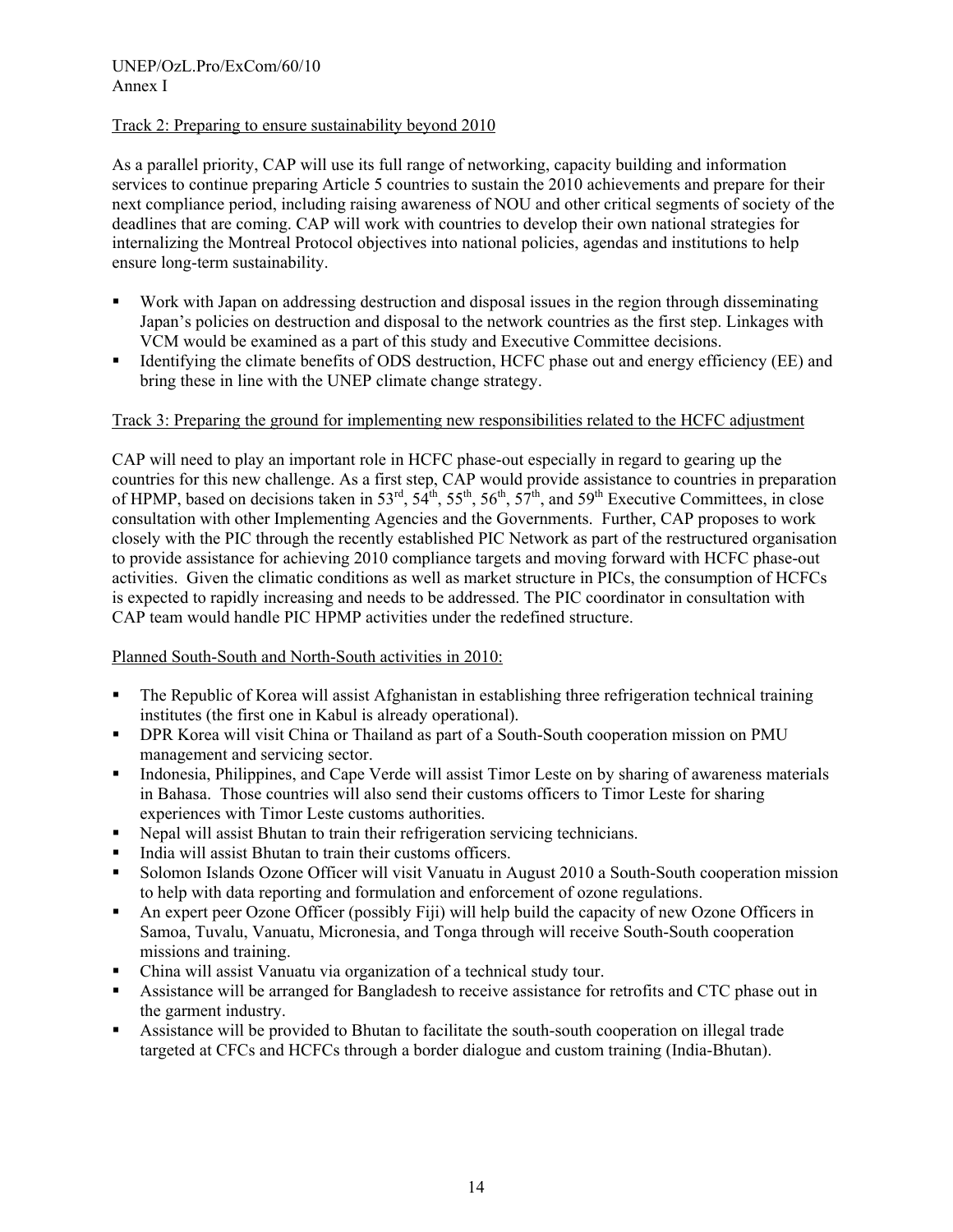## ODS destruction:

- Convene a roundtable for project partners/experts in either Paris or Bangkok.
- **Implement approved Nepal destruction project.**
- Prepare a regional ODS destruction project for ship breaking and airplane breaking industry.

## Essential Use Nominations (EUN):

- Information exchange between importing and exporting countries who will seek EUNs in the next 1-2 years. This should be done with the Ozone Secretariat and Medical Technical Options Committee. CAP will provide backstopping and information to the countries to ensure that they submit quality EUNs.
- Finalise project proposal on EUN monitoring (2010-2012) for submission to the  $60<sup>th</sup>$  Executive Committee meeting.

## **Latin America and the Caribbean: regional priorities and challenges**

With entering the 2010, the Latin America and the Caribbean (LAC) region faces two-fold challenges: while maintaining the zero consumption levels in CFCs and ensuring methyl bromide phase-out in accordance with its phase-out schedule, the Parties in the region, will focus on initiating preparatory activities to address the first milestones in the phase-out of HCFCs, such as establishing the HCFC baselines, developing first stage measures which would enable the countries to meet the 2013 freeze and subsequently the 2015 10% reduction. This requires a strong commitment to the implementation of the ODS phase-out activities at the national level, along with expeditious and efficient policy support, technology transfer and capacity building.

The LAC region comprises countries that are producers, high volume consumers of ODS, LVCs and VLVCs. Furthermore, the region has five major languages (Spanish, Portuguese, English, French, and Dutch). Additionally, compliance approaches and commitments to the Montreal Protocol are not uniform across the region. Effective provision of compliance assistance therefore had to be tailored to meet these variations.

The ROLAC CAP team will continue employing multi-stranded approaches to bring all stakeholders and interested groups at regional, sub-regional and national levels into the folds of ozone layer protection and the Montreal Protocol on the phase-out of ODS.

Some of the principal actions are as follows:

- Raising the Montreal Protocol issues to the highest level of relevant authorities;
- **IMPROVING CONSERVANT CONSERVANT CONSERVANT CONSERVANT CONSERVANT CONSERVANT CONSERVANT CONSERVANT CONSERVANT CONSERVANT CONSERVANT CONSERVANT CONSERVANT CONSERVANT CONSERVANT CONSERVANT CONSERVANT CONSERVANT CONSERVANT CO**
- Networking and regional public awareness activities;
- Improving awareness at the national level on the needs for ODS illegal travel prevention;
- Streamlining UNEP administrative procedures to implement Multilateral Fund projects.

In 2010 and beyond, the highest priority for the CAP team in LAC will be to facilitate the preparation and implementation of national and regional projects as well as helping countries to strengthen the enforcement of its respective ODS licensing systems including HCFCs, where needed. Greater emphasis will be placed on completing approved projects and assisting countries with specific compliance challenges.

Therefore, the regional UNEP/ROLAC CAP team will focus on the following implementation issues: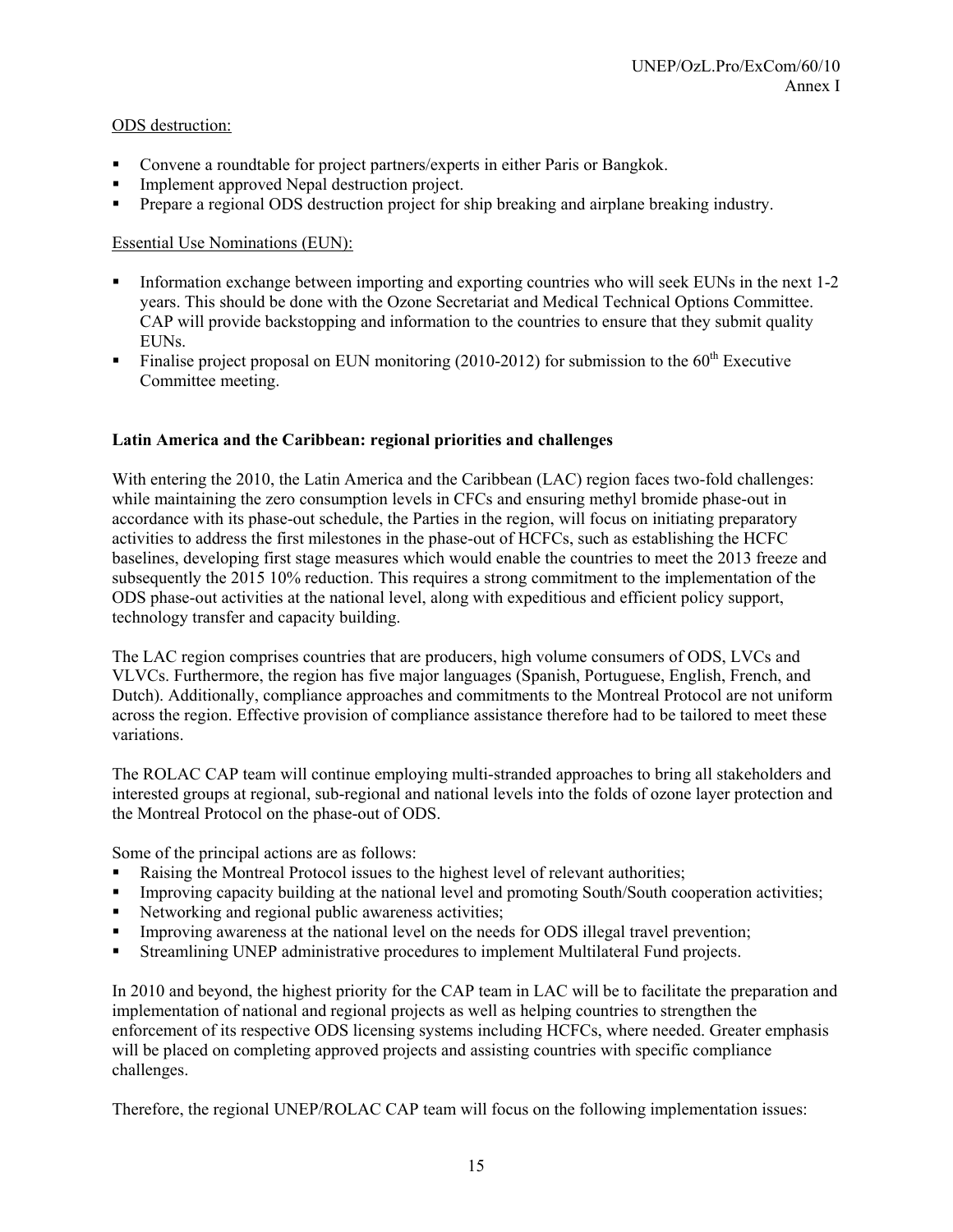- Continuing strengthening national institutional infrastructure to prepare the countries for new projects and activities and for the challenges ahead;
- Fostering intra-regional technical cooperation, particularly in the VLVC countries;
- Arranging needs based and intensive training in project management and technology alternatives for new national ozone officers and their assistants;
- Using country missions and Ministerial fora for thorough evaluation of the Montreal Protocol activities at the national level and seeking cooperation of high level ministerial officials;
- Improving internal funds disbursement mechanism and monitoring of resource allocation at the national level;
- Guiding NOUs in adjusting and streamlining work plans for each project to respond to the current country situation and demands;
- Promoting the ODS licensing system review and strengthening enforcement mechanisms;
- Providing support in development of HPMPs by means of:
	- o Encouraging and growing national ownership with HCFC phase-out compliance strategy
	- o Promotion of partnership initiatives at national level looking for synergies amongst HCFC phase-out, with climate change and energy saving programmes and policies.
	- o Building capacities and environmental awareness of national private stakeholders in order to obtain its cooperation to long term alternative uses.
- Using South-South cooperation in capacity building and technology transfer. As far as possible, national, sub-regional and regional expertise are given to hire consultants and select resource persons for workshops.
- Establishing the ODS Customs Enforcement Network to prevent illegal ODS trade in the Caribbean sub-region as a North-South Cooperation activity.

## Planned South-South and North-South activities in 2010:

- Costa Rica Custom laboratory to assist partners of Central America to adjust procedures and chemical analysis to identify components in ODS blends. Jamaica or Trinidad and Tobago National Laboratory to provide its facilities and support to the Caribbean region with ODS identification when required by NOUs.
- Colombia to host a Workshop on HCFC replacement in the refrigeration and air conditioning sector in South America, focus on recent technology developments, and the climate dimension of HCFCreplacement technologies, with concrete examples and case studies. This workshop is part of a project that UNEP is implementing with financial support by the European Commission outside of the activities supported by the Multilateral Fund (MLF) but aims to complement activities conducted through MLF projects.
- The Montreal Protocol focal points of Bolivia, El Salvador, and Paraguay were designated by the end of 2009. They will be attending to training workshop on Montreal Protocol background and potential links with UNFCCC organized by National Ozone Officer of Venezuela with CAP team technical support. In spite of the workshop was initially planned to update information and exchange ideas amongst of Venezuela government officers involved in Montreal Protocol negotiations.

## **West Asia: regional priorities and challenges**

Expediting the development of HPMP strategies will be the first priority of CAP in West Asia during 2010. CAP/ROWA will work closely with NOUs to introduce all possible technical backstopping that might be needed through the West Asia network in coordination with all working bilateral and implementing agencies in the region. Special sessions, thematic meetings and institutions/experts visits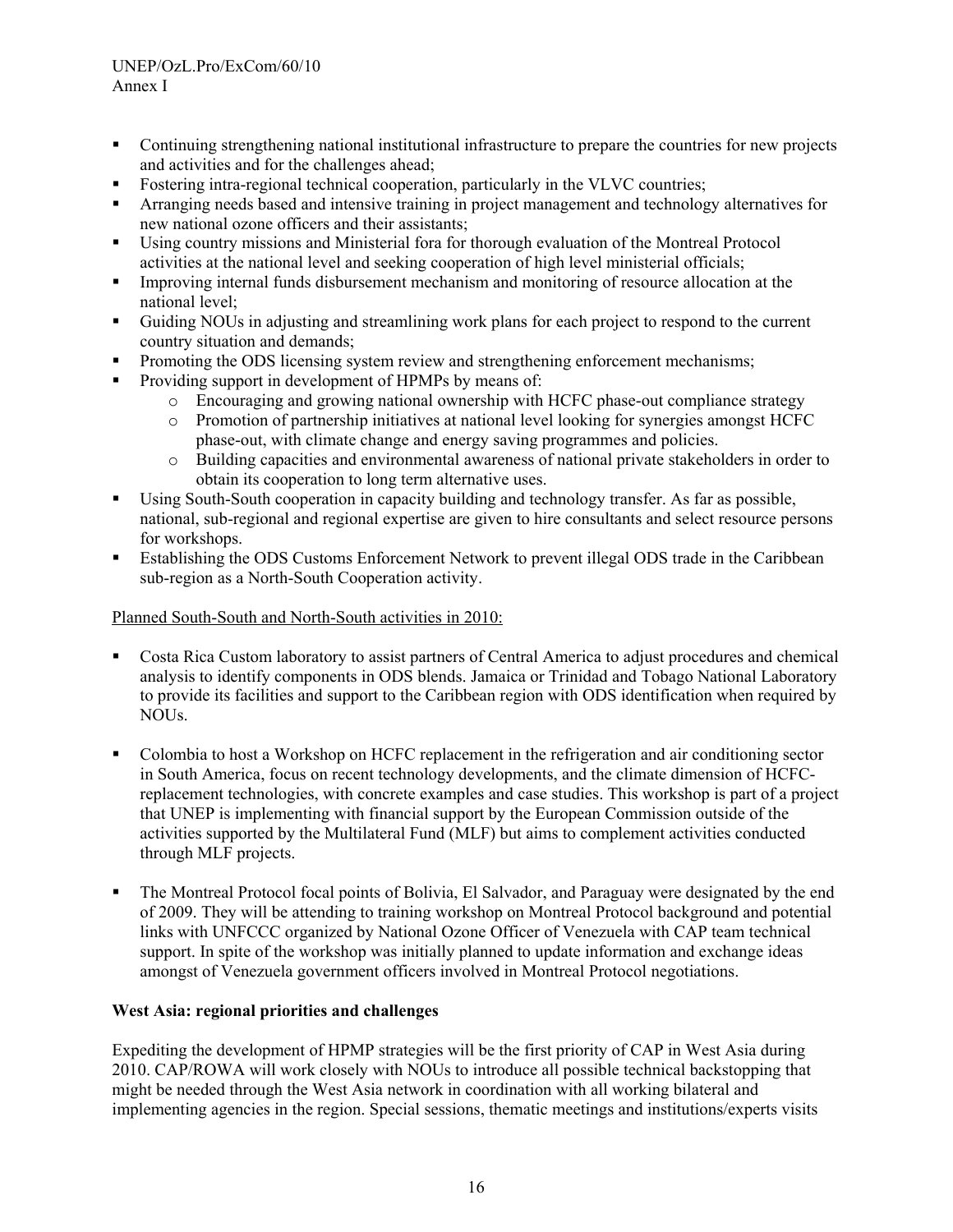are examples of tools to be used for building national capacities and introducing state-of-art technologies for better development of HPMPs in the most feasible overarching scenarios.

CAP/ROWA will also closely monitor and promote the completion and continuation of ongoing CFC phase-out plans to ensure that 2010 terminal phase-out target is achieved. Special attention will be given to countries that started the CFC phase-out plans at late stages, i.e. Saudi Arabia and Iraq. CAP will exert all efforts to facilitate the appropriate execution of NPP in both countries including, but not limited to, exchange the experience and success stories with neighboring countries. Iraq, in particular, will be given special attention understanding its unique situation and difficulties as acknowledged by decision XX/15.

The review and update of local ODS legislations/regulations is another important challenge faced by most parties particularly after the Montreal Adjustment. CAP will work with NOUs to encourage, as a matter of urgency, actions to benefit of existing regulations in terms of registering and licensing the importers/exporters of HCFCs as well as quota system for HCFC. Meanwhile, work will continue to promote the introduction of new long-term regulatory measures that comprehensively address the control of substances, products, usages, bodies and individuals dealing HCFC in particular and ODS in general. The consideration of climate benefits and introduction of low-GWP alternatives will be another challenging task when reviewing and updating local regulations. CAP will ensure the promotion of new regulatory measures taking into account lessons learned from the enactment of existing relevant regulations; thematic and special activities will be offered by CAP during 2010 to achieve this goal.

The phase-out of methyl bromide is coming back to the surface after January 2010 as approaching the terminal phase-out date in five years time. Although methyl bromide use in West Asia was always limited to a few countries which use it soil fumigation and storage applications, its use in the date industry is becoming a major challenge taking into consideration the high-level of date production in this part of the world and escalation of demand on using methyl bromide as fumigant for storage and packing of dates. CAP tackled this problem over the last couple of years through organizing several regional thematic workshops, conducting experts meetings and using the service of international/regional experts to outlook the scale the problem. CAP/ROWA will continue its work in 2010 to start offering technical guidance and options to reduce dependency on methyl bromide in date industry benefiting of outcomes and networks built during the 2008 and 2009 with key national experts and regional institutions particularly King Faisal Date/Palm Center and the Date/Palm Center of Emirates University.

Strengthening the cooperation with regional organizations and institutionalizing the Montreal Protocol business within its programs will continue as main task under the CAP work program in 2010 through fostering the cooperation with different regional groups such as Gulf Cooperation Council (GCC) Ozone Group, Arab Team of Chemicals MEAs, RILO and ASHRAE. The cooperation with ASHRAE in West Asia will be expanded in light of activating of the global cooperation agreement between UNEP and ASHRAE.

CAP/ROWA will continue promoting the participation of West Asian parties to the iPIC system; CAP/ROWA will facilitate the communication of existing members with other regions and concerned parties. Additionally, the Green Customs Initiative (GCI) will be another tool to assist in curbing illegal trade and build capacities in different national and regional setups; several regional and national functions and activities are planned in West Asia in this regard.

Finally, CAP/ROWA recognizes the difficulties, currently, faced by many Article 5 Parties in terms of following up and digesting all Executive Committee decisions and guidelines particularly in relation with the phase-out of HCFC; therefore, CAP will ensure allocating adequate time in all network activities to update West Asian countries with relevant important decisions and guidelines.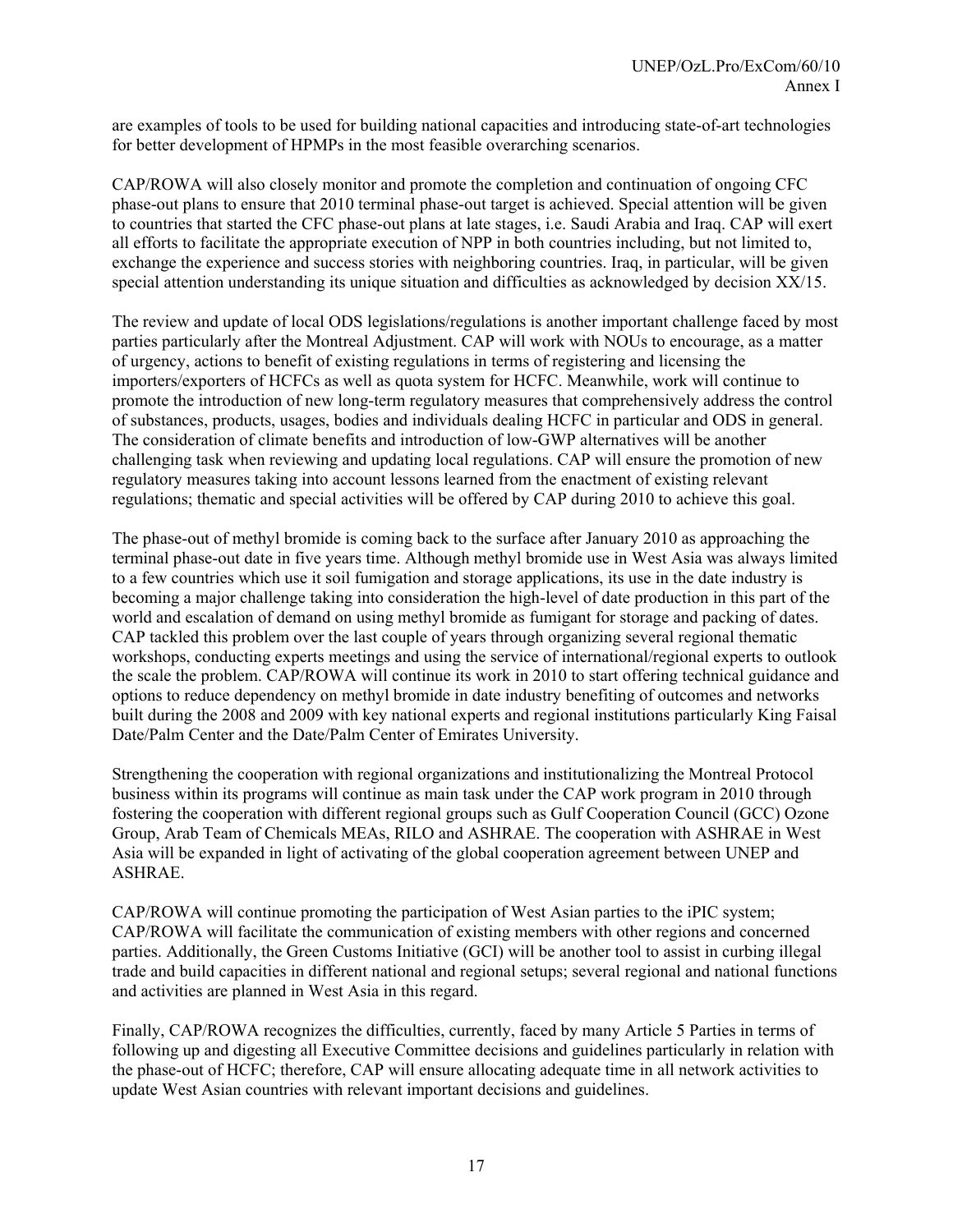## Planned South-South and North-South activities in 2010:

- Through South-South cooperation, UNEP will exert all efforts to facilitate the proper implementation of Montreal Protocol projects and activities in both Iraq and Saudi Arabia including promoting exchange of experience and success stories with neighboring countries.
- CAP/ROWA will capitalize on the cooperation with ASHRAE to promote North-South cooperation in terms of facilitating the transfer of experience in developing national standards, codes and establishment of dedicated refrigeration/air-conditioning associations/societies.

## **Europe & Central Asia: regional priorities and challenges**

## Early phase-out of CFC, halon and carbon tetrachloride (CTC) consumption

CFC, halon and CTC consumption is supposed to be phased-out in Article 5 countries starting from 1 January 2010 and but actual data will only be available in 2011. A significant number of the 12 ECA network countries have achieved early phase-out:

- *CFC*: Six countries reported early phase-out including Albania (2008), Croatia (2006-2008), Georgia (2008), Moldova (2008), Macedonia FYR (2007-2008), Turkey (2007-2008).
- *Halon*: Eleven countries never used halon or reported early phase-out including Albania (zero baseline), Armenia (zero baseline), Bosnia & Herzegovina (2005-2008), Croatia (2005-2008), Georgia (2006-2008), Kyrgyzstan (zero baseline), Montenegro (2006-2008), Moldova (1997-2008), Macedonia FYR (1998-2008), Turkey (2008), Turkmenistan (zero baseline).
- **CTC:** Nine countries never used CTC or reported early phase-out including Albania (2004-2008), Armenia (zero baseline), Bosnia & Herzegovina (zero baseline), Georgia (zero baseline), Kyrgyzstan (zero baseline), Montenegro (2007-2008), Moldova (zero baseline), Macedonia FYR (2000-2008), Turkey (2007-2007).

## Compliance challenges

Several countries have to double their efforts to comply with the 2010 phase-out targets:

- *Bosnia & Herzegovina*: A revised CFC plan of action was agreed by MOP aiming to achieve early CFC phase-out in 2009 by means of an import ban from 1 January 2009. There is an inherent risk that the remaining demand for CFC will trigger illegal ODS trade.
- *Turkmenistan*: The country has been requested to submit a CTC plan of action by 31 March 2010 and indicated that CTC bans would be banned in future. The country may require information on CTC alternatives for laboratory uses.
- *Serbia*: Country is in full compliance and reported 76.7 ODP tons of CFC consumption for 2008. This figure illustrates that there is still significant need for CFC which may trigger illegal trade once CFC imports are banned in 2010.
- *Armenia and Turkmenistan*: Both countries reported CFC consumption which had to be phased out without TPMP assistance. This may trigger illegal trade once CFC imports are banned in 2010.
- *Albania* needs to incorporate HCFCs into their ODS legislation and import / export licensing system. The new legislation has already been drafted but not yet adopted.
- *Croatia* is using CTC to analyze contamination of mineral oil in drinking water. The country may require information on CTC alternatives for laboratory uses.
- Some *Central Asian countries* and in particular bordering countries to China are facing problems of illegal trade with non-refillable cylinders containing ODS and mixtures of varying quality which are diverted from the domestic market in China.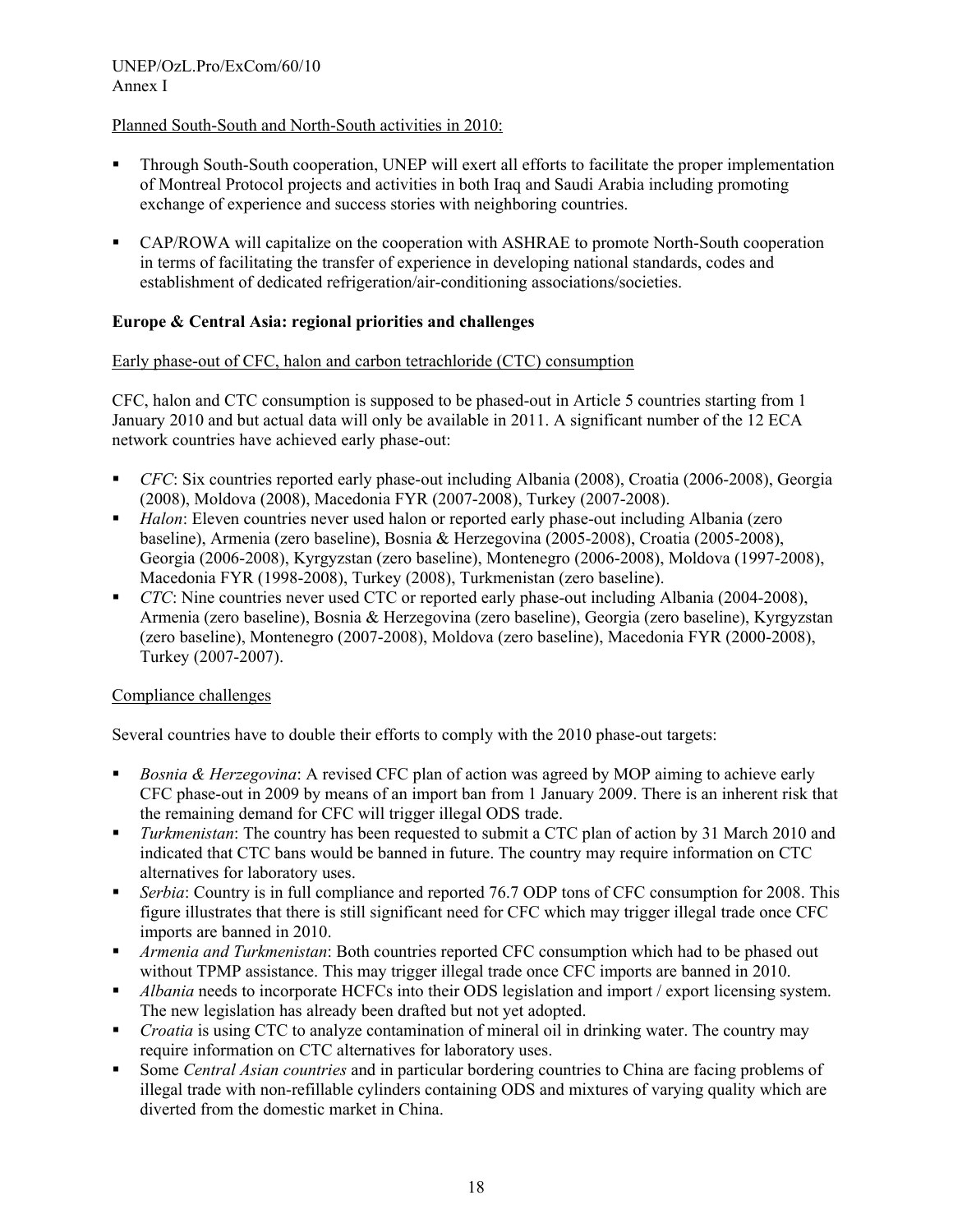- *Russia* still runs old CFC-based equipment and might require significant amount of CFCs for servicing sector and there is inherent risk of illegal trade of CFC from China.
- The customs union between *Russia, Belarus and Kazakhstan* will become operational in 2010 and customs controls between these countries will be abandoned. This might result in uncontrolled trade between countries concerned.
- In this context, it should be mentioned that *Kazakhstan* reported significant imports of HCFC and methyl bromide by far exceeding the allowed amounts if they would have ratified the Copenhagen, Montreal and Beijing amendments. There is an inherent risk that part of these imports is diverted to neighboring countries.

## Compliance assistance

Special compliance sessions will be organized in margins of network and thematic meetings with involvement of network members, implementing agencies, secretariats, bilateral partners and other stakeholders. Ad-hoc compliance missions can be organized as required and if requested by the countries concerned.

## Ratification

Continuous efforts will be undertaken to facilitate the ratification of the Montreal Protocol amendments e.g. in Kazakhstan (Copenhagen, Montreal, Beijing), Bosnia & Herzegovina (Beijing), Georgia (Beijing) and Azerbaijan (Beijing).

## Data reporting

Some countries need to review their consumption data concerning the use of halons in military and aviation and methyl bromide for quarantine and pre-shipment uses.

## HCFC phase-out and HPMP preparation

*HCFC consumption*: Overall HCFC consumption in the 12 network countries increased by 127% from 361.6 ODP tons in 2000 to 821.1 ODP tons in 2008. Turkey was the main HCFC consumer in 2008 with 762.6 ODP tons. None of other countries exceeded 10 ODP tons of HCFC consumption in 2008. The consumption trends show significant fluctuation and differ from country to country. Eight countries reported significant increases in HCFC consumption from 2007-2008 up-to 219% increase in Turkmenistan, 228% in Georgia and 363% in Kyrgyzstan. Four countries reported their peak consumption in-between 2005-2007 and reduced their HCFC consumption from 2007-2008 up-to -17% in Turkey, -20% in Serbia and -43% in Montenegro.

*HPMP preparation*: All ECA network countries got HPMP preparations approved with UNIDO and UNDP as lead agencies. Four countries expressed interest in involving UNEP in implementing HPMP non-investment activities.

*HPMP policy measures*: A number of sub-regional workshops on HCFC policy measures and alternative technologies took place as part of the ECA network activities e.g. in Macedonia FYR, Serbia and Turkmenistan. Many countries intend to adopt additional policy measures related to HCFCs and equipment relying on HCFCs and their experience in adopting such measures is shared among the network countries on a regular basis.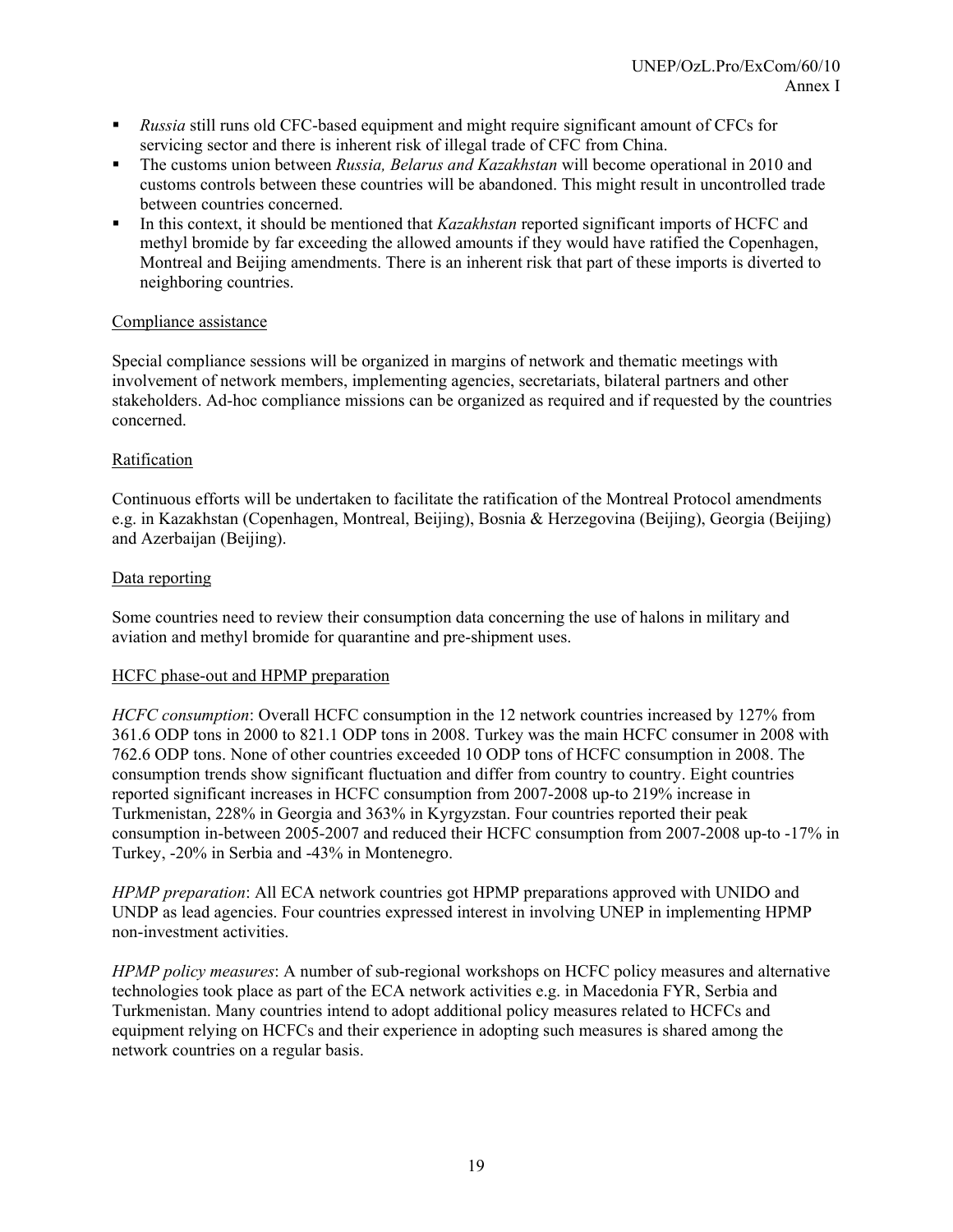## Sustained compliance in 2010 and beyond

*Awareness*: Priorities of the ECA network for the year 2010 and beyond will include high-level awareness raising of Ministers and Government decision-makers on policy and technology options supporting HCFC phase-out and contributing co-benefits to climate protection.

*National RAC associations*: In order to facilitate HPMP implementation and to provide access to technology information, it is important to strengthen national refrigeration  $\&$  air-conditioning (RAC) associations. This will be achieved by inviting managers of such association to regional network meetings, initiating regional cooperation between these organizations and to link them up with regional and international organizations like Air conditioning and Refrigeration European Association (AREA), ASHRAE, Centro Galileo, International Institute of Refrigeration (IIR), Shecco as well as technology providers.

*Customs cooperation*: The ECA enforcement network will continue its second year of operation in close cooperation with exporting countries like China and EU as well as enforcement bodies like WCO, RILO, Southeast European Co-operative Initiative (SECI) environment chapter, Environmental Investigation Agency, UN Office on Drugs and Crime (UNODC), Interpol, Green Customs partners etc. As part of this initiative, the iPIC mechanism is being promoted and a desk study analyzing ODS trade statistics has been conducted. There is a risk of illegal trade in those countries which banned import of CFC but where industry sectors still have need for CFC as well as in countries which have restricted trade in HCFCs and equipment relying on HCFCs.

*Private sector involvement*: Manufacturing companies will be invited to attend network countries to inform on their non-ODS and low-GWP alternative products in order to promote technology transfer and market penetration.

*Integrated chemicals management*: The need for an integrated and synergetic approach towards integrated chemicals management and MEA implementation was emphasized by several countries.

## Bilateral assistance

ECA countries refer to country-to-country assistance as bilateral assistance. The need for bilateral assistance in 2010 will be evaluated during the first network meeting in 2010 and such assistance can be provided on an ad-hoc basis. The newly designated Ozone Officer in Azerbaijan might benefit from NOU training. Experts from Georgia and Serbia might participate in ASHRAE conference. Bilateral partners and advanced Article 5 countries provide bilateral assistance in the margin of network meetings.

## Co-funding

ECA will continue to promote co-funding approaches e.g. through joint activities with the GEF-supported CEIT countries, co-funded regional Green Customs workshops and ECA enforcement network meetings.

## *IV. PLANNED 2010 ACTIVITIES AT THE GLOBAL LEVEL*

The following services will be delivered by the Paris-based CAP team consisting of 5.5 Professional posts (Capacity Building Manager, an Information Manager, a Monitoring & Administration Officer, an Information Officer, a Programme Officer – HCFC, Programme Officer - Information Technology/50%) and five General Services staff (Assistant Clearinghouse, Assistant Monitoring & Administration, Assistant IS/RMP/CP, Assistant Programme, Assistant Data & Documentation).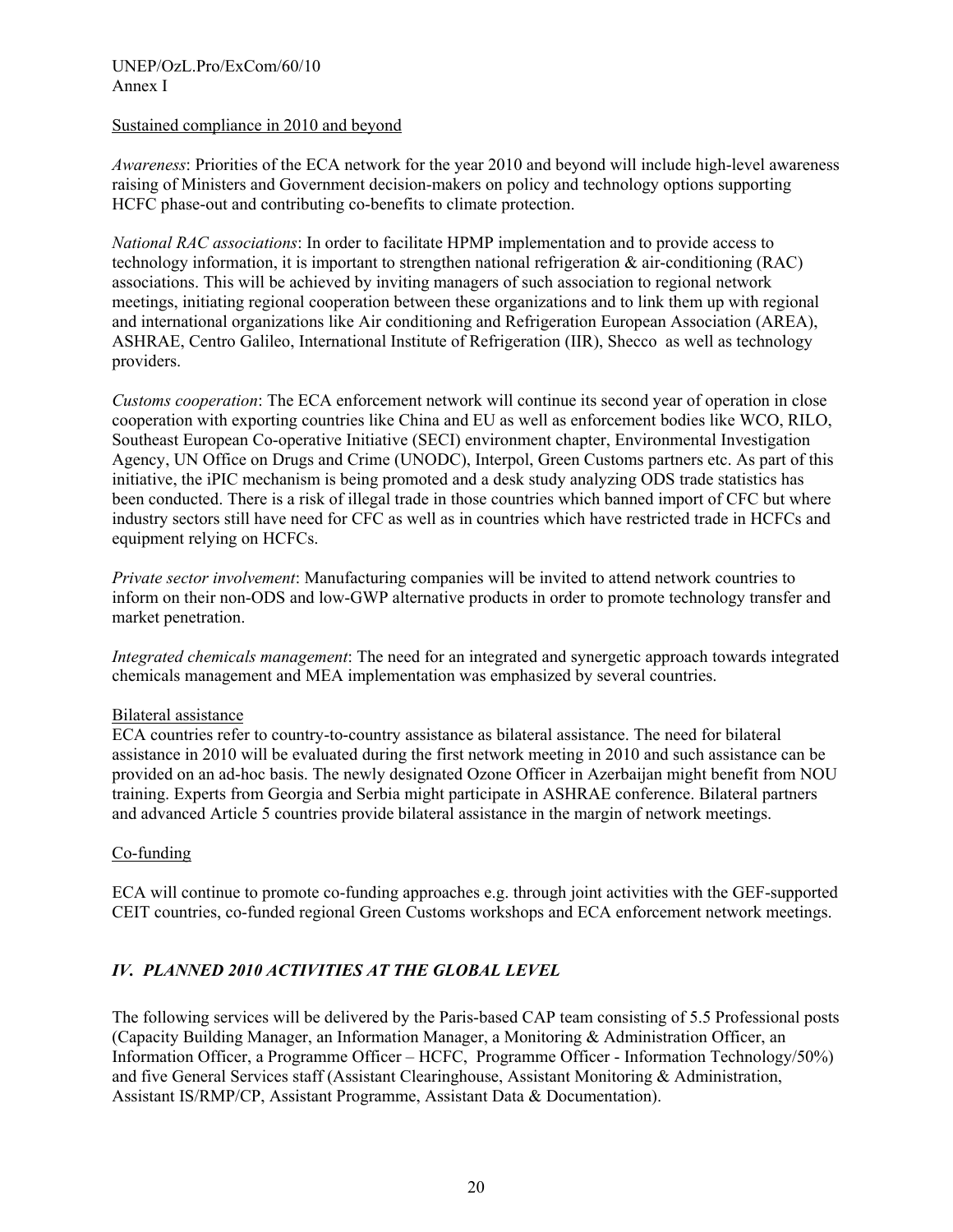## **Capacity building and programme support**

In support of the three parallel tracks outlined in this Business Plan, UNEP will develop, deliver and support capacity building services in 2010 to:

- Enable compliance with the 2010 and 2015 control measures for relevant ODS including methyl bromide;
- Strengthen the institutional capacity of Articl3e 5 countries to ensure sustainable compliance beyond 2010;
- Enhance the capacity for implementing new responsibilities related to the HCFC phase out by taking other environmental advantages including climate change into account.

These will be delivered by the Paris-based CAP team which is funded from the CAP budget contained in the approved 2009 UNEP Work Programme.

UNEP will support compliance in Article 5 countries through development and delivery of two types of capacity building services: *direct* services through the development and delivery of discrete capacity building projects, and *indirect* services through support for UNEP's Business Planning, Work Programming, Progress Reporting and compliance tracking activities.

Specific services UNEP will deliver in 2010 are:

## *Support to programme management*

- Provide core support for the overall development of *Business Planning, Work Programme* and *Work Programme Amendments, CAP Budget, Progress Reporting* and *Implementation Delays.*
- Collect, monitor, review and submit on behalf of management the project proposals and other inputs from the Regional CAP teams related to *Executive Committee submissions*.
- Monitor and report on all *IS projects and MYAs (including HPMPs and TPMPs)* implemented by UNEP.
- Coordinate CAP's inputs to the *Implementation Committee and represent UNEP OzonAction* in those fora.
- Monitor and report on CAP actions to *support countries in actual or potential non-compliance*
- Support and monitor the *HPMP preparation process* across CAP to ensure steady speed of implementation and consistency across CAP teams.
- Provide internal review and coordinate external expert *review as required for HPMP proposals* to help ensure overall quality control of UNEP HPMP submissions.
- *Update internal UNEP OzonAction guidelines for HPMPs* and other HCFC-related issues.

## *Capacity building*

- Complete the joint UNEP-World Customs Organization *Customs Training e-learning module* and deliver this service through the WCO's dedicated web portal for customs officers.
- Complete the *Global technical assistance programme in the chiller sector* and disseminate information through a website.
- Develop a *strategy for sustainability of local training capacity* built in Article 5 countries to enable continued training of customs officers and refrigeration technicians, placing an emphasis on national and institutional ownership and securing access to appropriate know-how beyond 2010.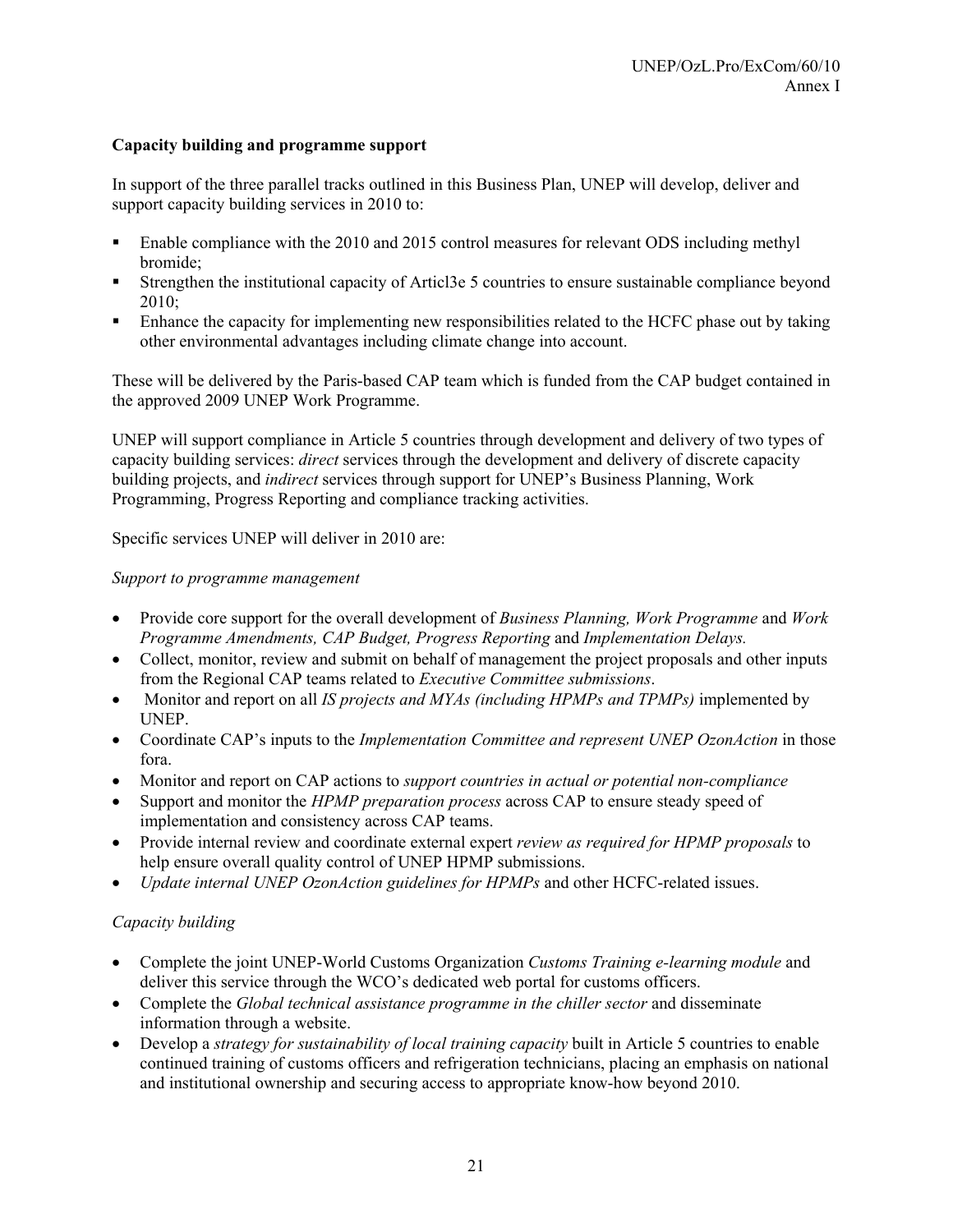- Update the existing *Guide for National Ozone Officers* to reflect new developments related to HCFCs, data reporting, etc., translate it into French and Spanish, and disseminate it in PDF format.
- Implement previously-approved Montreal Protocol-related components to projects related to the *Green Customs Initiative*, including those for which counter-part funds have been secured.
- Provide information to NOUs about policies and technologies to avoid or replace HCFCs through the web-based *HCFC Help Centre*.
- Coordinate CAP inputs to a complementary project supported by the European Commission outside of the Multilateral Fund *to encourage developing countries to expedite their compliance with the HCFC phase-out obligations and adopt environmentally friendly alternatives to HCFCs*.
- Provide cross-Networking services to the countries from different regions, to transfer the best practices, information tools, and success stories from on region to another.
- Implement the global projects in close association with the regional needs.
- Facilitate programmatic activities for global partnerships to promote co-financing and engaging the private sector.-

## **Information, communication and education services**

In support of the overall objectives above, and consistent with the objectives outlined in the third year's Business Plan of this triennium, in 2010 UNEP will develop, deliver and support action-oriented information, communication and education (ICE) services to support national compliance objectives relative to the Montreal Protocol. These services will continue to be performed within the framework of the *Communication Strategy for Global Compliance with the Montreal Protocol* developed by UNEP, and wherever possible, in support of the *Information Strategy of the Multilateral Fund*. The Communication Strategy was updated in 2009 taking into consideration new challenges of the Montreal Protocol. It identified for ICE services eight priority action areas:

- *Consolidating inter-linkages* investigate and promote scientific based linkages between ozone and other multilateral environmental agreements (MEAs) e.g. climate, hazardous waste, chemicals, biodiversity.
- *Promoting the Montreal Protocol HCFC phase-out* campaign for and enhance ICE assistance to Montreal Protocol parties for complying to the for gradual HCFC control measures to be applied from January 2010 onwards;
- *Lobbying/Mobilising* Advise governments and foster knowledge exchange for communicating the overall benefits of the Montreal Protocol, adding to the *Green Economy* and the *Climate Change*  initiatives led by UNEP in conjunction with other organizations worldwide;
- *Facilitating information development and dissemination* respond to the requests at regional level, support ICE local initiatives and re-orient the deployment, distribution and replication of materials to Montreal Protocol parties;
- *Strengthening capabilities* enforce the role of ICE and build up capacities at regional and country levels for disseminating ozone related messages/materials and content through the use of governmental multiplying channels and media outlets;
- *Fostering partnerships*enhance the use of strategic partnerships with the media groups, educational networks, NGOs, sector associations, governments, public/private institutions and industry in order to increase ICE outreach;
- *Defining educational objectives* assess Article 5 needs and provision of education programmes to facilitate communication of key messages to different age groups in a way that promotes dialogue and action to support Montreal Protocol principles.
- *Sustaining the Montreal Protocol momentum* improve channels for sustainable message delivery, granting access to the Montreal Protocol relevant information and securing compliance to ODS phase out.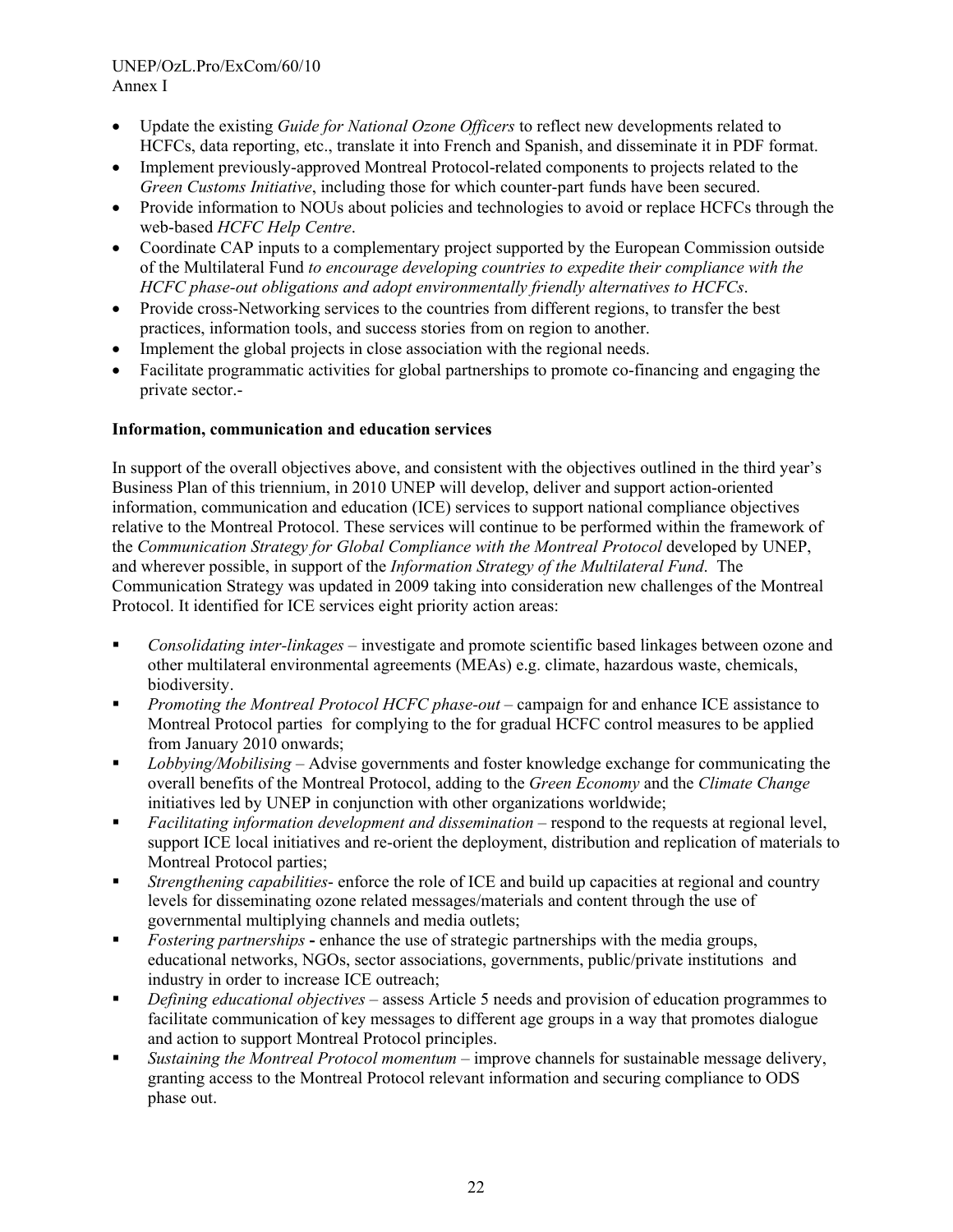This strategy serves as a blue print - a basis for action – primarily to OzonAction staff and CAP teams, but also to UNEP's regional information officers who have very important role in promoting and acting in different regions for ICE efforts. All activities proposed below are linked to the blue print.

Both the staff and their outputs will be funded from the CAP budget contained in the approved 2010 UNEP Work Programme, which reflects a reorientation of its ICE activities and related budget allocations following advice provided to UNEP by the CAP Advisory Group meeting on September 2009.

UNEP will focus its *global* ICE activities on supporting national celebrations of 2010 International Day for the Preservation of the Ozone Layer by providing NOUs with adaptable media materials and guidance. Regarding *regional* ICE activities, the Paris-based staff will assist the Regional CAP teams with the conceptualization, production and outreach of the materials produced in the regions as part of the *Regional Awareness* budget lines controlled by the RNCs. Additionally, the Paris team will assist all CAP teams on an as needed basis with the ICE components of individual projects and activities reflected in this Business Plan including Annex I, Country-specific services provided by UNEP CAP.

Specific services UNEP will deliver in 2010 are:

## Information

- Provide *information support to NOUs* and other stakeholders upon request in close coordination with the Regional CAP teams.
- Outreach an *Implementation Manual for Ozzy Ozone campaign* during the World Environment Day (WED) on 5 June 2010 both in Kigali, Rwanda and Paris, France together with UNESCO.
- Develop, disseminate and outreach *booklet on ozone and climate interlinkages* (e.g. as advised by the CAG to reorient existing services to address HCFCs).
- Update, disseminate and outreach *Twenty Five Steps on Awareness Raising* (e.g. as advised by the CAG to reorient existing services to address HCFCs).
- Update, disseminate and outreach *Guide for National Ozone Units* (e.g. as advised by the CAG to reorient existing services to address HCFCs).
- Reproduce and *disseminate* training manuals, guidelines and other information tools to (a) facilitate capacity building and training of new Ozone Officers and their assistants to ensure their quick understanding of Montreal Protocol requirements (b) service the national and regional workshops organized by the Regional CAP teams.
- *Encourage countries, organisations and companies to translate and adapt existing* materials produced under the Multilateral Fund into national languages at their own cost.
- Organise a *Global painting competition for children and publish a booklet of winning entries*.
- Continue developing an online *Montreal Protocol's Who's Who* directory.
- Develop, disseminate and outreach *Overview of OzonAction Programme.*
- Develop, disseminate and outreach *Publications Catalog 2010.*

## Communication

- Produce and distribute in hardcopy and electronic format one large issue of the *OzonAction Special Issue* in Arabic, Chinese, English, French, Russian and Spanish.
- Develop and disseminate the *electronic news services* OzoNews (24 issues), Clio3 and RUMBA (4 issues respectively).
- **Improve OzonAction web services in accordance with the proposals in Communication Strategy**
- Outreach *Vital Ozone Graphics 2: Climate Link Resource Kit for Journalists* in English and launch it in one of the English speaking network meetings with press release and media event
- Translate *Vital Ozone Graphics 2: Climate Link Resource Kit for Journalists* into other UN languages and launch them accordingly in different network meetings with press release and media event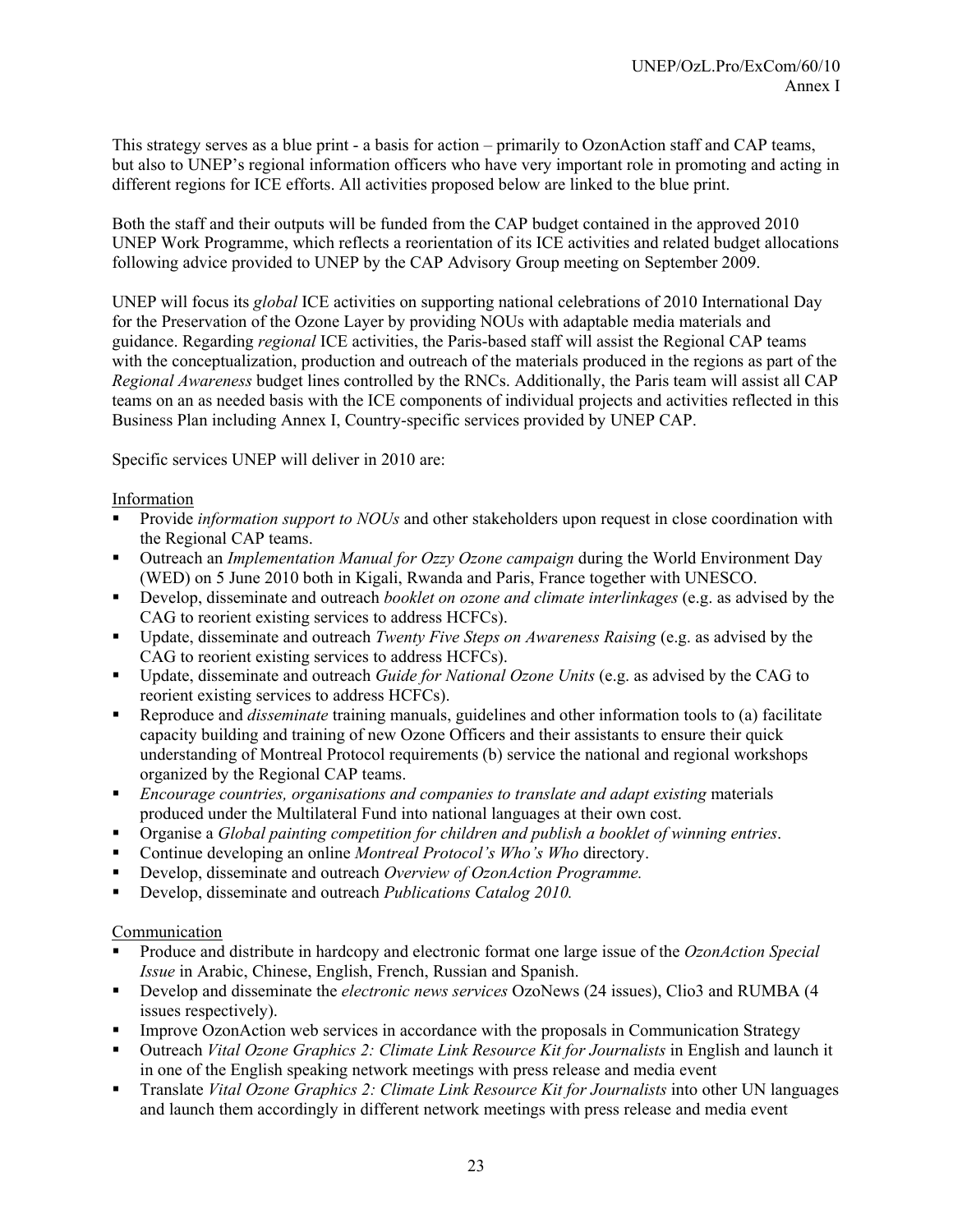- Continue seeking partnerships and linkages with other international, regional, national and corporate initiatives to propagate or incorporate information and awareness messages related to the Montreal Protocol and ozone protection.
- Conduct *strategic outreach* at key international and regional fora and participate in regional or national workshops related to information, communication and education issues, as requested by the Regional CAP teams or other departments of UNEP. This includes participation of exhibitions in Montreal Protocol meetings and other events.

## Education

- Continue developing a *global network of NGO's, teachers and schools* that will be developed in close cooperation with NOUs to ensure proper dissemination of the materials in the regions and to promote the global OzonAction education strategy.
- Help ensure the long-term sustainability of the Montreal Protocol compliance in Article 5 countries by providing guidance and materials that can be used by Ozone Officers and Ministries of Education to incorporate issues of the ozone layer protection into their *national educational curricula*.
- Conduct teacher's workshops on ozone layer protection. This activity is co-financed by UNESCO. This activity is very important for the long-term sustainability of the Montreal Protocol. The first teachers training will take place in Beirut, Lebanon for Arabic speaking countries.

Moreover, the global Information Clearinghouse is giving special assistance to the following countries:

- Timor Leste will receive south-south cooperation through Portuguese bilateral project in a form of legal and technical capacity building from the NOU of Cape Verde. The specific assistance includes also new partnership with IPAD to start educational activities in local schools in Portuguese language.
- Iraq will receive educational materials and activities will start with UNESCO for teacher training.
- Haiti will receive all information materials when the NOU will be re-established.
- Somalia will receive all information materials**.**

## *V. SPECIAL INITIATIVES*

The following provides a short summary of the objectives and activities for new global and regional projects of types that have not been previously proposed by UNEP for the consideration of the Executive Committee.<sup>3</sup>

## **Global**

Global HCFC campaign for all Parties in order to comply with gradual HCFC control measures. In the context of the Communication Strategy for Global Compliance with Montreal Protocol, this project will raise awareness in Article 5 countries about the HCFC phase out through a coordinated actionoriented awareness campaign by making materials available to National Ozone Officers and other national HCFC stakeholders. Activities will include *inter alia* generating a series of Public Service Announcements; establishing regional "ozone ambassadors" who would become global campaigners for the ozone protection; campaigning on the media about the green benefits arising with the HCFC compliance targets i.e. market trends, technology options, increasing trade threats, climate damages etc; engaging environmental pressure groups on the campaign for the replacement HCFC based equipment; creating an Ozone Award or an Ozone Label for fostering engagement on HCFC control measures by the

<sup>&</sup>lt;sup>3</sup> For example the Compliance Assistance Programme, Regional Enforcement Networks, and the Pacific Island Country HPMP.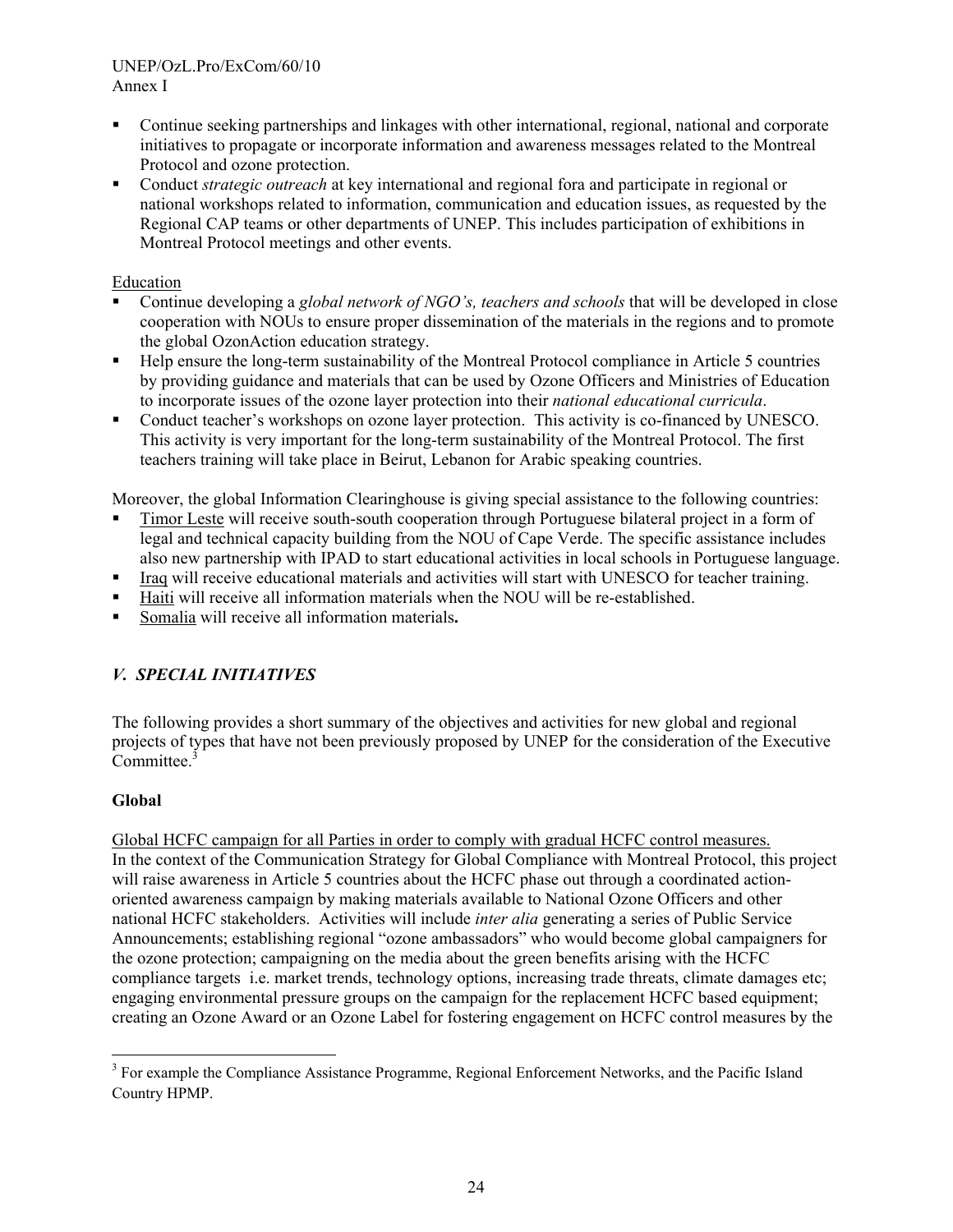industry, end-users and RAC sector; developing brochures and leaflets for global distribution in support of the campaign urging for immediate efforts needed for tackling HCFCs.

Techno-economic study on cost benefit of leapfrogging high GWP alternatives to HFCs to low-GWP or zero GWP alternatives. This project responds to the clause in Decision XIX/6 on 'other environmental benefits including climate change' in relation to the HCFC phase-out and takes into consideration the recommendations and suggestions arising from the workshop high-GWP alternatives at the 29th OEWG. This project will investigate the potential benefits of strong and early action in moving to low- or zero-GWP alternatives in the refrigeration, air conditioning and foam sectors, in outweighing any additional short-term economic costs of not doing so. Based on formal economic models and technology forecasting the project will provide estimates that indicate the costs and benefits of particular scenarios of adopting high GWP alternatives (considered at present in many countries as a business-as-usual scenario) and of adopting low or zero GWP alternatives. These estimates would take into account cost-benefits of the particular chemical and technology, the energy efficiency associated with these and corresponding direct and indirect climate implications as well as considering potential scenarios of future HCF controls including a potential HFC phase-out. The project will consider if long-term action can achieve greater benefits at costs that are low in comparison to actions taken with a view to the short-term. The availability of appropriate and viable alternative chemicals and technologies will be factored into the forecasting. Activities will include inter alia engaging an appropriate economist /technologist or team thereof, or institutes engaged in such studies, to develop an economic and technology study.

Regional technology transfer workshops on available low-GWP, non-ODS alternatives in various sectors supporting HPMP implementation in cooperation with World Bank and Implementing Agencies.This project will address some of the recommendations and suggestions which arose from the workshop highglobal-warming-potential alternatives held at the 29th OEWG in Geneva. Activities will include *inter alia* organizing a *s*eries of regional technology transfer workshops in each of the following regions: Africa, Asia-Pacific, Europe and Central Asia, Latin America and the Caribbean, and West Asia. The workshops will be organised in cooperation with the World Band and other Implementing Agencies to support HPMP implementation and to promote " Substitutes and alternatives that minimize other impacts on the environment, including on the climate, taking into account global-warming potential, energy use and other relevant factors" as specified by Decision XIX/6.

Integrated enforcement training under the Montreal Protocol through Green Customs Initiative. This project will enhance the capacity of customs and other relevant enforcement personnel to monitor and facilitate the legal trade and to detect and prevent illegal trade in environmentally sensitive commodities covered by the Montreal Protocol and other relevant conventions*.* Activities will include *inter alia* regional/national Green Customs Initiative workshops, development of case studies of problems and challenges encountered in ODS trade, and production of a package of resource materials.

International workshop with CTC producers and countries on post-2010 use of CTC as feedstock. This project responds to XXI/8 on sources of opportunities for reductions of CTC emissions, and to the findings of the Scientific Assessment Panel, which has reported that concentration of CTC in the atmosphere is higher than that can be explained through the reported consumption and production. This project will help reduce emissions of CTC by building the awareness of CTC producers about available technical options. Feedstock applications for CTC can continue into the future under the Montreal Protocol. Since CTC is co-produced in a chloromethane facility, it is not possible to produce other three chemicals without producing CTC, though there is possibility of minimizing its co-production. CTC production is linked to chloroform production, a raw material for production of HCFCs, as they form coproducts from chloromethane facilities. While CTC demand for consumption applications has almost fallen to nil, the consumption of feedstock applications as well as for consumption of CTC consequent to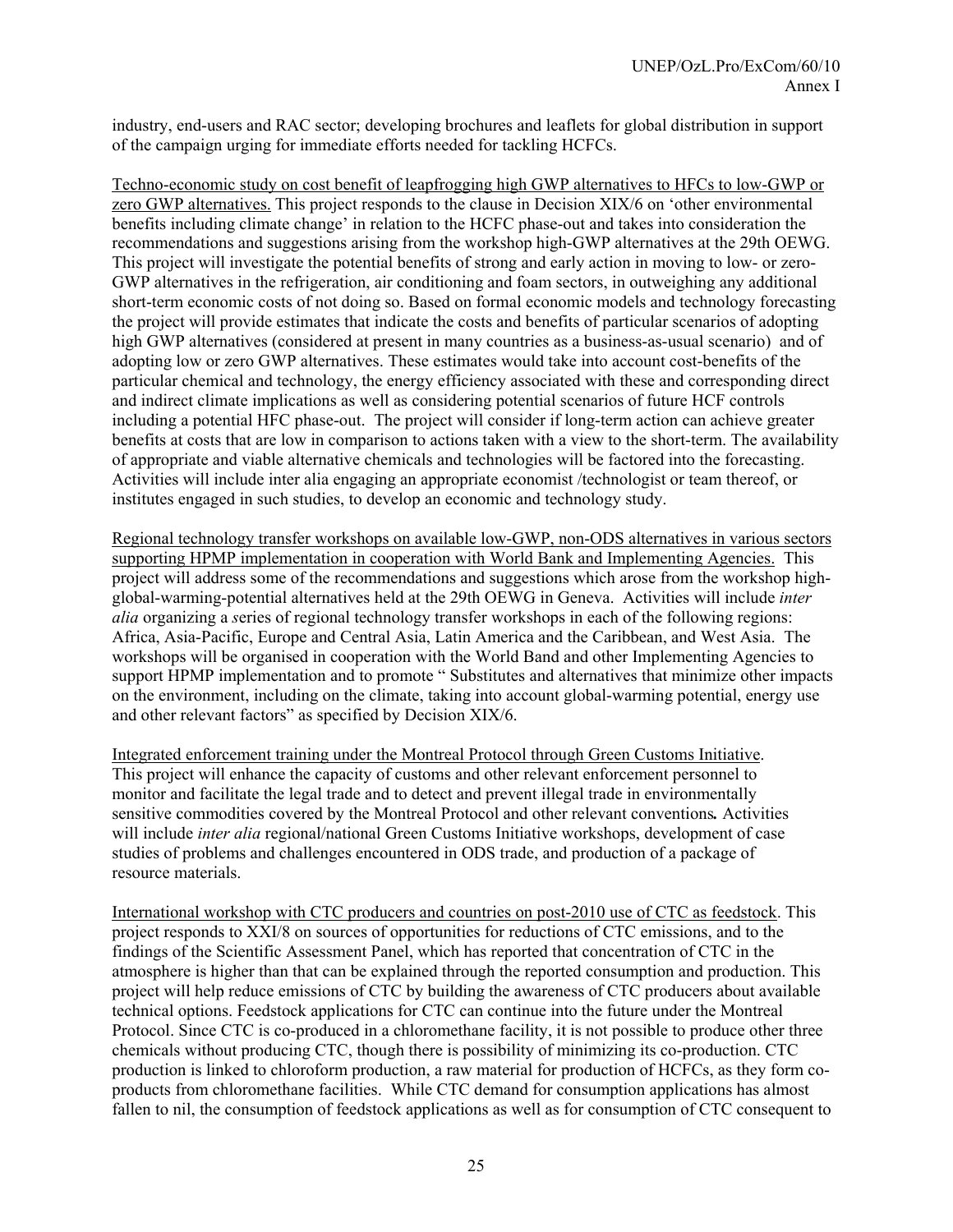HCFC production continues to a significant extent. Activities will include *inter alia* organizing an international workshop with relevant countries and stakeholders to create awareness on options to prevent emissions from unwanted CTCs.

Feasibility study on the costs of collection and transport for destruction of ODS in LVCs including identification of funding sources that could potentially be accessed for destruction. This project addresses some of the recommendations and suggestions which arose from the workshop on the management and destruction of ODS banks held at the 29th OEWG in Geneva. This project will develop a feasibility study to provide technical assistance/support at the global level to Article 5 countries on this issue. It will address the costs of collection of ODS for destruction in a number of Article 5 countries in different geographical regions; examine the costs of transport of ODS to destruction facilities outside the county (as appropriate) for number of Article 5 countries in different geographical regions; and identification of sources of bilateral funding that could potentially be accessed for destruction. The feasibility study will be based on cases of two or three contrasting Article 5 countries in each of following regions: Asia Pacific, Europe and Central Asia, Latin America and the Caribbean, and West Asia to give a global perceptive. The case studies would focus on the costs of collection and transport to a suitable facility for destruction in another country. Relevant potential sources of bilateral funding which could potentially used in each example would be examined.

Regional workshops on co-financing opportunities to get climate benefits engaging financial institutes, private sector and international development agencies in cooperation with World Bank This project will build the capacity of National Ozone Units and other national HCFC stakeholders understanding of how to access non-Multilateral Fund financing for the climate component of the HCFC phase out, such as the Voluntary Carbon Markets and CDM. It will be developed and implemented by UNEP in cooperation with the World Bank, other Implementing Agencies and private sector organizations. Activities will include *inter alia* organizing a series of climate –ozone co-financing workshops in each of the following regions: Asia Pacific, Europe and Central Asia, Latin America and the Caribbean, and West Asia. The workshops will provide a platform for UNDP, UNIDO and the World Bank to sharing the outcomes and experiences of their climate financing studies, initiatives and programmes. The overall objective of this global project is to promote increased access to carbon financing that complement Montreal Protocol objectives, notably supporting the implementation of HPMPs and ODS destruction.

Resource mobilization to address climate co-benefits in LVCs for HCFC phase-out in cooperation with other agencies. This project will investigate and analyse the opportunities for financing for the climate component of the HCFC phase out in LVCs, with a goal of informing UNEP, the Executive Committee, and national HCFC stakeholders about feasible resource options for low volume and very low volume consuming countries. It will be developed and implemented by UNEP in cooperation with carbon finance experts in the private sector and the other Implementing Agencies and private sector organizations. Activities will include *inter alia* collecting data from NOUs and national HCFC stakeholders in LVCs; holding consultations with international experts; and producing a detailed study outlining specific financing options with pros and cons of each suitable for LVCs.

## **Regional**

Technology transfer and methyl bromide phase-out strategy through mainstreaming methyl bromide alternatives in national university education. This project responds to Executive Committee Decision 59/55 requesting UNEP to incorporate projects that responded to the (previously) identified gaps in its business plan to be submitted to the Committee at its  $60<sup>th</sup>$  Meeting. This project will enhance national collaboration and capacity building in Africa for the development and adoption of sustainable methyl bromide alternatives. Activities will include *inter alia* technical capacity enhancement via pooling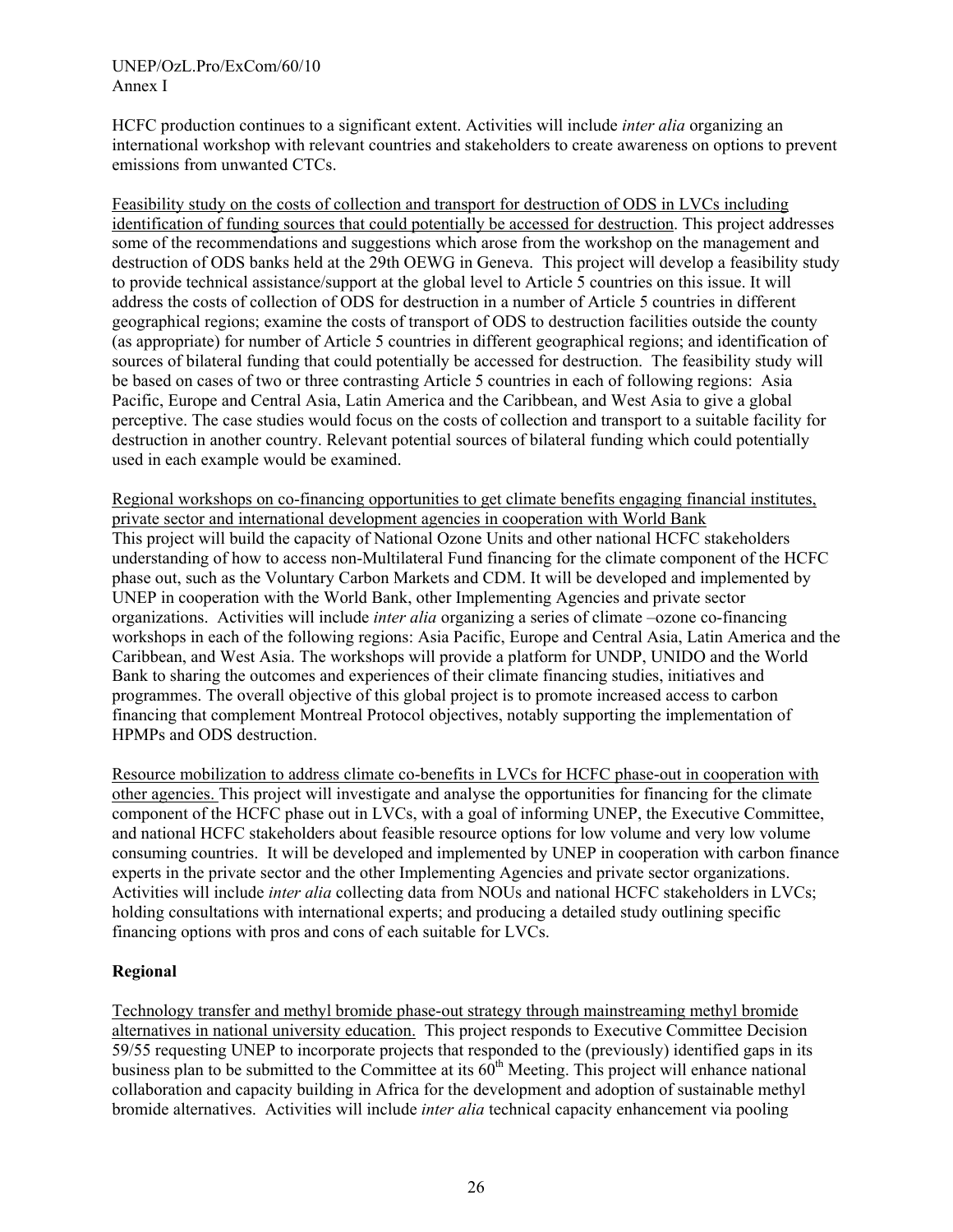together of existing local experts to facilitate compliance before and beyond the 2015 phase-out date; and organising training seminars and workshops using the newly documented TEC feasible methyl bromide alternative technology materials.

Documentation and Dissemination of Technically, Economically and Commercially Viable methyl bromide Alternative Technologies**.** This project also responds to Executive Committee Decision 59/55. This project will enhance the adoption of technically, economically and commercially (TEC) feasible methyl bromide alternatives in Africa and support compliance with the methyl bromide control measures. Activities will include *inter alia* compiling information into university-level reference books and teaching aids such as technology video documentaries and develop toolkits for use by growers, value-chain players among other major stakeholders and educational institutions.

Regional Technical Workshops for Identification, Adoption and Adaptation of Methyl Bromide Alternative Technologies**.** This project also responds to Executive Committee Decision 59/55. This project will disseminate and share information of successful TEC viable alternatives to methyl bromide suited to African region from successful case studies and lessons learn, and increase awareness and provide training on the application of learning toolkits to major stakeholders as well as facilitate mainstreaming of methyl bromide issues in learning institutions. Activities will include *inter alia o*rganizing consultative workshops to share the findings of newly-identified methyl bromide technologies and/or refinement of technique; launching and conducting training on utilization of newly created toolkits and other materials for facilitating technology transfer to key stakeholders; and establishing technologybased working groups consisting of existing local experts and trainee local experts to spearhead various methyl bromide alternative technology search and dissemination.

Technical assistance to MDI producing countries in ASP region for CFC use for EUNs 2010-2012. This project will strengthen EUN monitoring and management and set up processes for establishment of essentiality of CFC MDIs in importing countries. Activities will include *inter alia* training for data to demonstrate essentiality of CFC MDI use in importing countries undertaken through a two day regional consultative workshop back to back with the network meetings, and consultative meetings with CFC MDI producing countries on monitoring and reporting mechanism for CFCs approved through EUN process

Regional project preparation for ODS destruction in LVC countries of Asia and Pacific. This project preparation will design a feasible option and operationalize ODS destruction to destroy the stocks collected from replacement of old refrigeration systems based also on lessons learnt from the approved Nepal destruction project. Activities will include *inter alia* evaluating the options of business models for the ODS collection, transportation and destroy, and develop a feasible option in consultation of participating countries; establishing an institutional framework at the regional and national level for the operation of the business model with consideration of the current national and regional infrastructure, ongoing programme; exploring financial opportunities through the carbon credit market, GEF, as well national/regional energy programme to co-finance the ODS collection/destroy activities; developing a implementation plan including financial cost/funding source, and project implementation proposal for Multilateral Fund support.

Disposal project for ODS from aircraft dismantling industry. Halons are used on civil aircraft in lavatory trash receptacles, handheld extinguishers, engine nacelle/auxiliary power unit protection systems, and cargo compartments. The average total amount of halon contained on each aircraft is about 87 kg for mainline aircraft and about 30 kg for regional aircraft. Once the halon systems in obsolete aircraft are decommissioned, they are a potential source of recovered halons that could feed supply into halon banks. The GRID-Arendal/Basel Convention Secretariat estimated that there are 25,000 large civil aircraft (airliners, freighters and private jets) worldwide, with 7,000 or 8,000 of them probably being dismantled over the next 10 to 15 years. There are two major consortia that define the industry's best practices for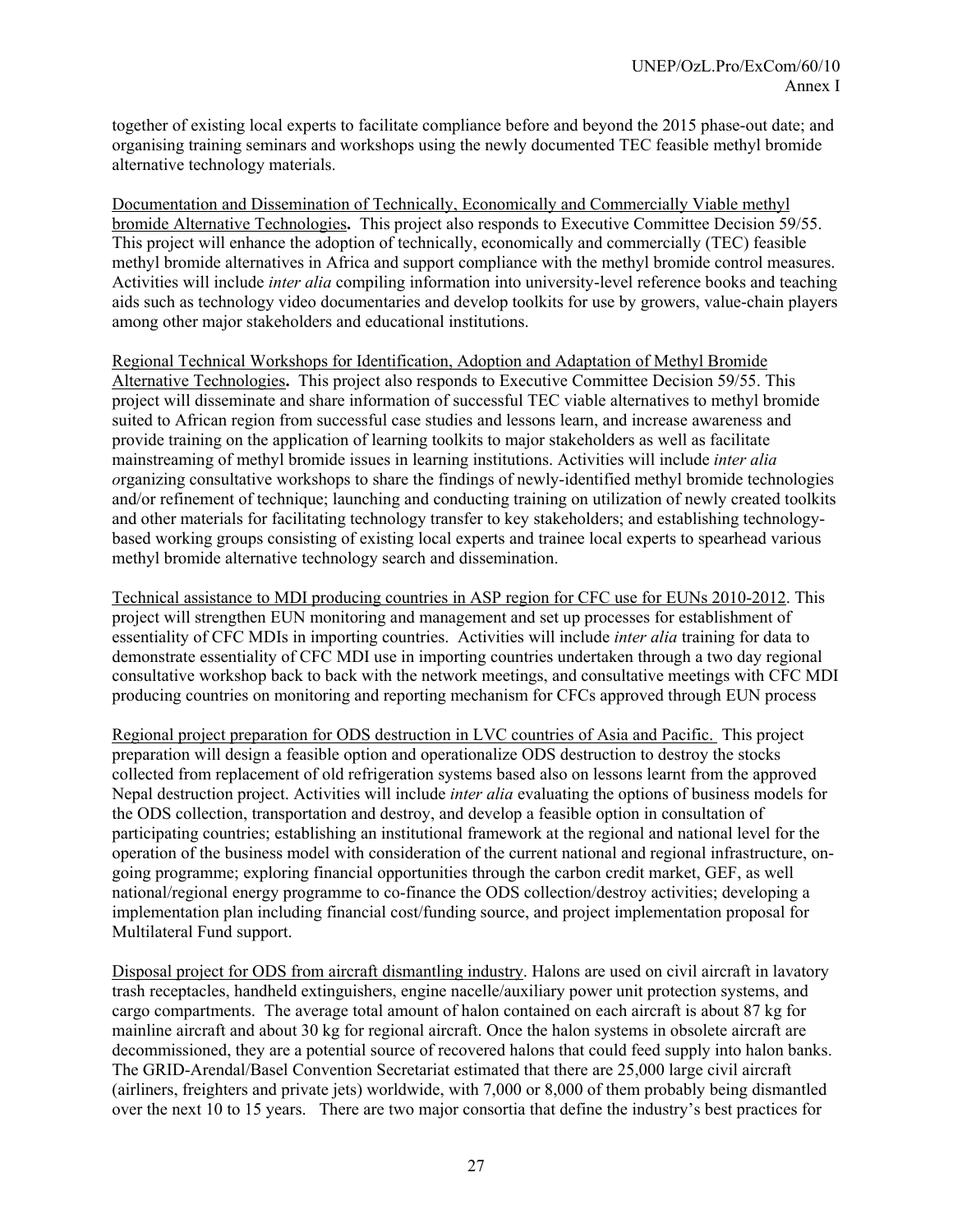recycling of aircraft: Aircraft Fleet Recycling Association and TARMAC AEROSAVE, both of which promote best practices for dismantling operations, but neither of which is very active in developing countries. The executive director of AFRA estimated that as many as 8,000 aircraft may be retired in the next decade. The estimated upper limit of halon in these aircraft is 614 MT of halon-1301 and 79 MT of halon 1211. An unknown percentage of global aircraft dismantling is done in Article 5 countries. In cooperation with the HTOC and one or more of these associations, this project will assess the status of aircraft dismantling operations in Article 5 countries (including small scale dismantling of one or several aircraft done in situ at specific airports or airfields; and large scale dismantling operations at a centralized recycling platform), develop and disseminate guidance about best practices to recover and properly dispose of the halon. It will provide dismantling operators with options for the recovered halon including transfer to a halon bank, selling it on the commercial market or sending it for destruction.

Regional workshop on ODS alternative for laboratory and analytical uses following XXI/8. This project helps respond to Decision XXI/8. It will assist the countries in the Asia and the Pacific region to comply with this decision by promoting the elimination of the use of ODS for which procedures that alternatives are available. Activities will include *inter alia* organizing a technical workshop in cooperation with TEAP experts to identify and explain alternatives available for these uses.

Dates/Methyl Bromide Help Desk. This project will help reduce the dependence of date producing Article 5 countries on methyl bromide for disinfestations purposes, and thereby assist those countries to meet their phase out commitments to the Montreal Protocol. Activities will include *inter alia* providing information related to methyl bromide alternatives in this sector and data to all date producing countries, providing hands-on training sessions on alternate technologies and substitutes for methyl bromide, and establishment of a virtual global network to coordinate information sharing about alternatives.

Regional workshops in ROAP, ROWA, ROLAC and ECA to inform stakeholders of the viability of methyl bromide alternatives for QPS disseminating the EU experience of QPS use ban. This project will address some of the recommendations and suggestions which arose from the discussions at the workshop on methyl bromide use for QPS at the 21<sup>st</sup> Meeting of the Parties. It will provide technical assistance/support at the regional level to inform stakeholders about the options and alternatives available to replace methyl bromide in QPS usage and provide a platform to disseminate the EU experiences and mechanisms in relation to the March 2010 methyl bromide QPS ban. Activities will include *inter alia*  organizing a series of regional workshops in cooperation with TEAP and IPPC experts in each of the following regions: Asia Pacific, Europe and Central Asia, Latin America and the Caribbean, and West Asia.

Technical Assistance project to adopt low-GWP HCFC alternatives for air-conditioning sectors in high ambient-temperature countries (West Asia). This project helps respond to Decision XIX/8 related to HCFC alternatives and specific climatic conditions in consequence to the Montreal Adjustment accelerating the phase-out of HCFC, and to concerns raised by several parties about the availability of viable HCFC alternative in high-ambient temperature regions. This project aims to facilitate the technology transfer and experience exchange of low-GWP alternatives for the air-conditioning sector in high-ambient temperature countries, promote the decision making to move towards such alternatives, encourage the development of local/regional standards that ease the introduction of hazard alternatives and ensure the share of information about demonstration projects, implemented by other bilateral and implementing agencies, amongst the concerned parties.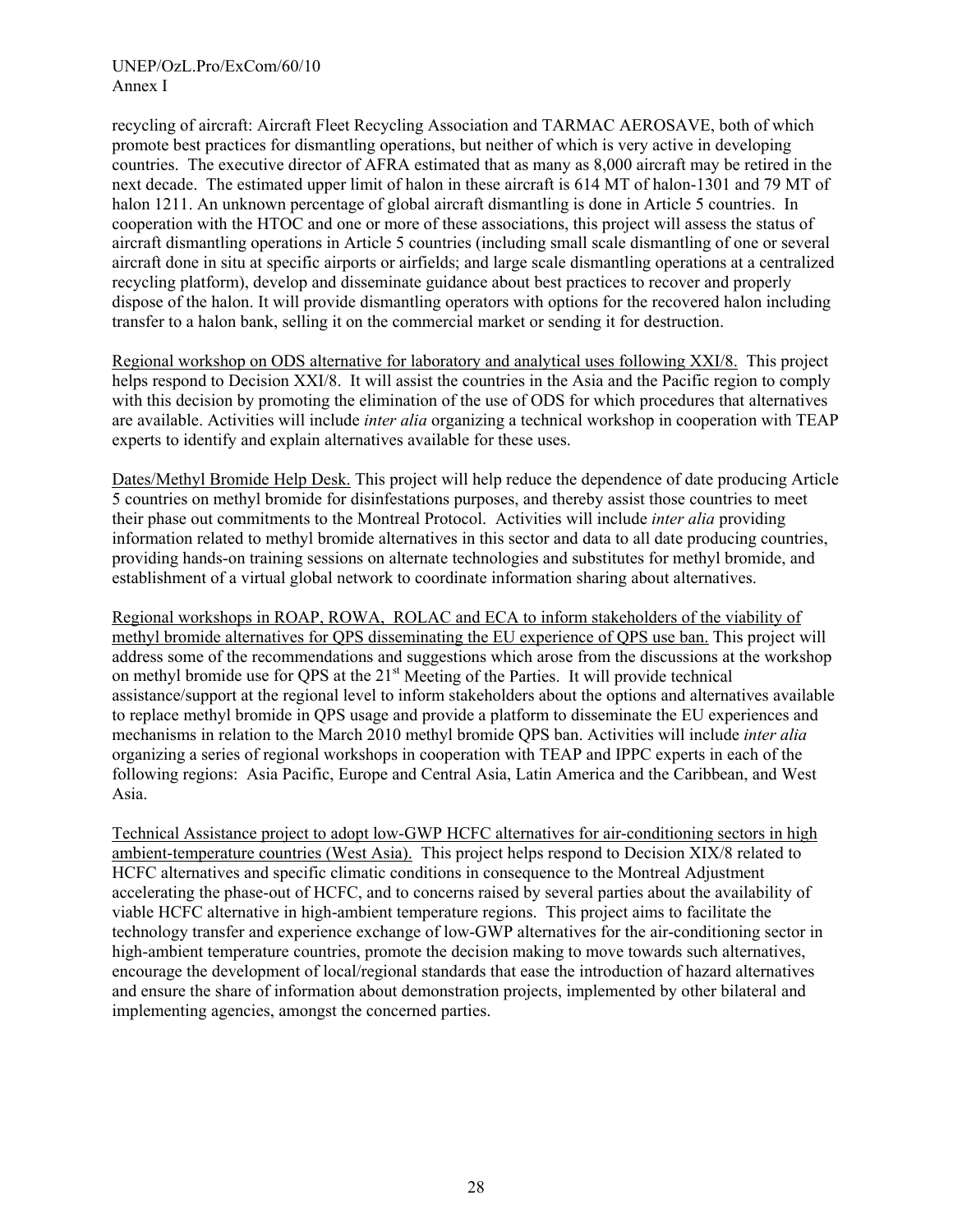Destruction of CFCs in Ship-breaking yards in Bangladesh, India and Pakistan.<sup>4</sup> This project will design a feasible option at Alang, Chittagong and Karachi ship-breaking clusters and synergise with the ODS destruction approach being proposed by UNDP in India for ship-breaking. Activities will include *inter alia* demonstrate the feasibility of transferring know how on appropriate technologies for destruction of ODS; successfully using the technology in sync with UNDP duly complying with performance standards; integrating environmental benefits with systems for deriving carbon – credits within the overall approach being developed by UNDP; developing institutional mechanisms for accessing other ODS wastes like HCFC and HFC wastes; implementation of institutional mechanisms integrated with the mechanisms implemented for other hazardous chemicals / wastes management and disposal in the shipbreaking facility; and dissemination of information on good practices and learning from implementation of the destruction facilities.

# *VI. EXPECTED RESULTS FROM UNEP'S INTERVENTION*

It is expected that the implementation of the above projects and activities will result in the following:

- Improved capabilities and technical skills of NOUs staff to effectively carry out approved phase-out programmes and thus ensure sustained compliance;
- Countries in non-compliance received necessary support enabling swift return to compliance;
- Increased high level political commitment to the ozone agreements;
- ODS phase-out obligations mainstreamed into national environmental strategies/policies;
- Early action taken by countries on the HCFC phase out due to HPMP preparation and information services.
- Increased number of Parties to the Montreal Protocol Amendments;
- Enhanced awareness of users and other relevant stakeholders of forthcoming reductions in ODS supply and availability of viable alternatives;
- All client countries reported Article 7 data by established deadlines and quality of reported data improved;
- Majority of client countries submitted outstanding reports on implementation of their Country Programmes to the Multilateral Fund Secretariat;
- Improved and enforced ODS related legal instruments particularly the addition of HCFCs to licensing systems and initiation of HCFC quota systems;
- NOUs provided with best available information that enable them to make decisions on alternative technologies, sound approaches and methodologies;
- Broadened and strengthened regional cooperation in the implementation of the ozone treaties;
- Increased number of countries benefiting from direct country-to-country assistance;
- Concerted actions taken at national and regional levels to combat illegal trade in ODS;
- Improved access to ODS-related technical information and enhanced experience exchange;
- Indirect support provided for the implementation of investment projects through strengthened institutional and legal frameworks.

Qualitative results are covered in Performance Indicators section.

<sup>&</sup>lt;sup>4</sup> This regional project has been split into three country-specific projects (Bangladesh, India, and Pakistan) for the purposes of Annex 2.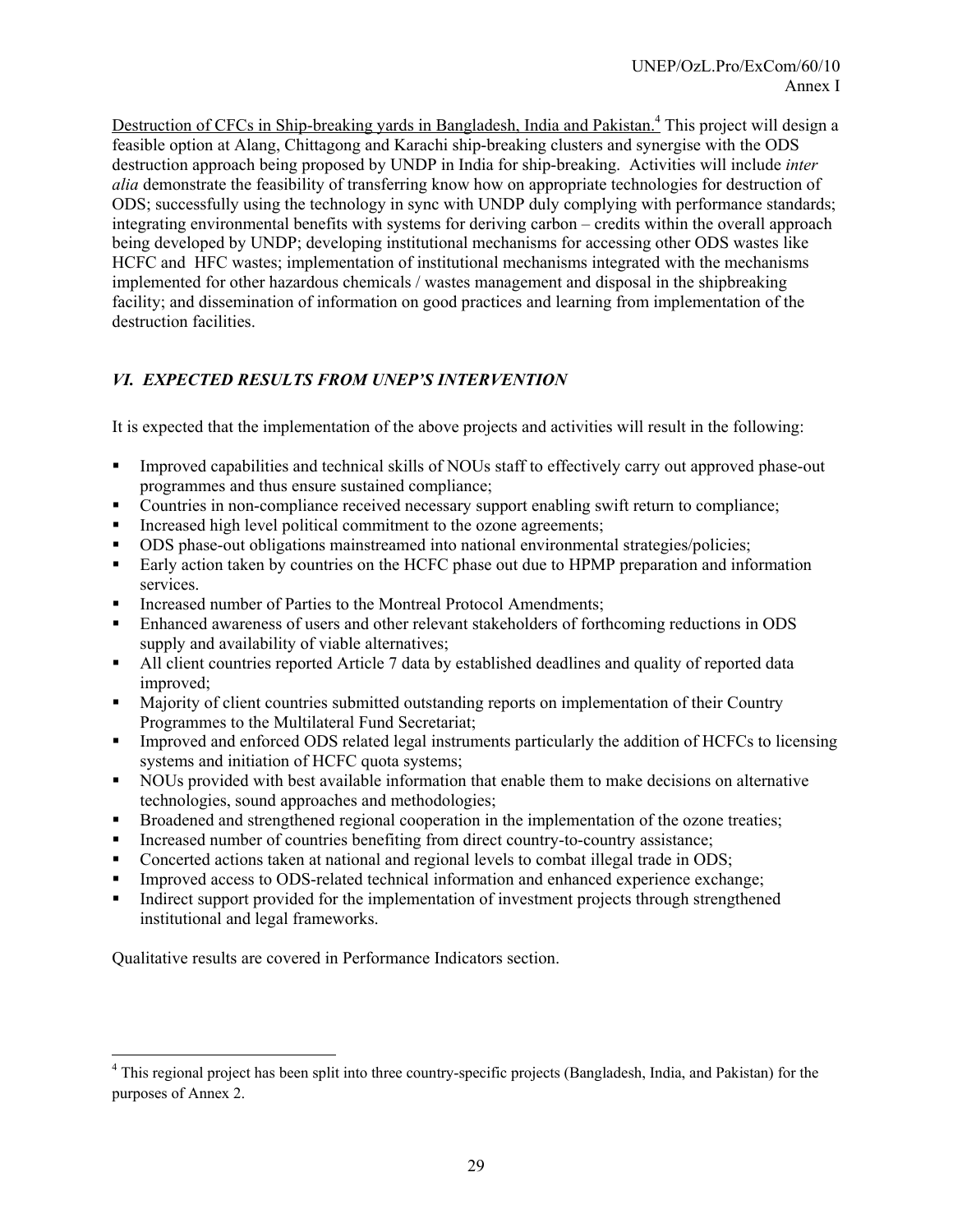## *VII. RESOURCE ALLOCATION*

The annual budget of the UNEP Compliance Assistance Programme for 2010 was approved by 59th meeting of the Executive Committee at the amount of **US\$ 9,444,600** including programme support costs.

The 2010 CAP budget is to be used for salaries of 46 CAP staff members, more than 367 country-specific compliance services, operation of 9 Regional/sub-regional Networks and the Information Clearinghouse.

## IIX. PLANNED BUSINESS PLAN ACTIVITIES

UNEP plans to prepare and submit for approval during 2010-2012 224 non-investment projects as indicated in Annex II, Planned projects.

## *IX. PERFORMANCE INDICATORS*

As per Decisions 48/7, 48/45, 49/4, 54/8 and 57/9 UNEP will use the following indicators in 2010:

| Item                                                                                                                                                                                                  | 2010 Target                                                                                                                         |
|-------------------------------------------------------------------------------------------------------------------------------------------------------------------------------------------------------|-------------------------------------------------------------------------------------------------------------------------------------|
| Number of annual programmes of multi-year agreements approved versus                                                                                                                                  | 104 (23 tranches of approved                                                                                                        |
| those planned                                                                                                                                                                                         | MYA and 81 new MYA)                                                                                                                 |
| Number of individual projects/activities (investment projects, RMPs, halon<br>banks, TAS, institutional strengthening) approved versus those planned                                                  | 108                                                                                                                                 |
| Milestone activities completed/ODS levels achieved for approved multi-year<br>annual tranches versus those planned                                                                                    | 23                                                                                                                                  |
| ODS phased-out for individual projects versus those planned per progress<br>Reports                                                                                                                   |                                                                                                                                     |
| Project completion (pursuant to decision 28/2 for investment projects) and<br>as defined for non-investment projects versus those planned in progress<br>reports                                      | 33                                                                                                                                  |
| Number of policy/regulatory assistance completed versus that planned 100%<br>of countries listed in Annex I of UNEP's business plan narrative either<br>received assistance or assistance was offered | 100% of countries listed in Annex I<br>of UNEP's business plan narrative<br>either received assistance or<br>assistance was offered |
| Speed of financial completion versus that required per progress report<br>completion dates                                                                                                            | On time                                                                                                                             |
| Timely submission of project completion reports versus those agreed                                                                                                                                   | On time                                                                                                                             |
| Timely submission of progress reports and responses unless otherwise<br>agreed                                                                                                                        | On time                                                                                                                             |

#### Table 1: 2009 Business Plan Indicators for UNEP

#### Table 2: Performance Indicators for UNEP's Compliance Assistance Programme (CAP)

| Performance Indicator    | Data                      | Assessment                    | Target                 |
|--------------------------|---------------------------|-------------------------------|------------------------|
| Efficient follow-up to   | List of recommendations   | Implementation rate of those  | 90 % implementation    |
| regional network/        | emanating from 2008       | meeting recommendations       | rate                   |
| thematic meetings        | regional network/thematic | that are to be implemented in |                        |
|                          | meetings                  | 2010                          |                        |
| Effective support to     | List of innovative        | Number of innovative          | 7 such ways/means/     |
| NOUs in their work,      | ways/means/products/servi | ways/means/products/services  | products/services; All |
| particularly guidance to | ces for supporting NOUs   | for supporting NOUs in their  | new NOUs receive       |